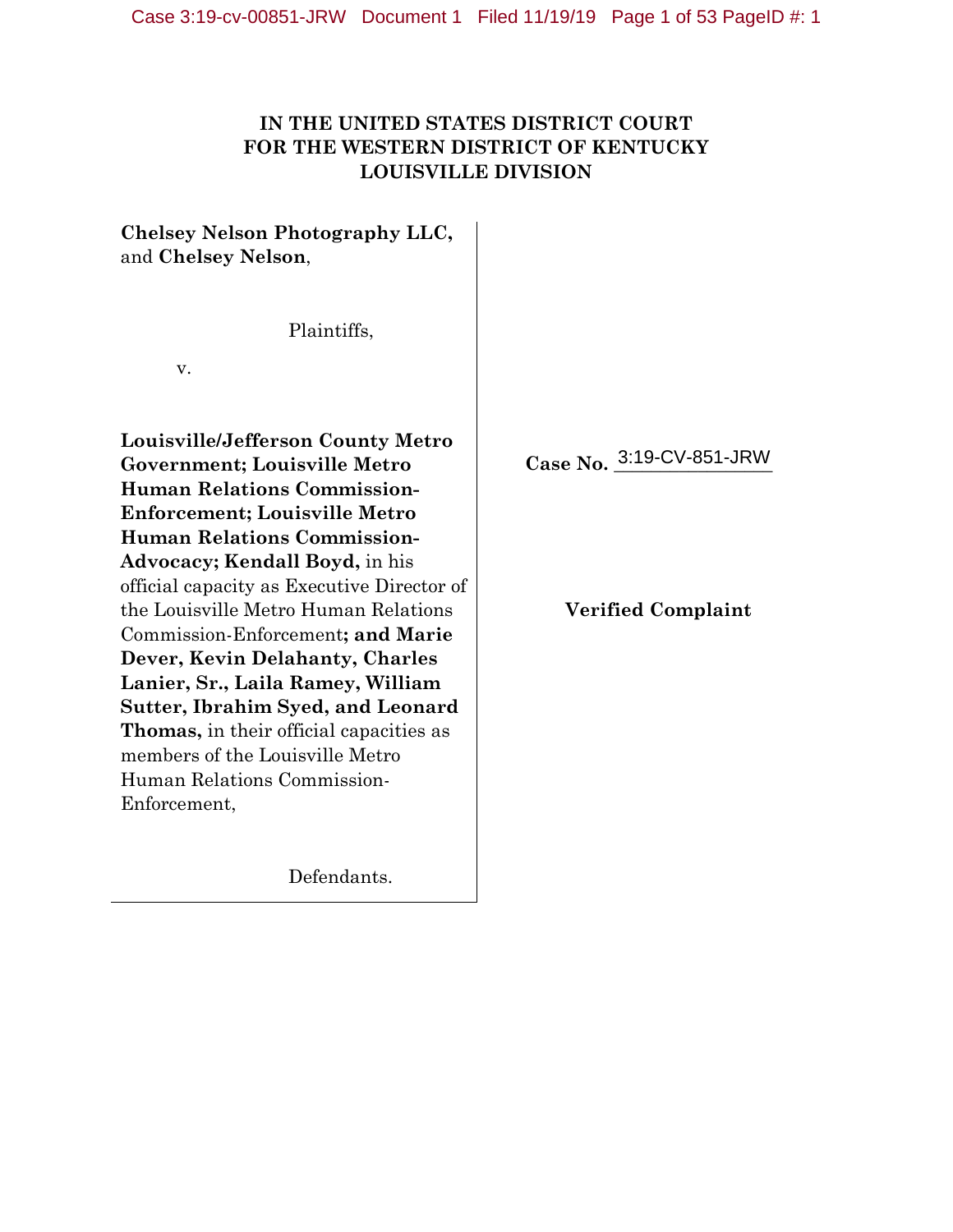### **Introduction**

Plaintiff Chelsey Nelson is a young entrepreneur pursuing her dream of doing what she loves for a living—creating photographs and blog posts to tell uplifting stories about the world around us. Since 2016, Chelsey has run her own photography studio where she photographs, edits photographs, and writes blogs to positively depict certain subjects, such as weddings. Like other commissioned artists, Chelsey selects her projects and uses her skills to tell particular stories and to promote particular values. While Chelsey works with clients of all beliefs and backgrounds, she just can't accept requests to promote certain subjects for anyone such as photographing content that is obscene or demeaning to others.

But for Louisville, that freedom goes too far. Invoking its public accommodation law (Metro Ordinance § 92.05), Louisville is using the threat of limitless damages, compliance reports, posting of notices, and court orders to force Chelsey to create photographs for, blog about, and participate in solemn ceremonies she disagrees with—same-sex wedding ceremonies. For Chelsey to photograph and write positively about only the events she wants, to attend and celebrate only the religious ceremonies she wants, to speak only the messages about marriage she wants, Louisville considers that illegal discrimination, i.e. a denial of service based on sexual orientation. Metro Ordinance § 92.05(A).

And to make matters worse, Louisville even makes it illegal for Chelsey to explain *on her studio's own website* why she only believes in marriage between a man and a woman or why she only accepts requests consistent with this view. Louisville considers such "communications" as indications that services will be denied or that someone's patronage would be "objectionable, unwelcome, unacceptable, or undesirable" because of sexual orientation. Metro Ordinance  $§ 92.05(B).$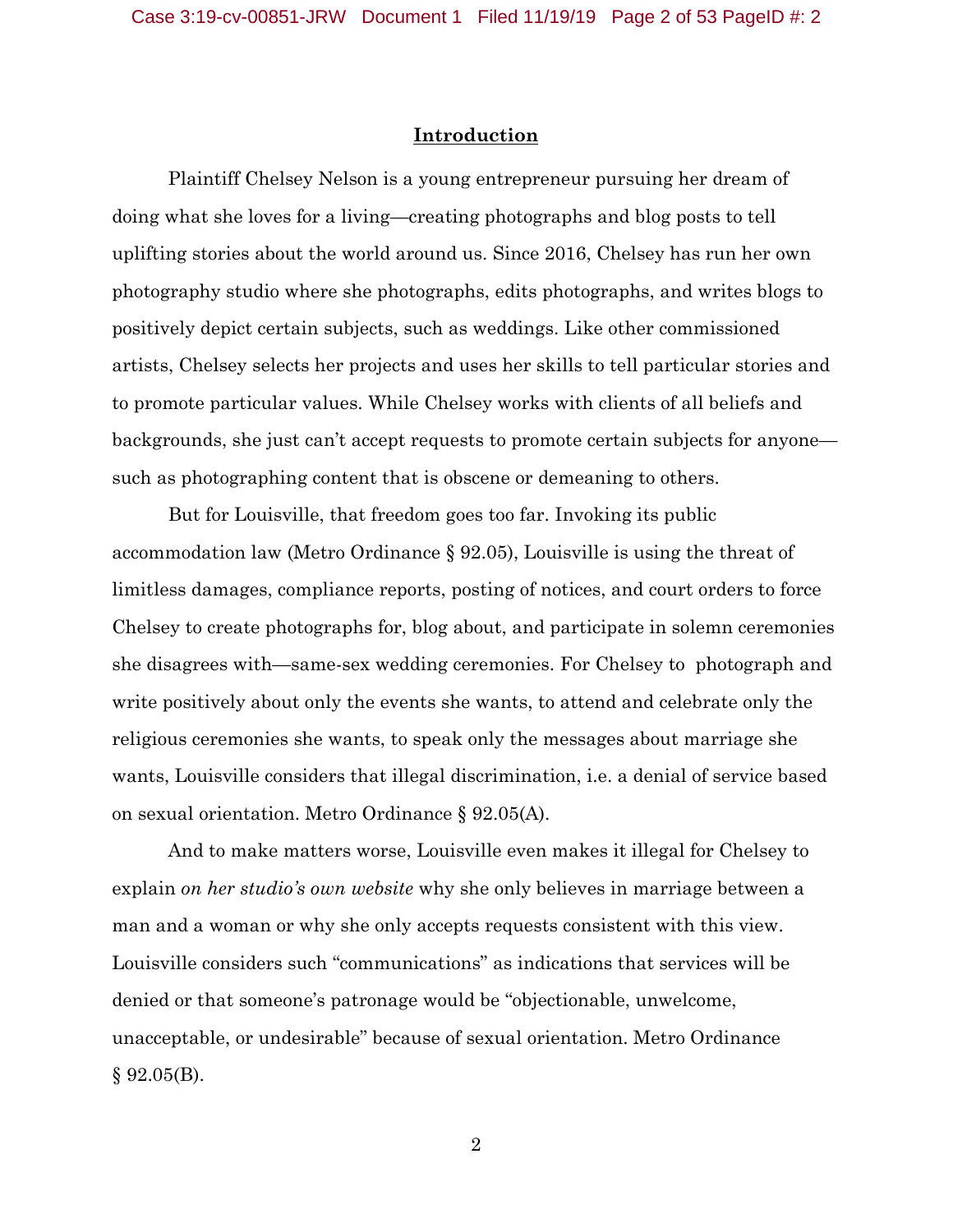Louisville just has it wrong. Chelsey can speak the messages she wants, can write the words she wants, can post the online content she wants, and can photograph and positively depict the events she wants without discriminating against anyone. Chelsey works with and serves clients regardless of who they are, including those in the LGBT community. She just cannot promote every message or celebrate every event asked of her. In our pluralistic society, where we disagree about so many topics, speakers typically have the freedom to choose what they say and what they celebrate. We don't force LGBT web designers to create content condemning same-sex marriage for a church. Or force Muslim printers to design anti-Islam flyers for a synagogue. The First Amendment protects these speakers' freedom. Louisville should not take the same freedom away from Chelsey just because she wants to speak in favor of one particular view on marriage.

Yet Chelsey faces this precise scenario. She has seen how governments in Kentucky and across the country have used laws like Louisville's to punish creative professionals with beliefs like hers. She knows the severe penalties for violating Louisville's law and how the law makes it illegal for her to operate her studio the way she wants—to publish certain statements on her studio's web and social media sites and to photograph and blog to promote only those events consistent with her faith. She knows she cannot effectively operate, promote, or expand her business with the threat of this law looming over her. For Chelsey, the choice is simple yet stark—violate the law, forsake her faith, or close her business.

These options are unacceptable. So Chelsey has chosen the only practical option left: file this civil rights lawsuit to clarify and protect her freedoms under the First and Fourteenth Amendments and the Kentucky Religious Freedom Restoration Act—the freedoms to live out her faith, to speak her views, and to pursue her dream of running her photography studio. Chelsey wants these same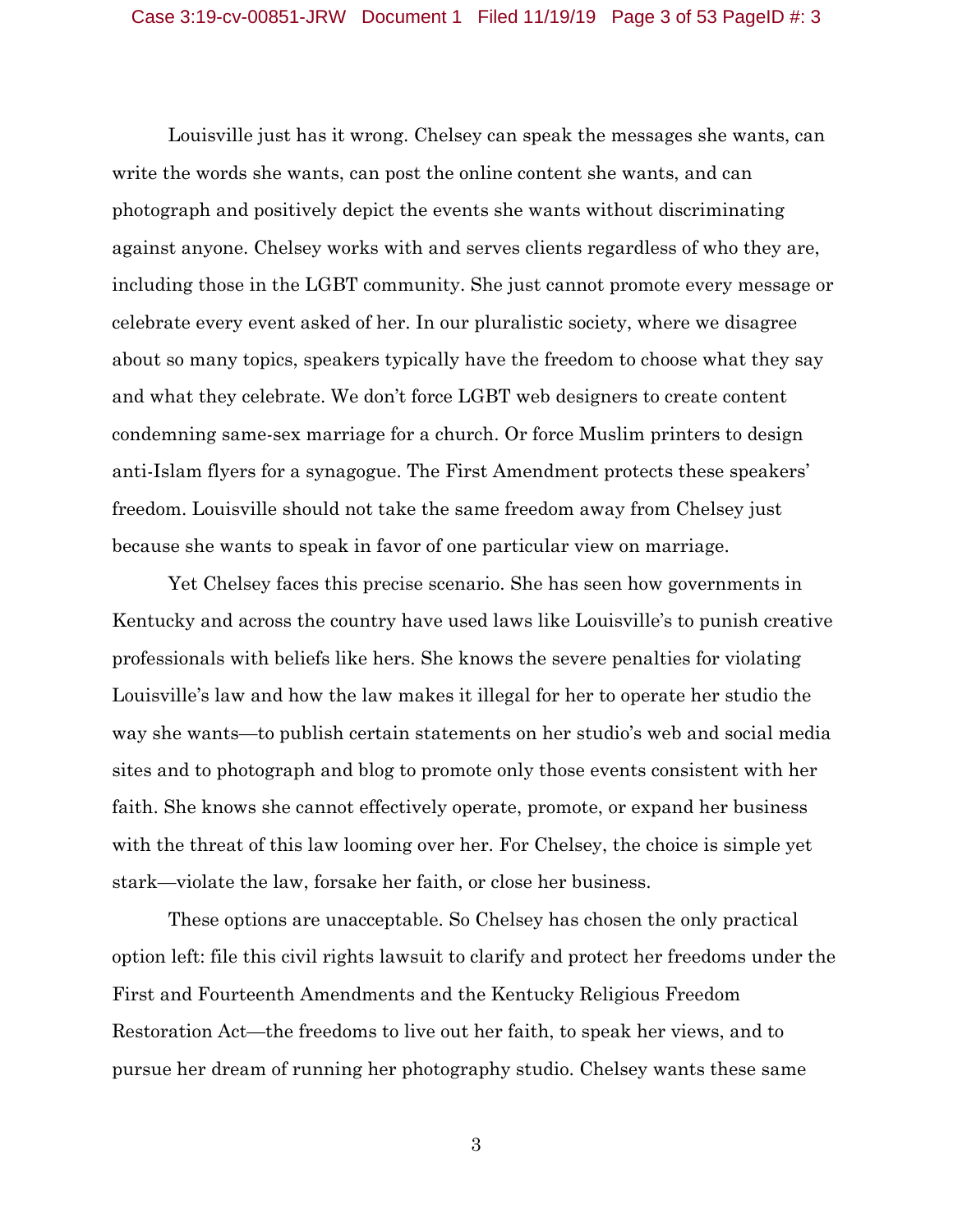freedoms for others, even those who disagree with her. Chelsey merely seeks the same freedom as well.

### **Jurisdiction and Venue**

1. This civil rights action raises federal questions under the United States Constitution—specifically, the First and Fourteenth Amendments—and the Civil Rights Act of 1871, 42 U.S.C. § 1983.

2. This Court has original jurisdiction under 28 U.S.C. §§ 1331 and 1343.

3. This Court has supplemental jurisdiction under 28 U.S.C. § 1367.

4. This Court has authority to award the requested declaratory relief under 28 U.S.C. §§ 2201-02 and Federal Rule of Civil Procedure 57; the requested injunctive relief under 28 U.S.C. § 1343 and Federal Rule of Civil Procedure 65; the requested damages under 28 U.S.C. § 1343 and 42 U.S.C. § 1983; and costs and attorneys' fees under 42 U.S.C. § 1988 and Federal Rule of Civil Procedure 54.

5. Venue is proper in this Court under 28 U.S.C. § 1391(b) and 28 U.S.C. § 97 because all events giving rise to the claims occur within the Western District of Kentucky's Louisville Division and all Defendants reside there.

### **Plaintiffs**

6. Plaintiff Chelsey Nelson is a citizen of the United States and resides in Louisville, Kentucky.

7. Chelsey is the only owner and member of Chelsey Nelson Photography LLC.

8. Plaintiff Chelsey Nelson Photography LLC is a for-profit limited liability corporation organized under Kentucky law.

9. Chelsey Nelson Photography LLC's principal place of business is located in Louisville, Kentucky.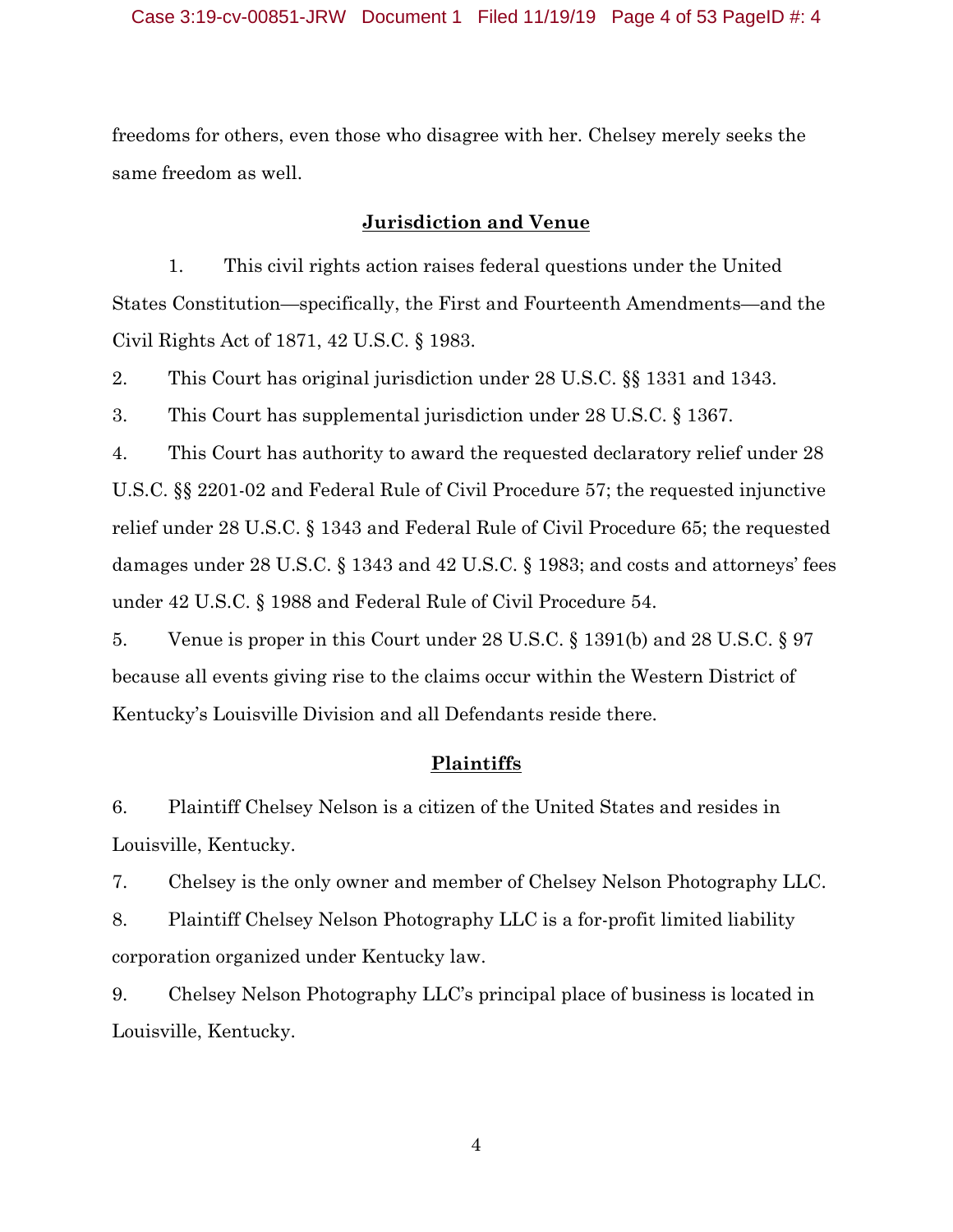## **Defendants**

10. Defendant Louisville/Jefferson County Metro Government is a municipal corporation authorized under Kentucky law with the power to sue and be sued, to appoint members to the Louisville Metro Human Relations Commission-Enforcement and the Louisville Metro Human Relations Commission-Advocacy, *see*  Lou. Metro Am. Ord. No. 157-2003, §§ 32.760(A)-(B); 32.761(A), and to enact and enforce the ordinance challenged in this lawsuit, *see* K.R.S. §§ 67C.103(13); 67C.105(5).

11. Defendant Louisville Metro Human Relations Commission-Enforcement is an administrative agency within the Louisville/Jefferson County Metro Government with the power to administer and enforce the ordinance challenged in this lawsuit.<sup>1</sup> *See* Lou. Metro Am. Ord. No. 157-2003, § 32.760.

12. Defendant Louisville Metro Human Relations Commission-Advocacy is an administrative agency within the Louisville/Jefferson County Metro Government with the power to interpret the ordinance challenged in this lawsuit and to eliminate discriminatory practices. <sup>2</sup> *See* Lou. Metro Am. Ord. No. 157-2003, § 32.761.

13. Defendant Kendall Boyd is the Executive Director of the Enforcement Commission and the Advocacy Commission.3

14. Executive Director Boyd has the authority to administer and enforce the ordinance challenged in this lawsuit. *See* Lou. Metro Am. Ord. No. 193-2004, §§ 92.08-92.10.

l

<sup>&</sup>lt;sup>1</sup> The remainder of this complaint refers to the Louisville Metro Human Relations Commission-Enforcement as the "Enforcement Commission."

<sup>2</sup> The remainder of this complaint refers to the Louisville Metro Human Relations Commission-Advocacy as the "Advocacy Commission."

<sup>3</sup> Unless context indicates otherwise, the remainder of this complaint refers to the Enforcement Commission and the Advocacy Commission jointly as the "Commission."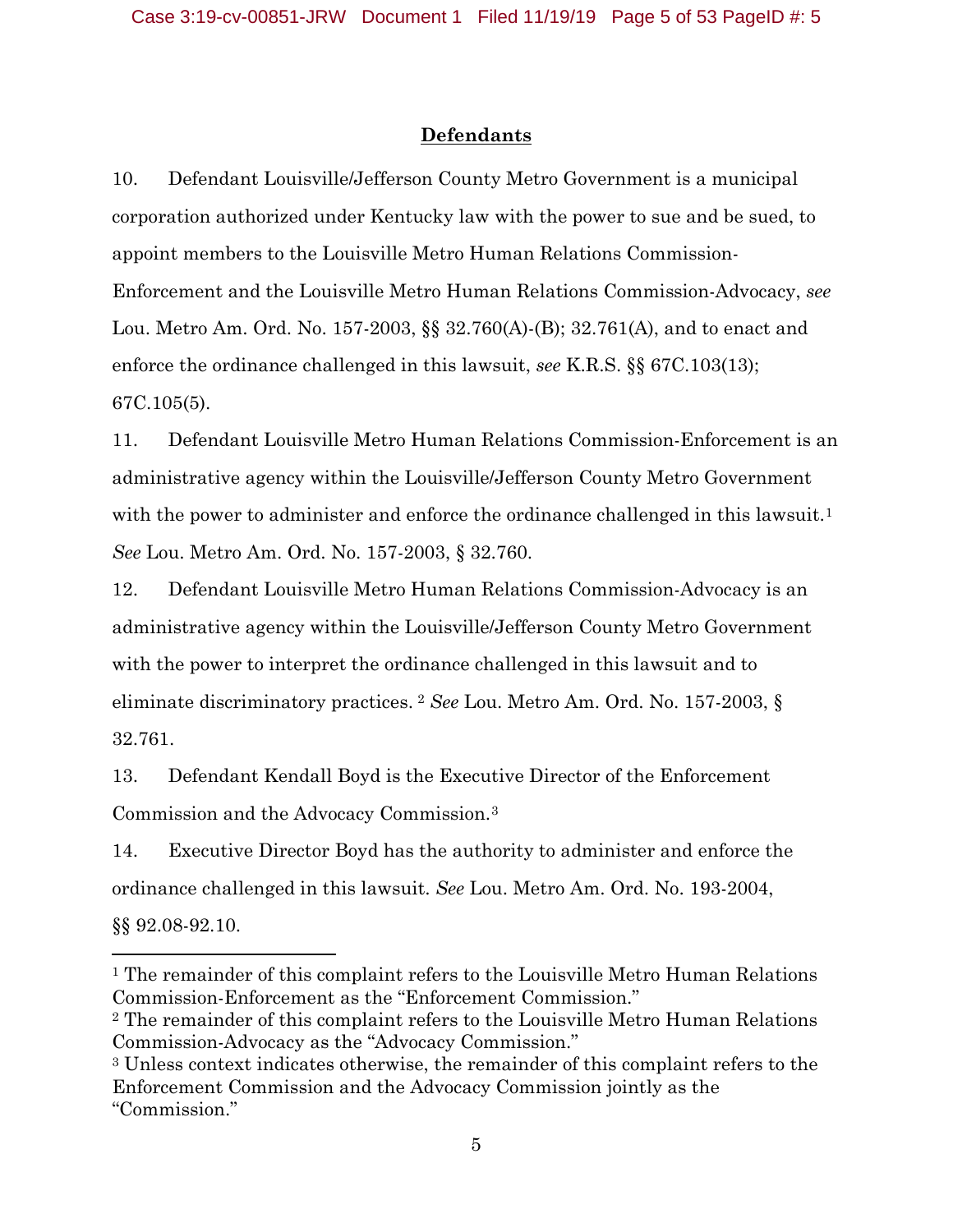15. Executive Director Boyd is named as a defendant in his official capacity only.

16. Defendants Marie Dever, Kevin Delahanty, Charles Lanier, Sr., Laila Ramey, William Sutter, Ibrahim Syed, and Leonard Thomas are commissioners on the Enforcement Commission.4

17. The Commissioners have the authority to administer and enforce the ordinance challenged in this lawsuit. *See* Lou. Metro Am. Ord. No. 193-2004, §§ 92.08-92.10.

18. The Commissioners are named as defendants in their official capacities only.

19. Defendants reside in the Western District of Kentucky's Louisville Division.

### **Factual Background**

Chelsey Nelson follows Jesus and discovers her passion for positive storytelling

20. Chelsey is a follower of Jesus.

 $\overline{\phantom{a}}$ 

21. Chelsey became a Christian when she was about five or six years old and accepted the truth of the Gospel.

22. Chelsey is currently affiliated with the Southern Baptist Convention, a Christian denomination with millions of adherents in the United States.

23. As a Christian and Southern Baptist, Chelsey believes that God has revealed His will in the Bible, that God created people to love Him more than everything else, that people have loved other things more than God, and that everyone needs forgiveness offered through God's son, Jesus. (Isaiah 43:21; Romans 1:23; Romans 6:23; Colossians 1:16; 2 Timothy 3:16).5

<sup>4</sup> Unless context indicates otherwise, the remainder of this complaint refers to the seven individual Defendant Commissioners on the Enforcement Commission as the "Commissioners."

<sup>5</sup> All Bible citations reference the English Standard Version.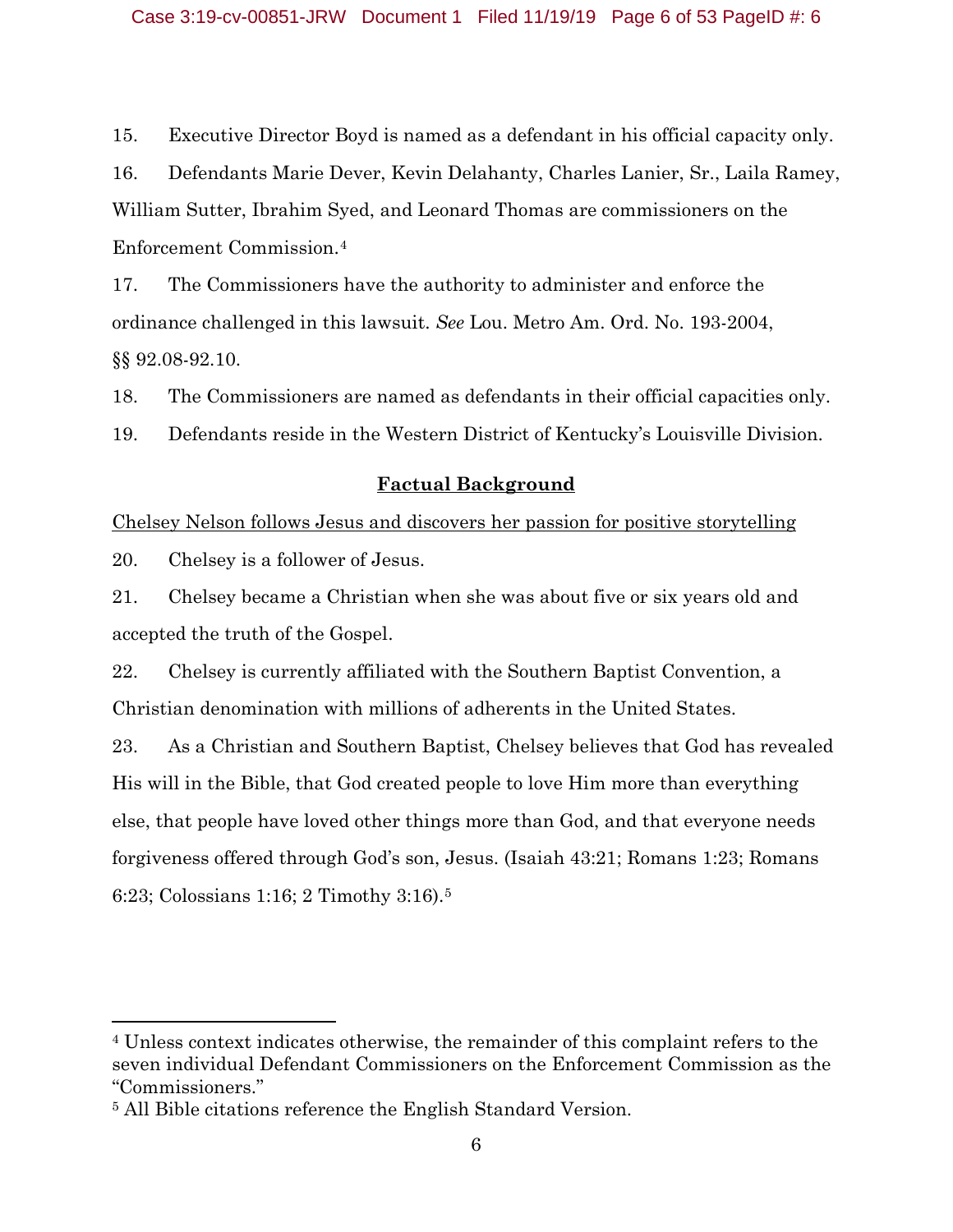24. Chelsey's religious beliefs shape every aspect of her life, including her identity, her relationships, and her understanding of creation, truth, morality, purity, beauty, and excellence.

25. Chelsey's religious beliefs also shape her business, her art, and her creativity.

26. Chelsey is a commissioned photographer, editor, and blogger.

27. Chelsey loves using photographs and words to tell stories that positively depict creation, truth, purity, beauty, and excellence. (Philippians 4:8)

28. Chelsey believes God gave her the passion to do this at a young age.

29. When she was seven, Chelsey and her family stayed at a friend's house after a tornado damaged Chelsey's home.

30. At that friend's house, Chelsey looked through her host family's photo albums and saw the blessings of their everyday moments and joy during their special events, like vacations.

31. This activity helped Chelsey connect with her host family, grasp the greater value of people over things, and process the temporary loss of her home.

32. Chelsey eventually received her first camera right before a church mission trip in high school and fell in love with photography.

33. After college, Chelsey searched for a creative outlet while working to pay her bills.

34. Chelsey eventually discovered the blogosphere and became captivated by blogs which combined photographs and written text to tell compelling stories about people and their lives.

35. To satisfy her desire to tell stories, Chelsey launched her own personal website (https://www.chelseynelson.com/) in February 2015, and added her blog in April that year.

36. For her blog, Chelsey photographed personally significant things (like holiday events, gatherings with friends, interior designs, and even food), arranged those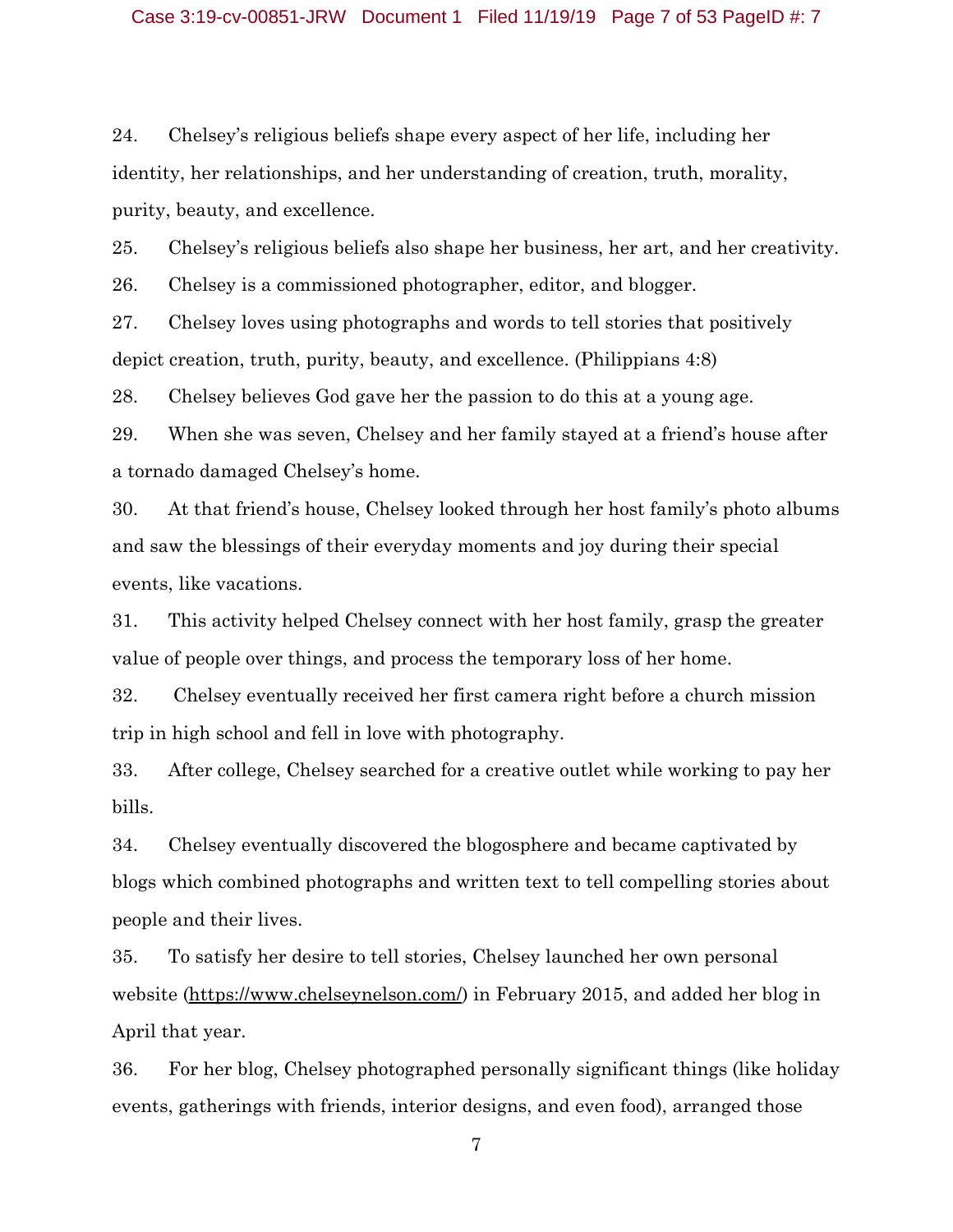#### Case 3:19-cv-00851-JRW Document 1 Filed 11/19/19 Page 8 of 53 PageID #: 8

photographs, and posted them on her blog and added written text telling stories of her experiences.

37. Eventually, Chelsey decided to start her own photography studio which would allow her to create and tell positive stories to a broader audience.

38. From the outset, Chelsey wanted to focus on telling positive stories about weddings because weddings are such significant and joyous events and because she believes marriage is a gift from God that should be treasured and celebrated.

39. To achieve her goal of starting her studio, Chelsey began pursuing formal and informal business education by watching webinars and meeting with entrepreneurs.

Chelsey starts Chelsey Nelson Photography

40. After learning as much as she could about running a business, Chelsey decided it was time to begin her dream of running her own photography studio.

41. Chelsey launched Chelsey Nelson Photography in May 2016.

42. Chelsey transitioned her personal website, including her blog, into Chelsey Nelson Photography's business website.

43. In spring 2016, Chelsey also began promoting Chelsey Nelson Photography on her Instagram account (https://www.instagram.com/mrs.chelseynelson/) and Pinterest account (https://www.pinterest.com/mrschelseynelson/).

44. Chelsey also created a Facebook page for her business (https://www.facebook.com/chelseynelsonphotography/).

45. Chelsey's social media accounts and business website promote her beliefs, messages, and services to the general public.

46. Chelsey Nelson Photography solicits and receives requests for its services from the general public through her professional contacts, her website, and her other social media sites.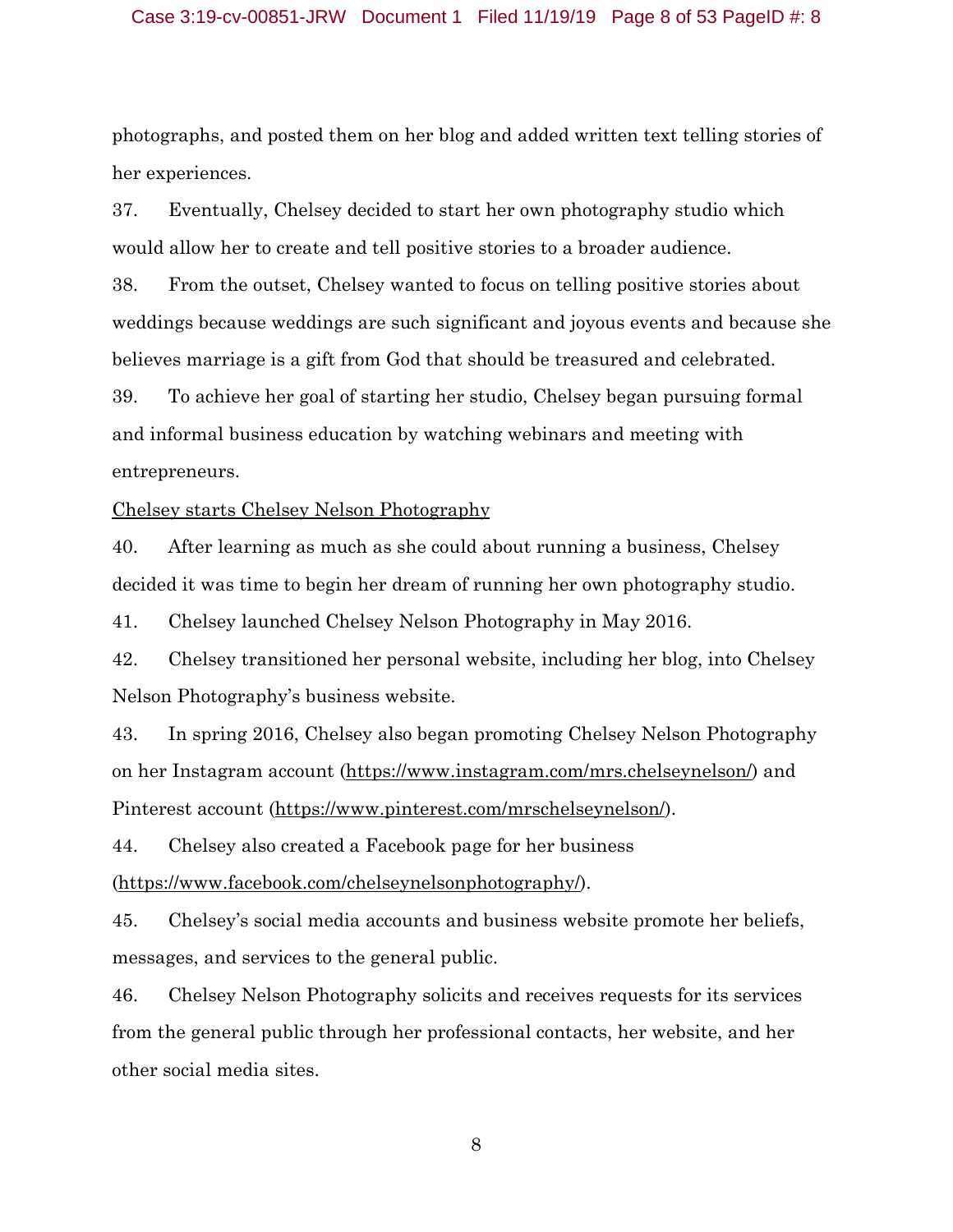47. Chelsey operated Chelsey Nelson Photography as a sole proprietorship until 2019.

48. In October 2019, Chelsey turned her photography studio into a Limited Liability Company to gain the benefits of this corporate form.

49. Chelsey changed her studio's name from Chelsey Nelson Photography to Chelsey Nelson Photography LLC to comply with Kentucky state law.

50. Chelsey has also adopted an operating agreement for Chelsey Nelson Photography LLC to codify her business's core beliefs, practices, and policies.

51. Chelsey Nelson Photography LLC abides by its operating agreement.

52. As this operating agreement specifies, the purpose of Chelsey Nelson Photograph LLC is to tell "positive stories about what is true and what is right, what is lovely and what is pure, what is excellent and what is praiseworthy."

53. Despite changing Chelsey Nelson Photography's corporate form in 2019, Chelsey has always operated her business in accordance with the same beliefs, practices, and policies.6

Chelsey Nelson Photography offers positive storytelling services

54. Chelsey Nelson Photography is a for-profit photography studio that provides positive storytelling services to clients on a commission basis.

55. Chelsey is the sole owner and member and the only employed photographer, editor, and blogger for Chelsey Nelson Photography.

56. Chelsey Nelson Photography offers two types of storytelling services: (1) wedding celebration services, and (2) boutique editing services.

57. Chelsey's wedding celebration services portray engaged and married couples, marriages, and weddings in a positive and uplifting way.

l

<sup>6</sup> Unless context indicates otherwise, the remainder of this complaint refers to Chelsey Nelson Photography LLC as "Chelsey Nelson Photography" and to all plaintiffs collectively as "Chelsey."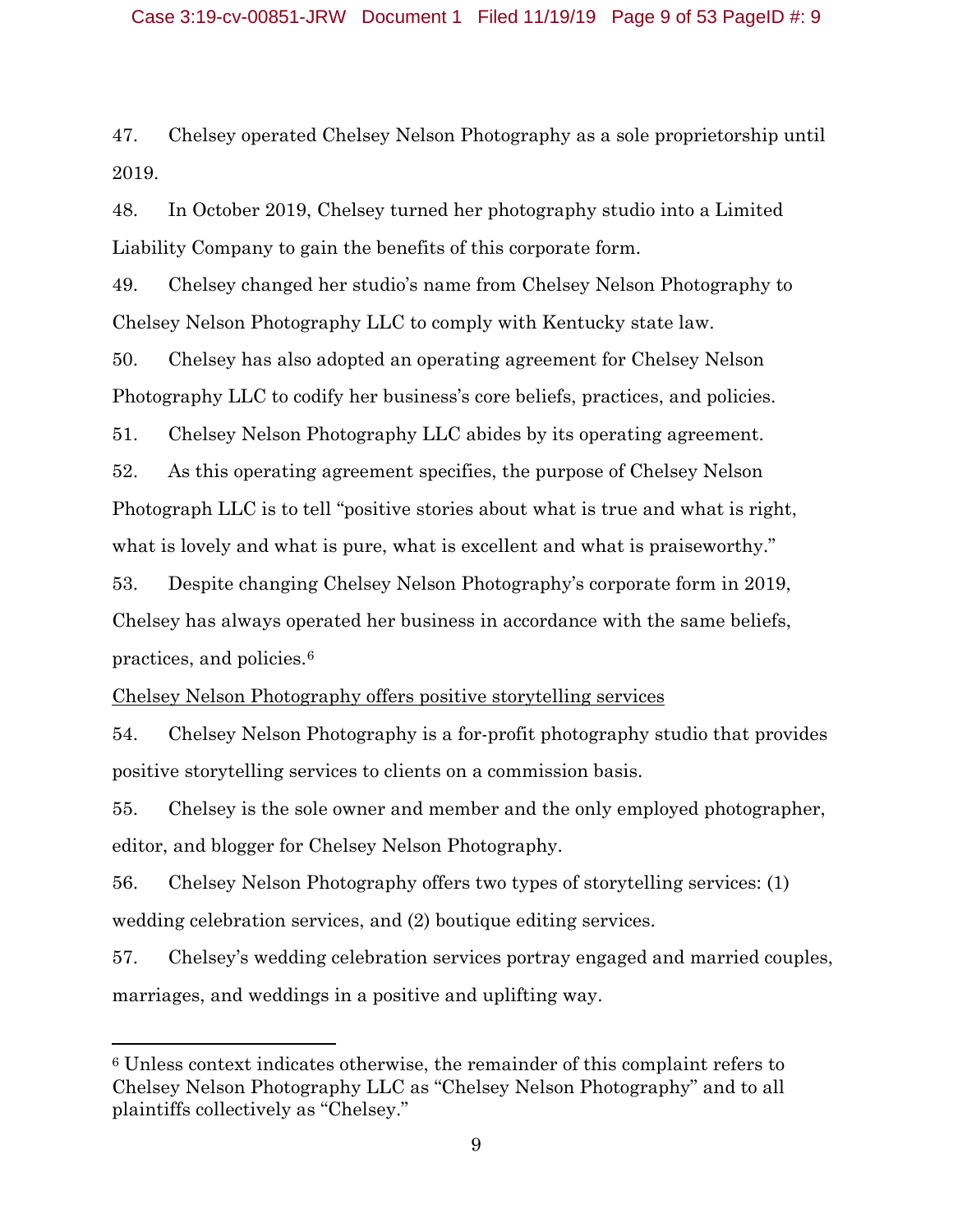58. Chelsey would not accept a request to portray engaged and married couples, marriages, or weddings in a negative way.

59. Chelsey Nelson Photography does not currently accept requests from the general public to personally photograph any subject matter except weddings.

60. Chelsey Nelson Photography's wedding celebration services involve three parts.

61. First, Chelsey takes photographs of a client's engagement or wedding while attending the engagement session or attending and participating in the wedding, including the ceremony.

62. Second, Chelsey edits the photographs that she has taken of a client's engagement or wedding.

63. Third, Chelsey posts some of those finalized photographs of the client's engagement or wedding on her blog, arranges those photographs to document the engagement or wedding, and writes encouraging messages to her clients and to the public about her clients' engagement or wedding alongside the photographs.

64. Chelsey's blog is an integral part of her business and her wedding celebration services because it allows her to promote her photography studio, her style, and her personality to clients and the general public and allows her to publicly honor and encourage her clients, to celebrate their marriage, and to share the joy of marriage between a man and a woman with as many people as possible.

65. Chelsey also continues to post personal stories and pictures on her blog, along with posts about her clients' engagements and weddings.

66. Each component of Chelsey's wedding celebration services, separately and in combination, promotes and celebrates marriages between one man and one woman. 67. Besides wedding celebration services, Chelsey Nelson Photography also offers boutique editing services.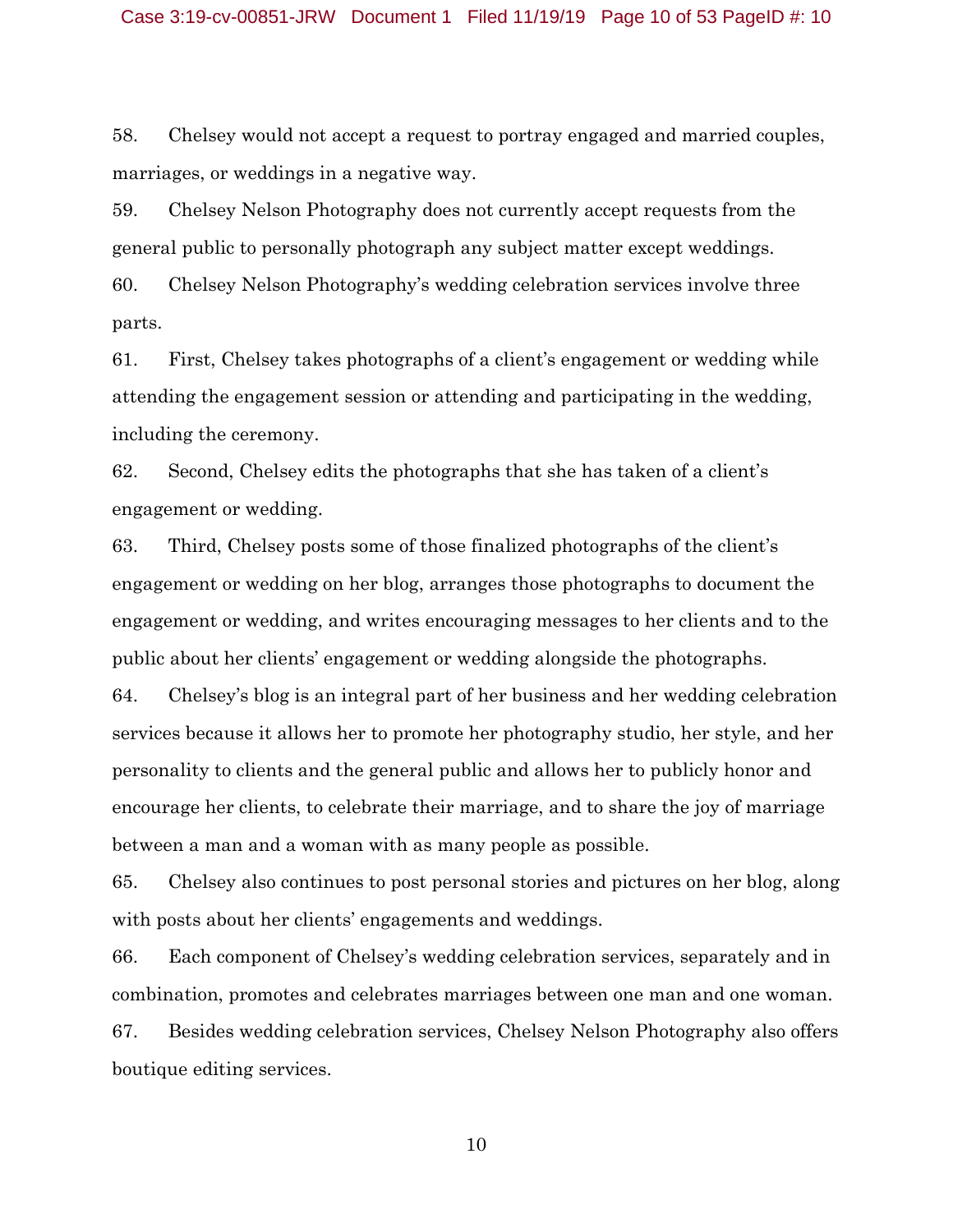68. These boutique editing services involve wedding and commercial photographers taking their own photographs, providing those photographs to Chelsey, and then commissioning Chelsey to artistically edit those photographs.

69. After Chelsey edits these photographs, she returns them to the photographers who in turn provide them to their own clients.

70. As to boutique editing services for weddings, Chelsey edits the photographs she receives to portray engaged and married couples, marriages, and weddings in a positive and uplifting way.

71. As to boutique editing services for commercial photographers, Chelsey edits the photographs she receives in a way to portray the portrait or commercial subjects in a positive and appealing manner.

72. For example, Chelsey often edits photographs for small businesses, such as yoga studios or eye lash companies.

73. The small businesses use Chelsey's edited photographs to promote and brand their business.

74. Everything Chelsey creates and provides is created custom for each client. Chelsey's faith motivates her positive storytelling, particularly about marriage

75. Chelsey's faith animates why and how she operates her photography studio. 76. Chelsey believes that God created humans to reflect Him by working, that God is sovereign over her work, and that God ordered Christians to honor Him in their work. (Genesis 1:26-28; Genesis 2:15; Psalm 115:11; Proverbs 16:9; Colossians 3:17; Colossians 3:23-24; 1 Corinthians 10:31).

77. Because of these beliefs, Chelsey cannot separate her religious identity into private and work areas but must honor and serve God in her work. (1 Corinthians 10:31; 2 Corinthians 5:14-15; Colossians 3:17; 1 Peter 4:11).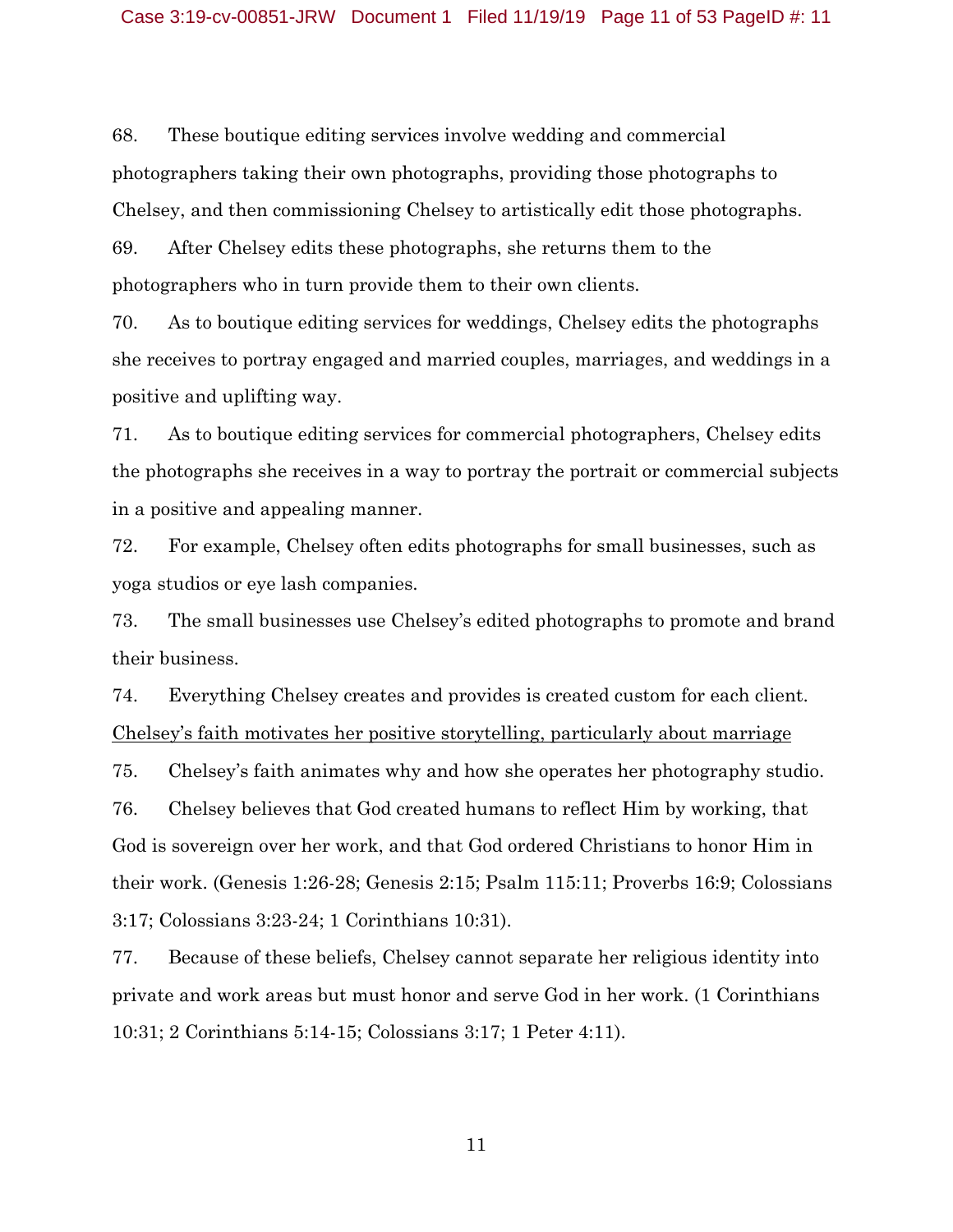#### Case 3:19-cv-00851-JRW Document 1 Filed 11/19/19 Page 12 of 53 PageID #: 12

78. One way that Chelsey honors God is how she interacts with current and potential clients.

79. Chelsey seeks to fulfill the biblical command to love her neighbor by being honest with current and prospective clients and the public, including by explaining the types of stories she will and will not tell.

80. Out of respect for her clients and their time, Chelsey will not lie to them about what her studio will create, and Chelsey tries to avoid giving any false impression about what her studio will and will not create.

81. Another way Chelsey honors God is by what she creates, promotes, and participates in.

82. Chelsey believes God was the very first artist—that He created the world from nothing (Genesis 1:1), artistically shaped the world from what He created (Genesis 1:2-5), and reviewed, delighted in, and proclaimed His work as "very good," (Genesis 1:31).

83. Chelsey believes that God has created, called, and equipped some people to create artistic and aesthetically pleasing artwork for their vocations. (Genesis 4:21; Exodus 31:1-11; 35:30-36:1; Psalm 33:2-3).

84. Chelsey believes that God has equipped and called her to use her creative talents to create beautiful artwork.

85. In fact, Chelsey believes that all art —including hers—should glorify God by reflecting and promoting what is true, noble, right, pure, lovely, admirable, excellent, and praiseworthy. (Philippians 4:8).

86. For this reason, in everything Chelsey Nelson Photography creates—whether through photographs or words—Chelsey seeks to positively depict or promote that which is true, noble, right, pure, lovely, admirable, excellent, and praiseworthy, as defined by her religious beliefs.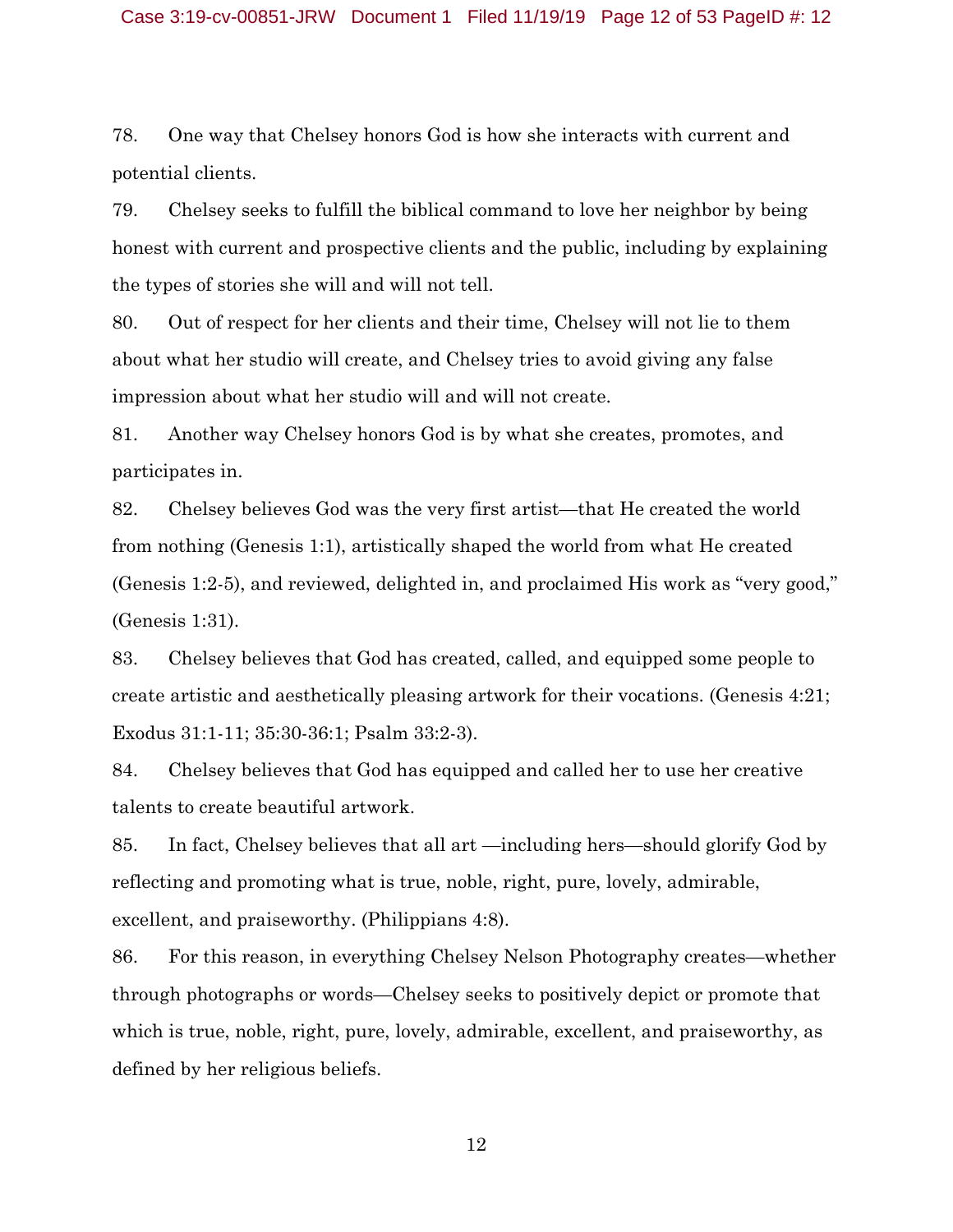#### Case 3:19-cv-00851-JRW Document 1 Filed 11/19/19 Page 13 of 53 PageID #: 13

87. It would violate Chelsey's religious beliefs to create, promote, participate in, or positively depict something that her religious beliefs denounced.

88. The same principles apply to Chelsey's services related to weddings.

89. Chelsey believes that God designed marriage as a gift to people of all faiths, races, and backgrounds and that God ordained marriage to be a covenant between one man and one woman so that this relationship would point people to the special relationship between God and His bride, the church. (Genesis 1:27-28; Genesis 2:24; Matthew 19:3-9; Ephesians 5:22-33; 1 Corinthians 7:10-16).

90. Chelsey's views on marriage come from her personal interpretation of the Bible and the denominational teachings of the Southern Baptist Convention and her church, Clifton Baptist Church.

91. Because Chelsey believes that God has called her to positively depict that which honors Him and that biblically defined marriage honors God, Chelsey desires to positively depict such marriages and weddings in what she photographs, edits, and posts.

92. Specifically, Chelsey believes that by positively depicting the beauty, commitment, intimacy, and love embodied in engagements, weddings, and marriages between one man and one woman, Chelsey can promote God's design for marriage both to her clients, to their friends, and to the public.

93. Chelsey believes that by capturing and conveying engagements, weddings, and marriages between one man and one woman, she can show the beauty and joy of marriage as God intends it and she can convince her clients, their friends, and the public that this type of marriage should be pursued and valued.

94. In fact, Chelsey's desire to convey this message has only increased over time as she has seen our culture normalize and promote views of marriage that are inconsistent with lifelong unions between one man and one woman.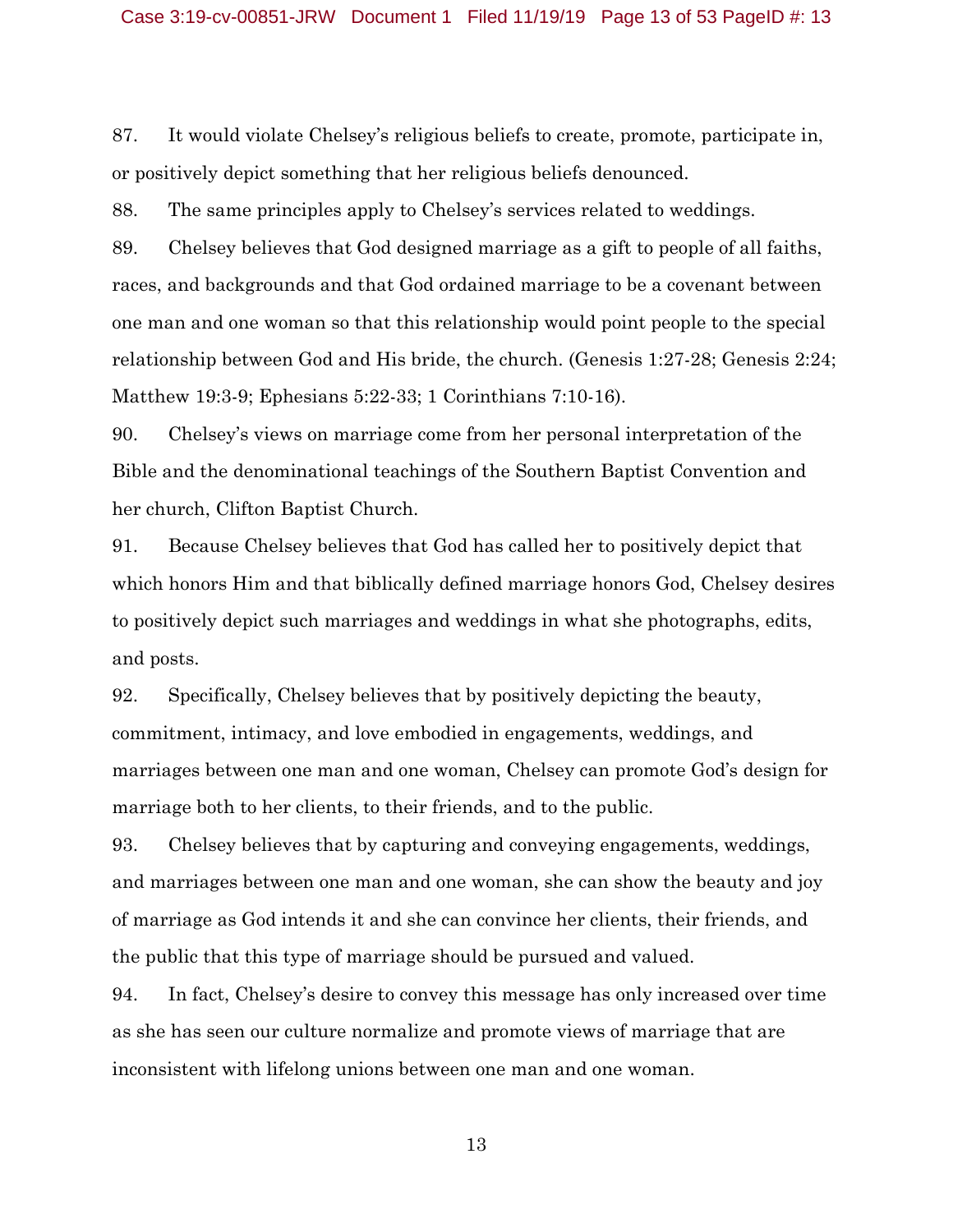95. Chelsey hopes to counteract this cultural narrative by telling positive stories about marriage as God intended it.

Chelsey tells positive stories about and actively participates in weddings

96. Chelsey solicits requests for her wedding celebration services from Chelsey Nelson Photography's website and social media site and from professional contacts.

97. For example, Chelsey has a contact form on her studio's website where anyone in the general public can submit a request for Chelsey's services.

98. Once Chelsey receives a request, she evaluates that request and decides whether she can potentially fulfill it.

99. At this point, Chelsey seeks to personally connect with prospective clients by conducting an initial consultation with them, typically at her home.

100. Whenever possible, Chelsey does this consultation at her home so that she can invite the clients into her life, get to know them better, and let the clients learn about her.

101. Chelsey does not inquire about her prospective clients' race, religion, disability, sexual orientation, gender identity, or any other classification.

102. If Chelsey and the prospective client decide to move forward, the client must sign a customized version of Chelsey Nelson Photography's form service agreement. 103. This service agreement specifies the terms and processes by which Chelsey provides her wedding celebration services.

104. Among other things, this agreement specifies that Chelsey "exercises and reserves the right to exercise complete and ultimate editorial judgment and control over all aspects of her services, including photography, editing, blogging, social media promotion, and all other Services …."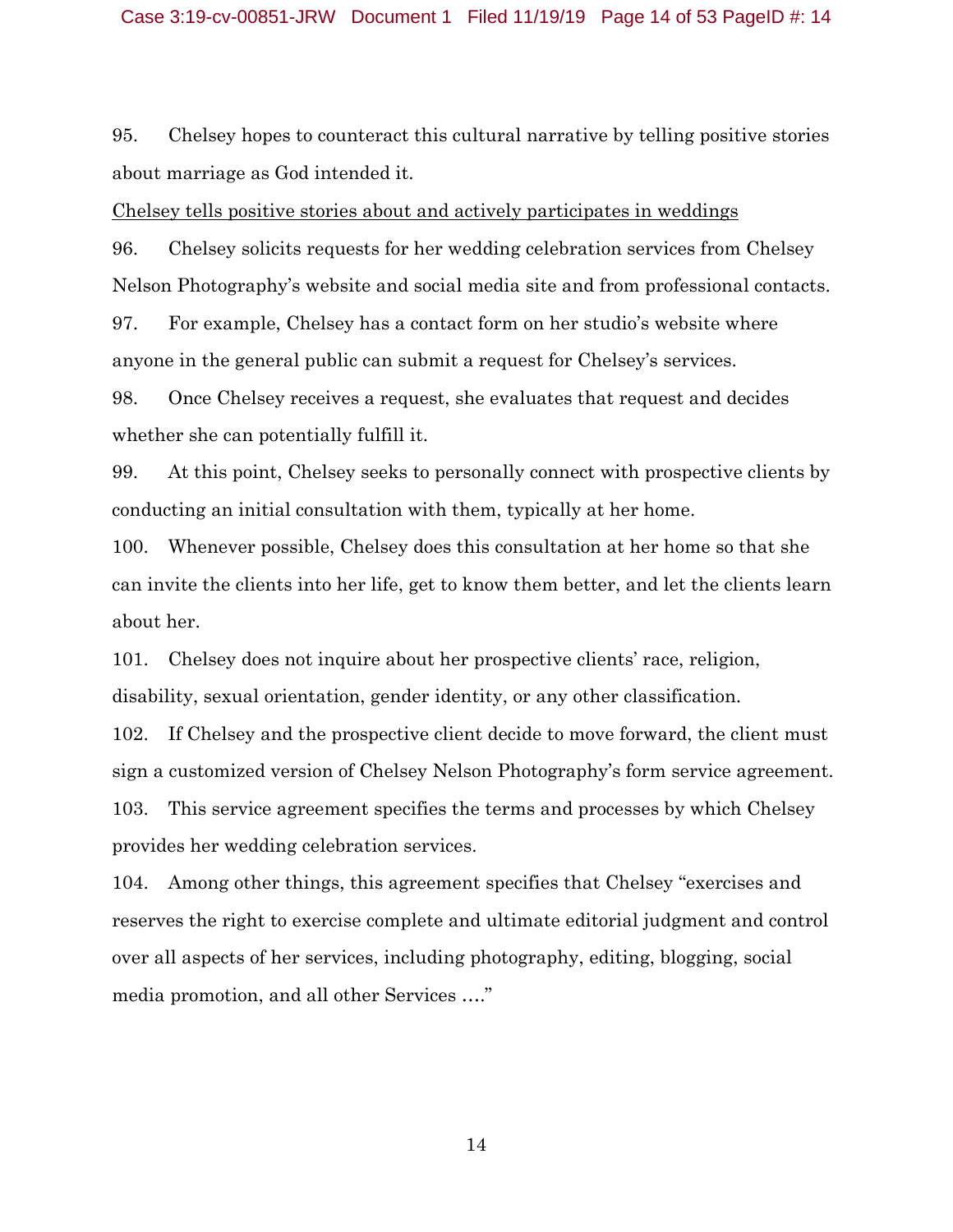105. The agreement also specifies that Chelsey's clients may use her photographs "for personal use and for public use so long as Client provides Photographer with attribution each time Client uses Photographer's property publicly …."

106. Once commissioned to provide wedding celebration services, Chelsey photographs an engagement session and the wedding day, including the wedding preparation, ceremony, and reception.

107. Chelsey has never provided her wedding celebration services for only an engagement session or only a wedding or only a part of a wedding.

108. Chelsey considers photographing the engagement, wedding, and reception as vital, and bundles these three types of photographs together because it enables Chelsey to tell a more complete story about the couple's marriage.

109. Chelsey seeks to and does photograph the engagement session in a way that captures the engaged couple's love for each other, the joy and excitement about their upcoming marriage, and the beauty of their relationship.

110. She does this by, for example, directing the couple to pose in ways that elicit the joy and romance of the couple's engagement and anticipation of marriage.

111. After each engagement session, Chelsey edits the photographs, posts a sampling of the photographs on her blog, and writes about the engagement on her blog.

112. As the wedding day approaches, Chelsey sends the couple a questionnaire asking about schedules, special details of the wedding, and sensitive family situations.

113. This information helps Chelsey to capture meaningful moments to the couple and to serve them on their wedding day.

114. On the wedding day, Chelsey is personally excited for the couple and the marriage she is about to witness because of her beliefs about God's design for marriage.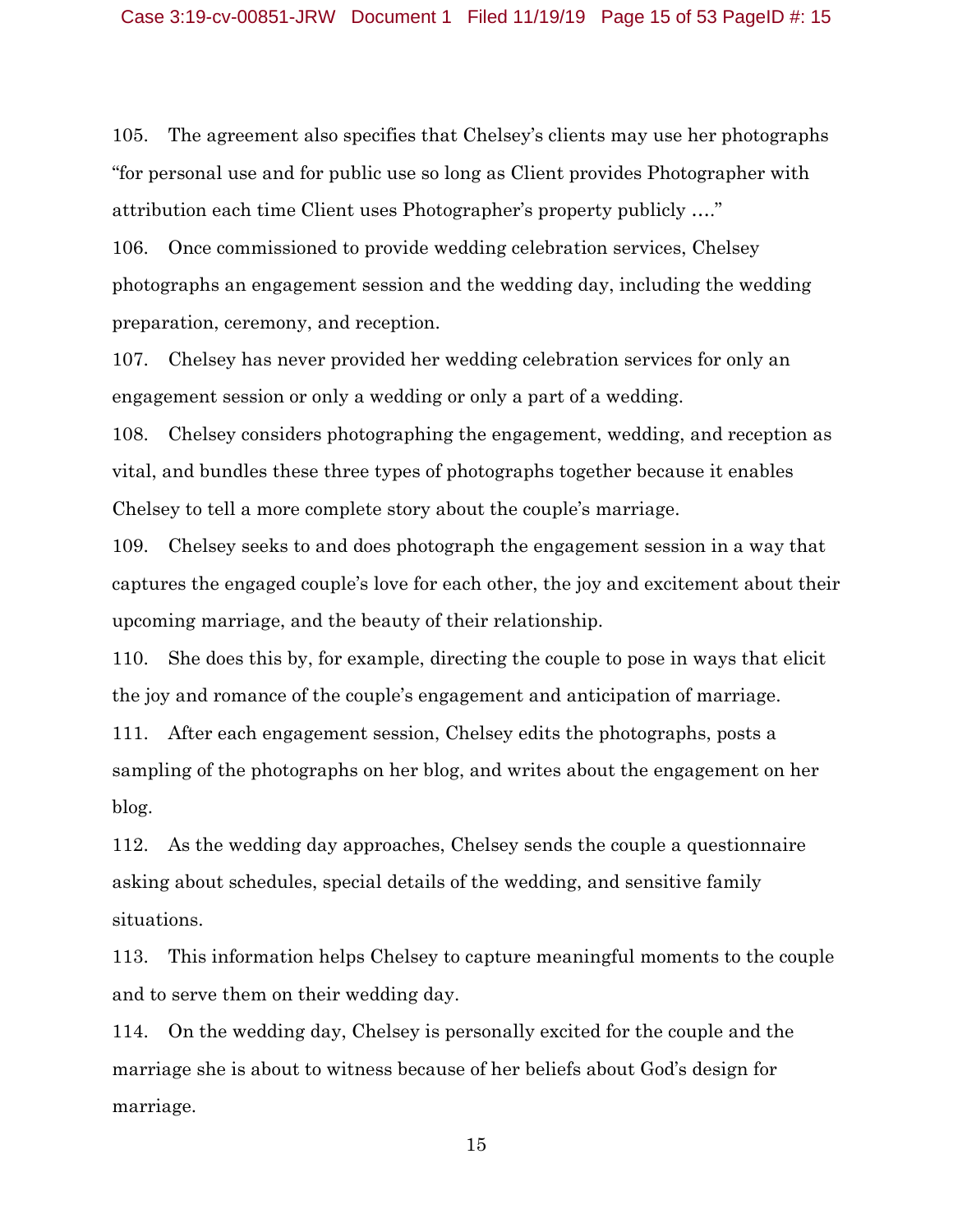#### Case 3:19-cv-00851-JRW Document 1 Filed 11/19/19 Page 16 of 53 PageID #: 16

115. Typically, Chelsey spends around eight hours photographing a client's wedding.

116. Chelsey arrives early to photograph the wedding venue, its surroundings, and its unique qualities to capture the anticipation before the wedding ceremony. 117. Before the wedding ceremony, Chelsey photographs details of the wedding (like the wedding dress), the bride and groom getting dressed, the bride and groom getting dressed, the "first look" between the bride and groom, and the bridal party. 118. While Chelsey photographs some organic interactions, she heavily choreographs most of the wedding party photographs.

119. For example, Chelsey directs members of the wedding party on how to stand, where to position themselves, how to interact with each other, and what demeanor to display.

120. After these wedding party photographs, Chelsey typically photographs the bride and groom's extended family in a similarly choreographed way.

121. As guests begin to arrive, Chelsey interacts with them, greets them, encourages them, and shares in their joy over the upcoming ceremony.

122. Chelsey personally attends the wedding ceremony of every wedding she photographs.

123. At every wedding Chelsey has photographed, there have been prayers, a procession, a homily, an exchange of vows, an officiant, and a pronouncement of marriage.

124. When Chelsey photographs a wedding, she personally participates in the ceremony and helps promote and celebrate the couple.

125. For example, Chelsey takes photographs through the wedding ceremony, including photographs of the couple kissing before the attendees.

126. Chelsey also participates in the ceremony itself.

127. For example, Chelsey often sits with the rest of the audience in a seat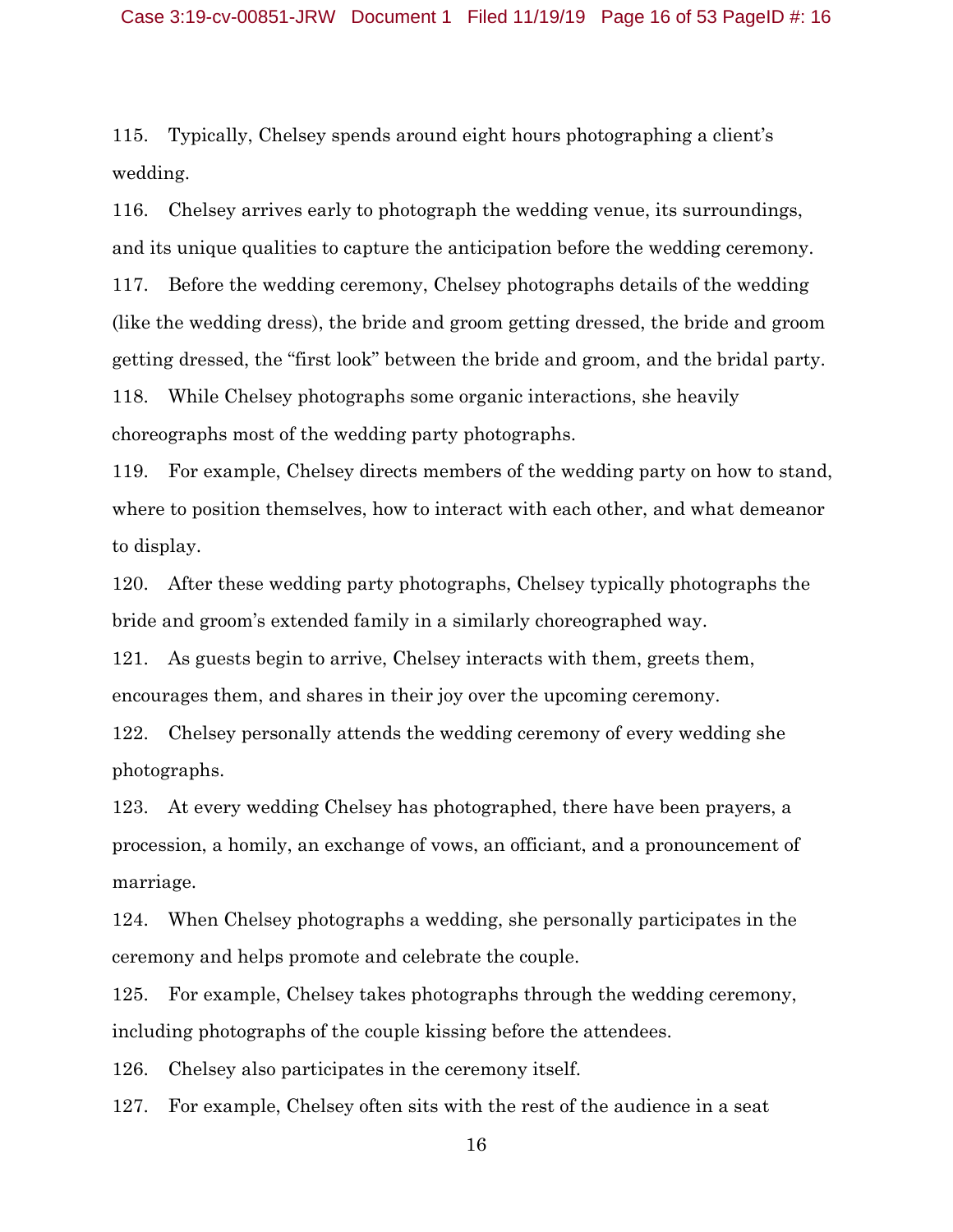#### Case 3:19-cv-00851-JRW Document 1 Filed 11/19/19 Page 17 of 53 PageID #: 17

reserved for her in the aisle of a middle row so that she can photograph the wedding processional.

128. As a member of the audience, Chelsey typically sings along with any songs played at the ceremony, stands when the bride enters, stands when requested by the officiant, bows her head and prays when the officiant prays, and says "Amen" after the prayers.

129. In these ways, Chelsey acts as a witness before God and before those assembled as the bride and groom commit their lives to each other, exchange rings, are pronounced as man and wife, and share their first kiss as a married couple. 130. After the ceremony, Chelsey photographs the wedding reception's most special moments.

131. Soon after the wedding, Chelsey begins to edit the wedding photographs to prepare them for the couple and for her blog.

132. During this editing process, Chelsey initially reviews each photograph and discards any that do not meet her artistic or moral standards, such as photographs that are out of focus or inadvertently contain sensitive content.

133. Chelsey also reviews and edits each photograph to ensure that it fits within the overall celebratory story Chelsey seeks to communicate about the couple's marriage.

134. Chelsey follows this same editing process to edit engagement photographs. 135. The day after the wedding, Chelsey sends the bride and groom a few "sneak peek" photographs so that they can share these photographs with their family, friends, and on social media.

136. Within two weeks of an engagement session or wedding, Chelsey posts a sampling of the photographs on her blog.

137. Chelsey carefully chooses which edited photographs to post on her blog, decides how to arrange those photographs on the blog, and selects what words to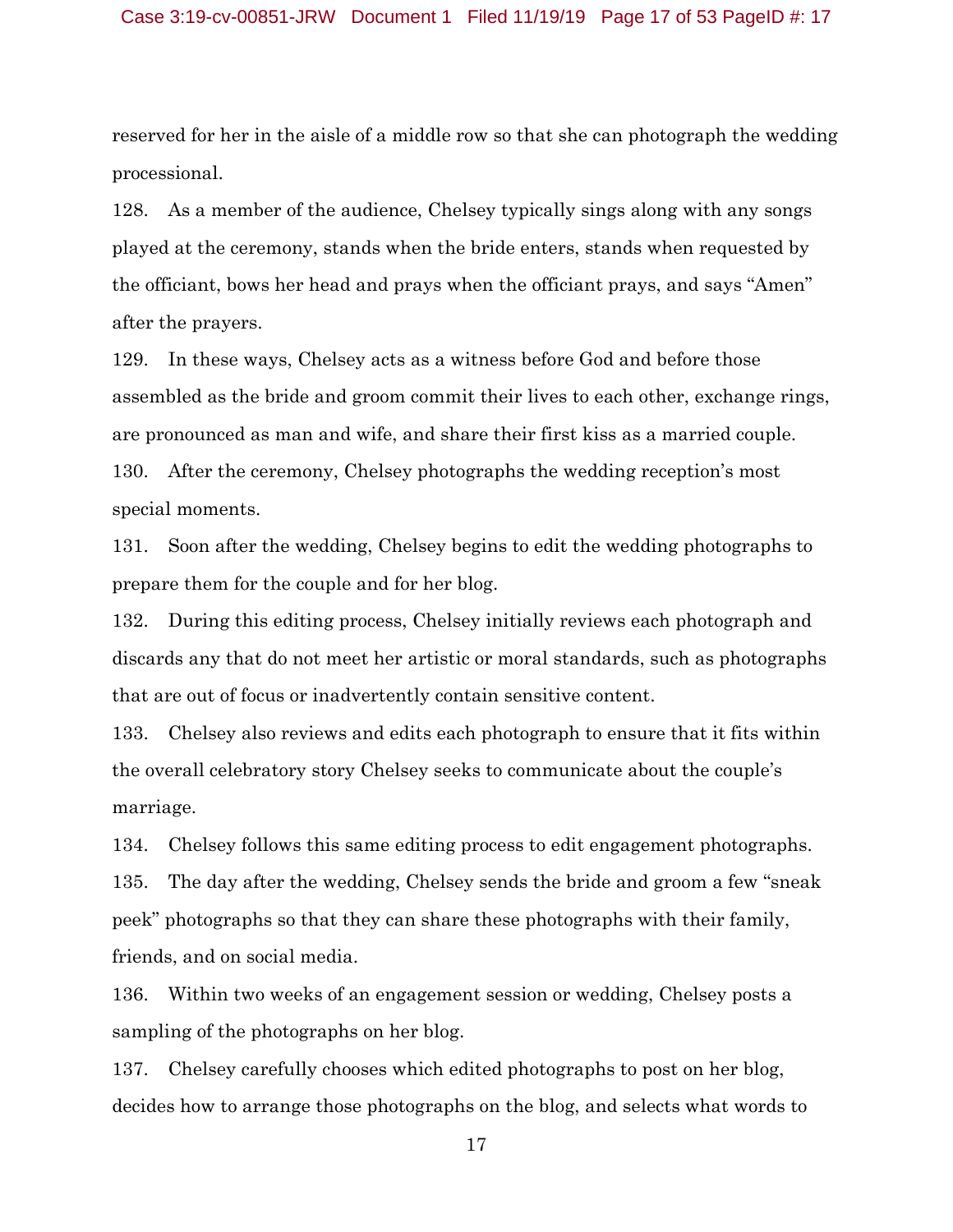#### Case 3:19-cv-00851-JRW Document 1 Filed 11/19/19 Page 18 of 53 PageID #: 18

write so that she can most effectively celebrate the engagement or wedding, encourage the couple, and communicate her views on marriage to the couple and to the general public.

138. Posting wedding photographs and text about weddings on her blog allows Chelsey to connect with and show appreciation to her wedding clients and to publicly tell uplifting stories about the couple and the beauty of marriage between a man and a woman in ways more powerful than through photography or words alone.

139. Within six weeks of the wedding, Chelsey delivers the edited photographs to her clients by placing them in a password-protected online gallery which displays Chelsey Nelson Photography's name.

140. Chelsey also gives her clients the option of purchasing a glass keepsake box containing up to fifty archival quality wedding photographs.

141. Chelsey selects which photographs to include in the glass keepsake box with input from her clients.

142. For all of Chelsey's wedding celebration services, Chelsey's clients rely on her aesthetic vision and ability to tell compelling and positive stories about their wedding and engagement.

143. For most editorial decisions made during her wedding celebration services, Chelsey makes these decisions without any input from clients, including how to take individual photographs, how to edit individual photographs, what to post on Chelsey's blog, and how to arrange photographs on the online gallery.

144. For all other editorial decisions made during her wedding celebration services, Chelsey receives some suggestions from clients and collaborates with them about those suggestions.

145. Typically, Chelsey's clients defer to her advice and suggestions.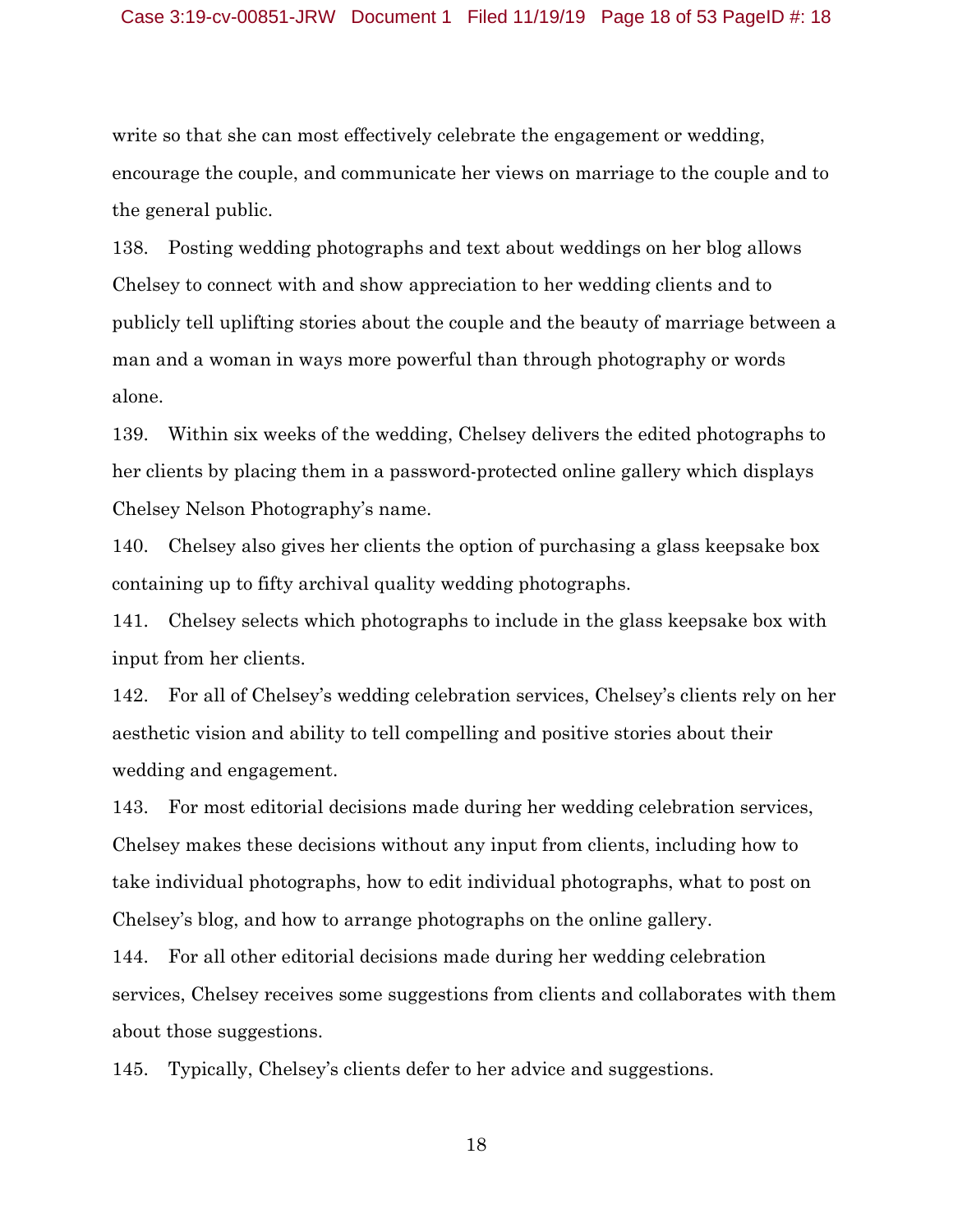146. For example, Chelsey's clients sometimes have a general idea of one or two photographs they want taken or a style they want used or poses they want depicted and offer suggestions about these things.

147. Chelsey then takes these suggestions, offers her own guidance, and blends the clients' suggestions into her own aesthetic vision so that the final work effectively tells a positive story about marriage, the wedding, and the couple. 148. But even when Chelsey's clients make their suggestions, they still rely heavily on Chelsey's artistic and editorial judgments about what and how to photograph, how to edit photographs, how to blog, and how to tell the positive story about their wedding.

149. For all of Chelsey's wedding celebration services, Chelsey has ultimate editorial judgment and control over the photographs she takes, the photographs she edits, and the content of her blog, and she always retains discretion to reject any client suggestion if she deems it improper.

150. For all of Chelsey's wedding celebration services, Chelsey makes numerous artistic and editorial judgments to tell a positive story about each couple, to celebrate their engagement or marriage, and to convey the beauty and goodness of engagements and marriages between one man and one woman.

151. Each component of Chelsey's wedding celebration services—her photography, editing, and blogging—separately and in combination, is expressive in nature, as it involves either text, images, symbols, or other modes of expression.

152. Chelsey associates herself with her wedding celebration services in many ways.

153. For example, Chelsey posts some of the photographs she takes on her blog, her blog is hosted on Chelsey Nelson Photography's website, each blog post is tagged "Chelsey Nelson," Chelsey's clients and their friends access their engagement and wedding photographs through an online gallery which contains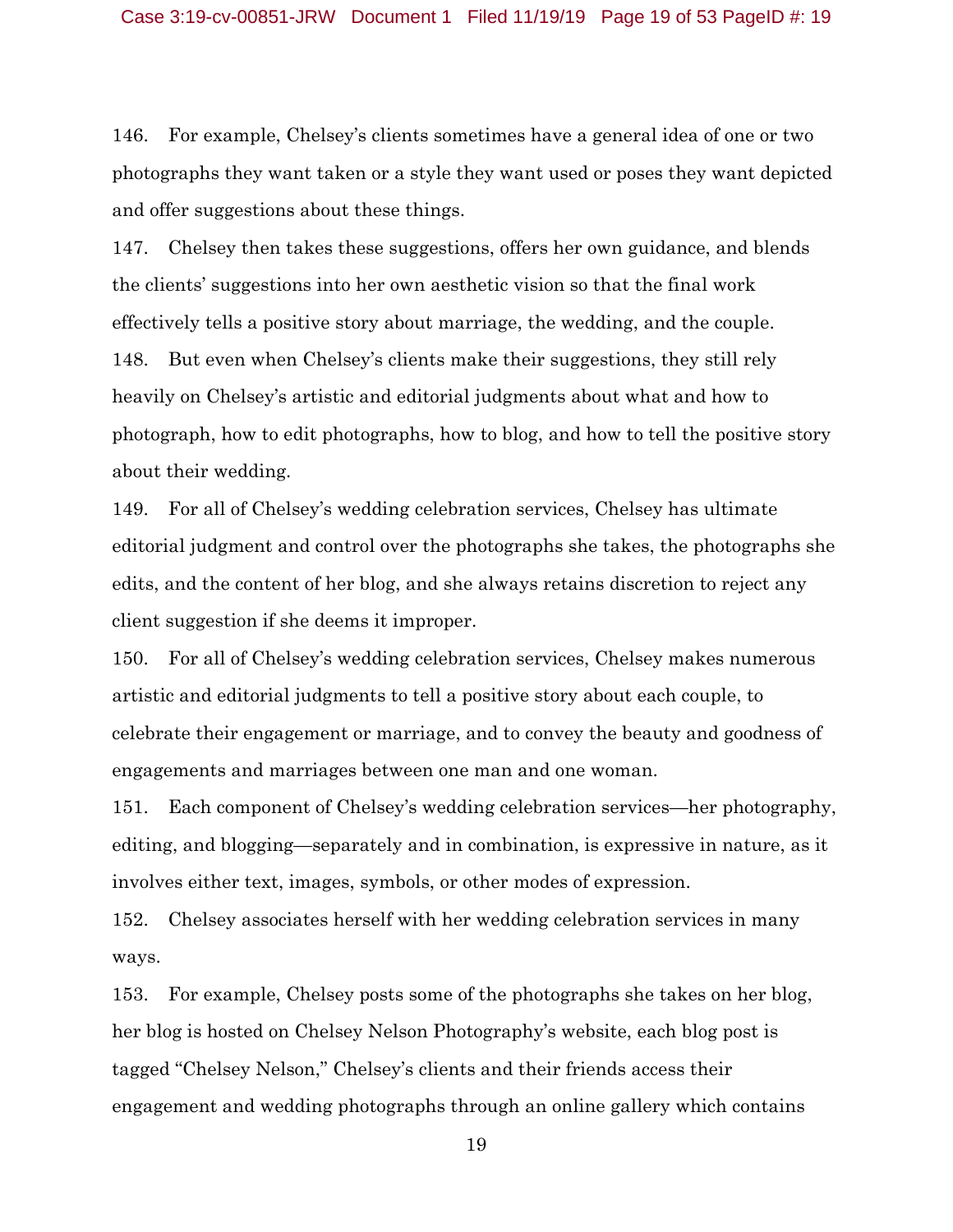Chelsey's name, and Chelsey's service agreement requires her clients to attribute any engagement and wedding photographs taken by Chelsey to Chelsey anytime the clients post, print, or in any way publish these photographs publicly.

154. Chelsey also selects and posts some of the photographs on her Instagram or Facebook pages with her commentary where Chelsey's name, picture, and Chelsey Nelson Photography's logo appear sporadically.

Chelsey's boutique editing services tell positive stories about marriage and other subjects

155. In addition to providing wedding celebration services, Chelsey Nelson Photography also provides boutique editing services.

156. Chelsey solicits and receives inquiries for her boutique editing services from photographers from the general public, typically through referrals from clients or her professional network.

157. Chelsey also has a contact form on her studio's website where anyone from the general public can submit a request for her boutique editing services.

158. Chelsey can receive requests for and provide boutique editing services for clients located anywhere in the country.

159. Once Chelsey decides that she can potentially fulfill this request, she conducts an initial consultation with that photographer.

160. During this consultation, Chelsey meets with the photographer and discusses the editing project, including the photographs' subject matter and design, the photographer's stylistic preferences, and Chelsey's artistic vision for the project.

161. Chelsey also explains her studio's policies, pricing, and packages during this time.

162. Chelsey also asks the prospective client to fill out a questionnaire about the scope of the services requested.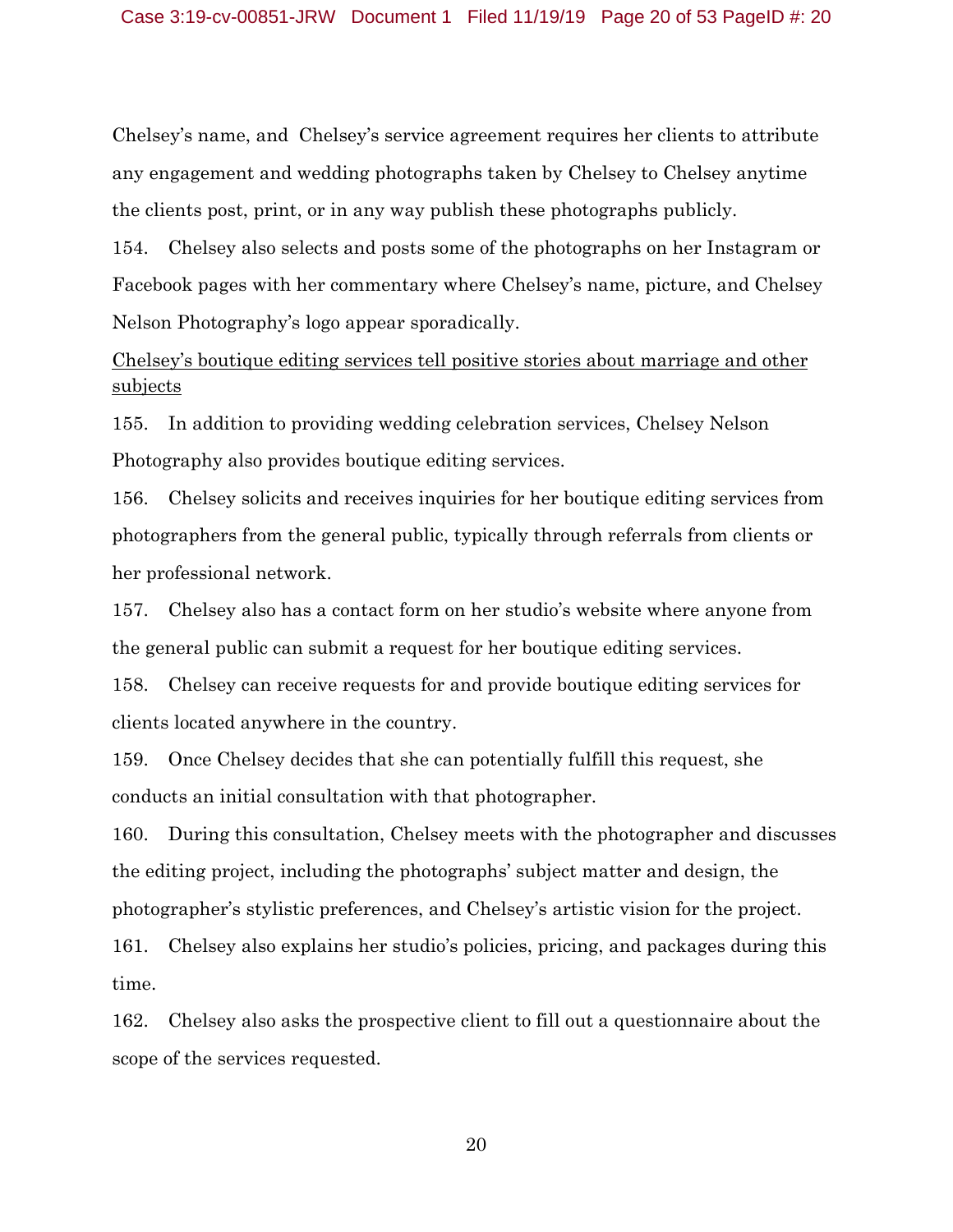#### Case 3:19-cv-00851-JRW Document 1 Filed 11/19/19 Page 21 of 53 PageID #: 21

163. Chelsey does not inquire about her prospective clients' race, religion, disability, sexual orientation, gender identity, or any other classification.

164. If Chelsey decides she can provide her boutique editing services to the client in a manner consistent with her artistic and religious judgments, and if a prospective client wants to hire Chelsey, the client must sign a customized version of Chelsey Nelson Photography's form editing service agreement.

165. Among other things, this agreement specifies that Chelsey will use her "artistic judgment and exercise [her] editorial and artistic discretion when providing Services for Client, which may not include strict adherence to Client's suggestions" and Chelsey "shall have ultimate editorial judgment and control regarding the aesthetic judgment and artistic quality of the Services."

166. Chelsey works closely and collaborates with her boutique editing clients to present the subject matter of the photographs in the most positive light possible. 167. Most requests for Chelsey's boutique editing services come from wedding photographers who want their wedding photographs edited.

168. Chelsey would not fulfill a request for boutique editing services that portray engaged and married couples, marriages, weddings, or other subjects in a negative way.

169. Chelsey has never received and would not fulfill a request for boutique editing services for only a few photographs of a wedding.

170. Chelsey has only received requests for boutique editing services for weddings seeking editing services for between approximately 800 and 3,000 photographs covering the entire wedding, including the wedding ceremony.

171. When providing boutique editing services for weddings, Chelsey never interacts with the married couple.

172. Chelsey only interacts with the photographer who photographed the wedding.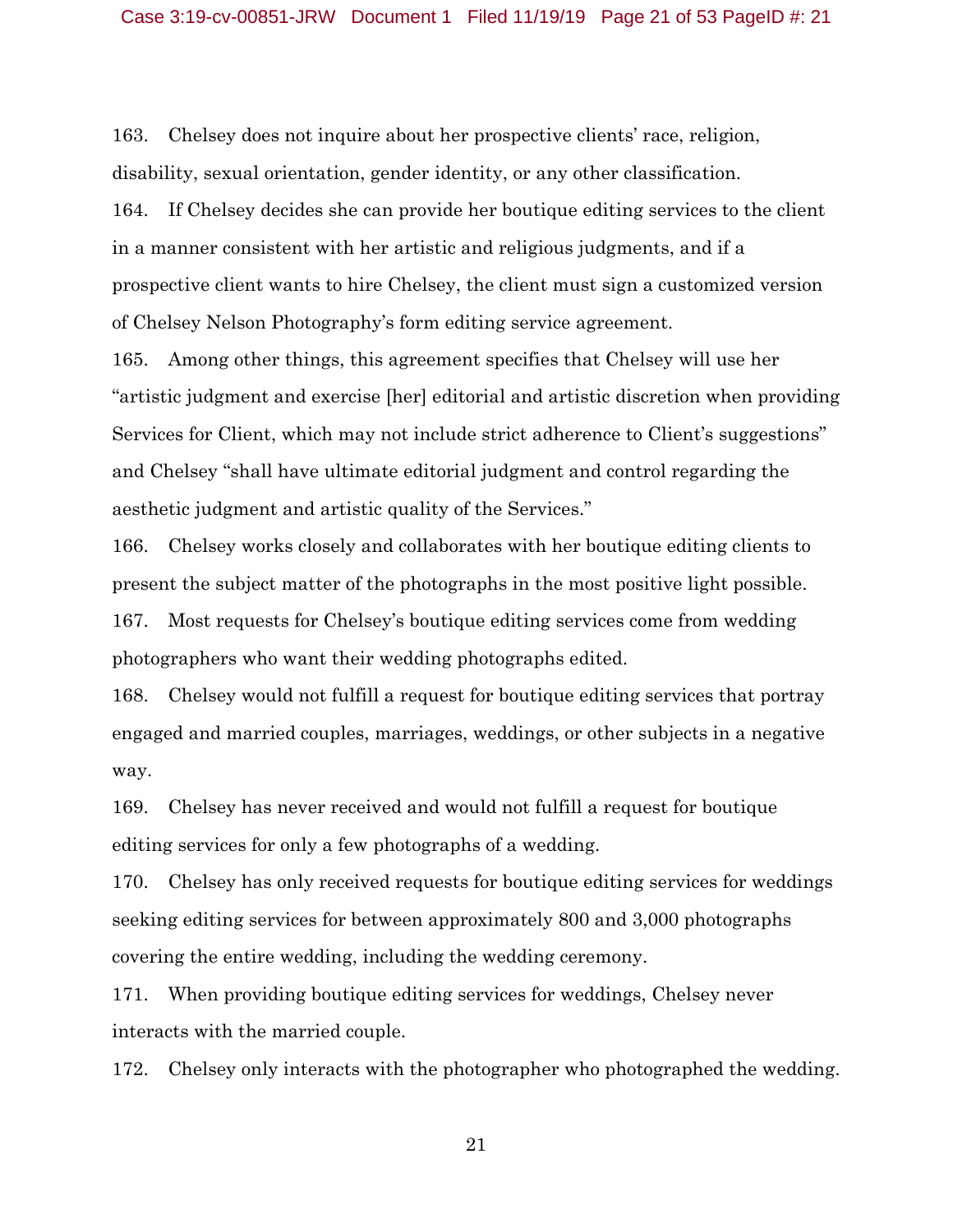173. Once Chelsey agrees to work with a photographer, the photographer provides Chelsey with the smart previews of raw digital file of the photographs already taken.

174. Chelsey then edits the photographs to enhance the image based on Chelsey's artistic ability and judgment and the photographer client's general stylistic preferences.

175. Chelsey's process for editing photographs for her boutique editing service is materially similar to her editing process for photographs she takes herself for wedding celebration services. *See supra*, ¶¶ 131-133.

176. The primary difference between editing for boutique editing services and wedding celebration services is that for the former Chelsey considers the style of her photographer client in addition to other factors.

177. While providing boutique editing services for weddings, Chelsey makes numerous artistic and editorial judgments to tell a positive story about each couple, about their marriage, and to convey the beauty and goodness of and marriages between one man and one woman.

178. While providing boutique editing services for small businesses, Chelsey makes numerous artistic and editorial judgments to enhance the beauty of the image's subject or to more accurately reflect the nature of the business and to convey the business in the most positive light possible.

179. For example, Chelsey's editing judgments could include sharpening the image of the company's logo to enable it to pop out from the background, adjusting the white balance to brighten the image, and adjusting color hues to make the colors more vibrant.

180. While Chelsey collaborates with client photographers during the boutique editing process, in that Chelsey works with photographer clients to meet their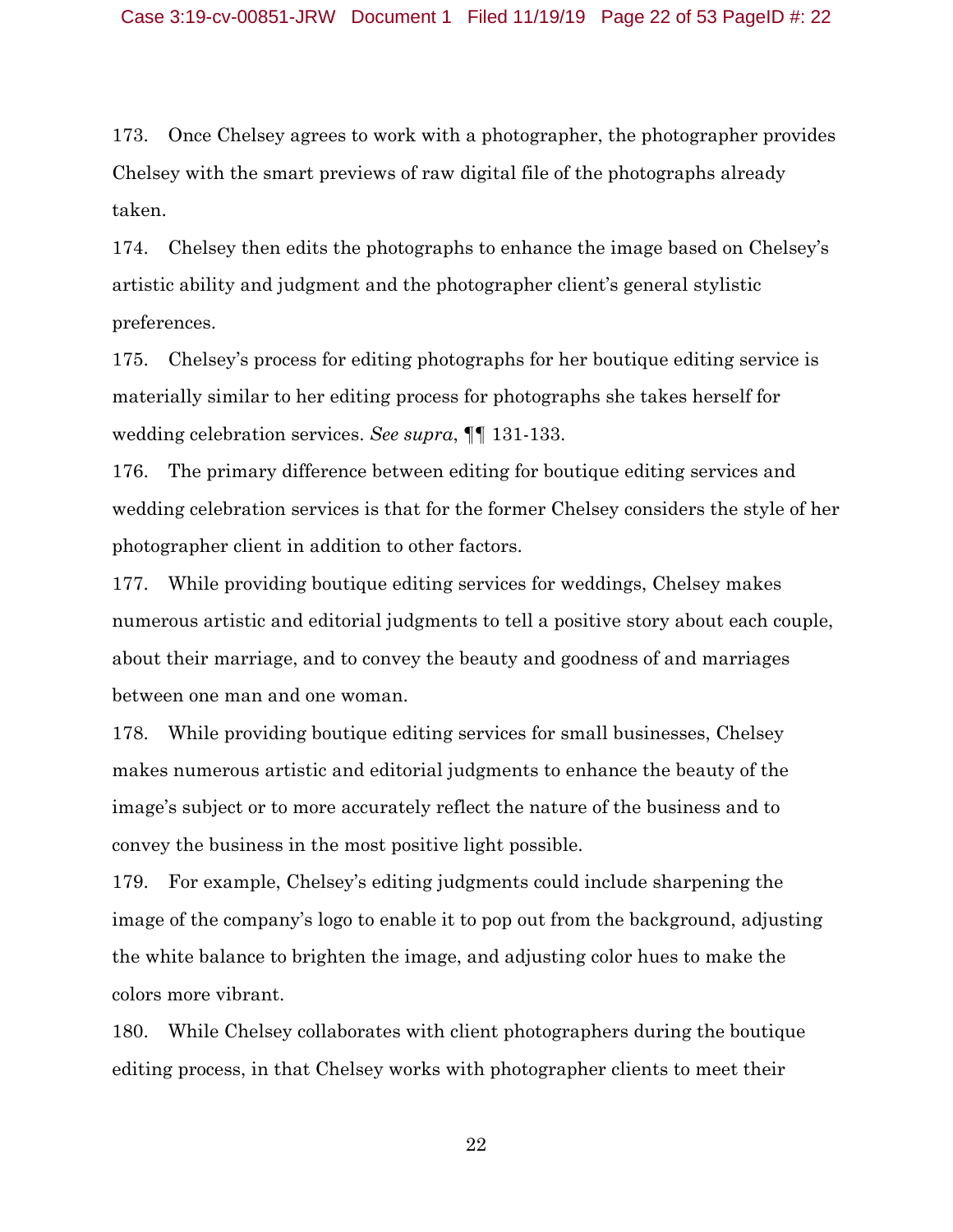expectations and general style preferences, Chelsey's clients still rely on her aesthetic vision and ability to tell compelling stories through her editing.

181. Chelsey has ultimate editorial judgment and control over how she edits the photographs and she always retains discretion to reject any client suggestion if she deems it improper.

182. Chelsey's boutique editing services is expressive in nature, as it always produces images that positively depict a wedding, marriage, wedding celebration, or other subject matter.

Chelsey cannot tell certain stories or participate in certain ceremonies

183. Not only do Chelsey's artistic and religious beliefs dictate what she does and says, these beliefs dictate what Chelsey Nelson Photography cannot do or say.

184. Chelsey believes that she cannot rejoice in, condone, participate in, positively portray, or promote anything dishonorable to God. (Isaiah 5:20; Ephesians 5:1-14; 1 Timothy 5:22; 1 Corinthians 10:1-22; 2 Corinthians 6:14-18).

185. For this reason, Chelsey only accepts requests for services which are consistent with her editorial, artistic, and religious judgment.

186. This discretion is standard practice for commissioned photographers and other artists who decline to create content that violates or compromises their beliefs in some way based on their editorial and artistic judgment.

187. Chelsey would therefore decline requests for her wedding celebration and boutique editing services if the request required her to use her artistic talents to promote or positively portray anything immoral, dishonorable to God, or contrary to her religious beliefs or required her to participate in anything contrary to her religious beliefs.

188. For example, Chelsey will decline any request for services that demean others, devalue God's creation, condone racism, sexually objectify someone,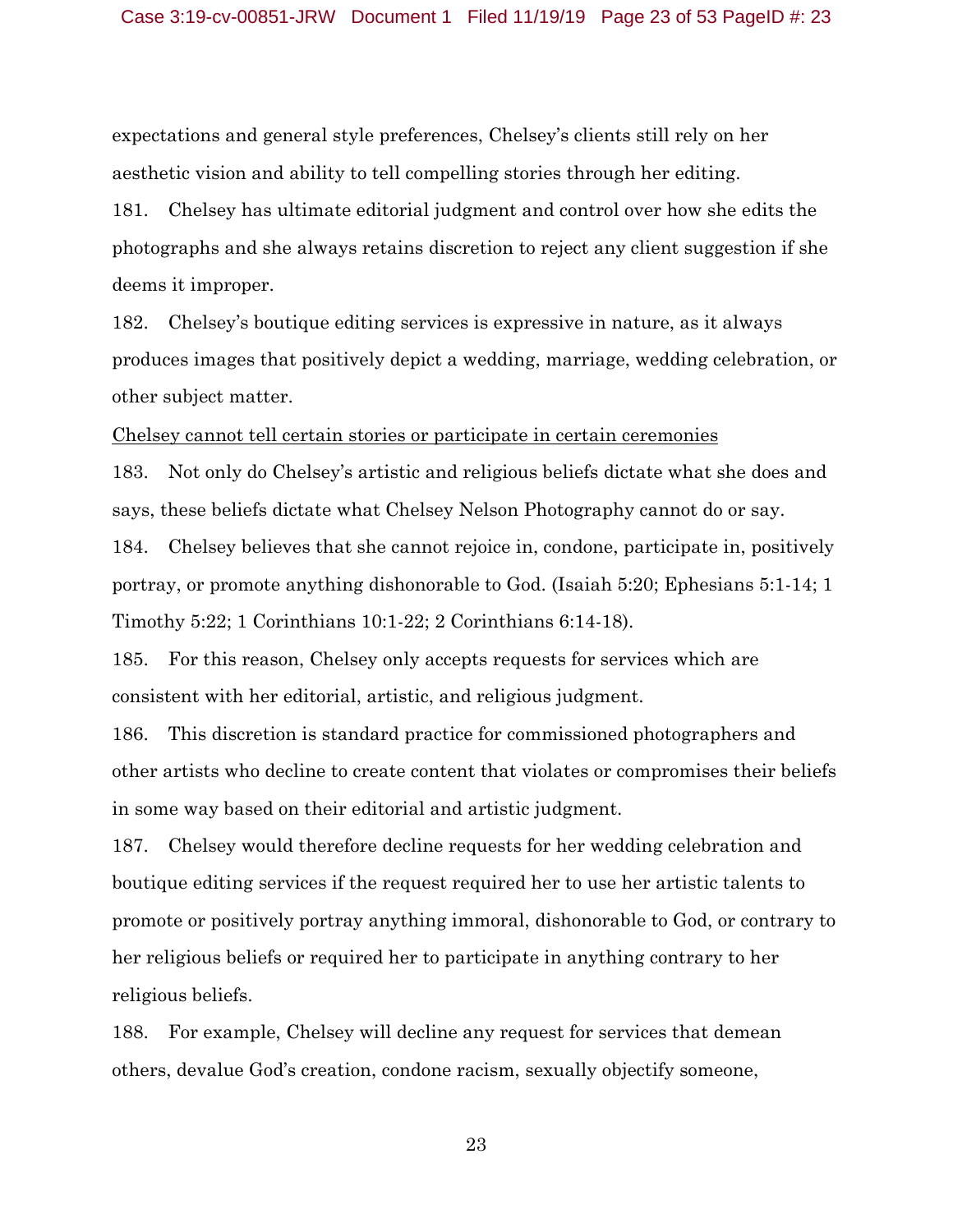#### Case 3:19-cv-00851-JRW Document 1 Filed 11/19/19 Page 24 of 53 PageID #: 24

celebrate pornography or obscenity, praise vulgarity, or contradict biblical principles.

189. Chelsey would therefore not photograph people engaging in sexually explicit acts or edit photographs of businesses that seek to profit off the objectification of women.

190. Likewise, because Chelsey believes that God created marriage to be an exclusive covenant between one man and one woman (Matthew 19:3-9; Hebrews 13:4; 1 Corinthians 6:9-20), Chelsey cannot tell stories promoting or celebrating any wedding or marriage not between one man and one woman, such as same-sex marriage, polygamous marriage, or open marriage.

191. Chelsey would decline any request for wedding celebration services or boutique editing services for a same-sex wedding, polygamous wedding, or an open marriage wedding because creating artwork promoting these events would violate Chelsey's religious and artistic beliefs, promote activities contrary to her beliefs, express messages contradicting her beliefs, and express messages contradicting messages that Chelsey wants to and does promote elsewhere.

192. Chelsey would also decline such requests because she believes she should not participate in any ceremony that contradicts her religious beliefs. *See supra*, ¶¶ 184, 187.

193. Chelsey believes all wedding ceremonies—regardless of whether she shares the faith of the couple—are innately religious events where all those who willingly attend necessarily participate in the ceremony by publicly celebrating, solemnizing, and supporting the beginning of an institution (marriage) created by God.

194. Chelsey attends and actively participates in all weddings she photographs. *See supra*, ¶¶ 122-129.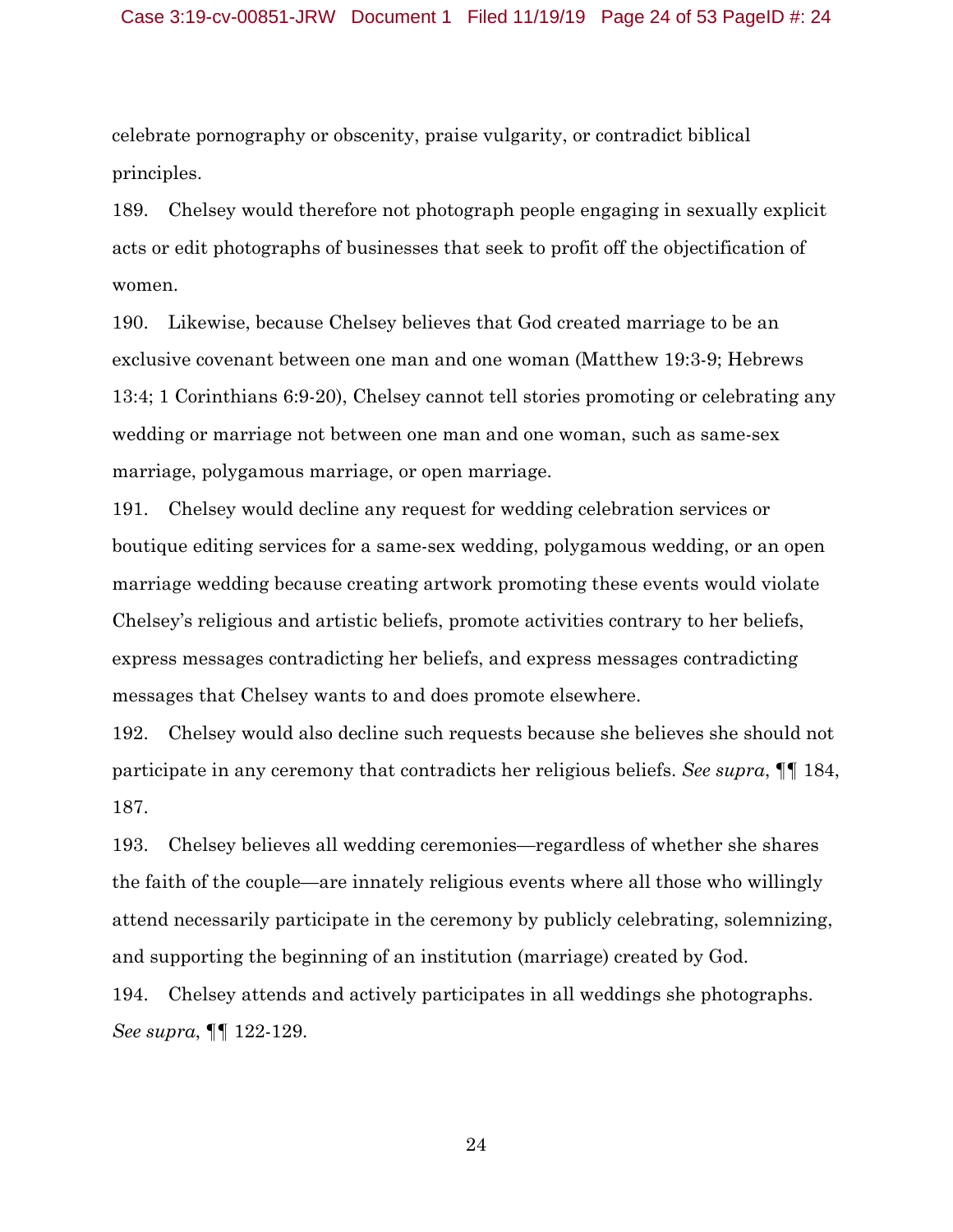195. Whenever Chelsey attends a wedding, she feels subtle coercive peer pressure from the officiant, the couple, and other wedding guests to participate in the rhythms of the ceremony.

196. When attending a wedding, there is no real alternative to avoid participating in the ceremony or to avoid the appearance of participation.

197. Chelsey would therefore decline any request for her wedding celebration services for a same-sex wedding, polygamous wedding, or an open marriage wedding because these services require her to attend, participate in, and celebrate a ceremony that violates her religious beliefs.

198. In particular, Chelsey believes it would be especially offensive to participate in a same-sex wedding, polygamous wedding, or an open marriage wedding where she would feel coerced to bow her head in prayer or listen to the prayer, respond or listen to readings from religious texts like the Bible or the Tanakh, or remain silent during the pronouncement of the couple.

199. Anytime Chelsey receives a request that she cannot fulfill because of a conflict with her religious beliefs, she would do her best to refer that request to another artist who could assist the prospective client.

200. Although Chelsey cannot provide certain wedding celebration services or boutique editing services, Chelsey is willing to work with people regardless of their race, religion, disability, sexual orientation, gender identity, or any other classification.

201. For example, Chelsey will happily work with and provide her wedding celebration services for a wedding between a homosexual man and a woman so long as the marriage is the exclusive union of that one man and one woman. 202. Likewise, Chelsey will happily work with and provide her wedding celebration services for a wedding between a bisexual woman and a man so long as the marriage is the exclusive union of that one woman and one man.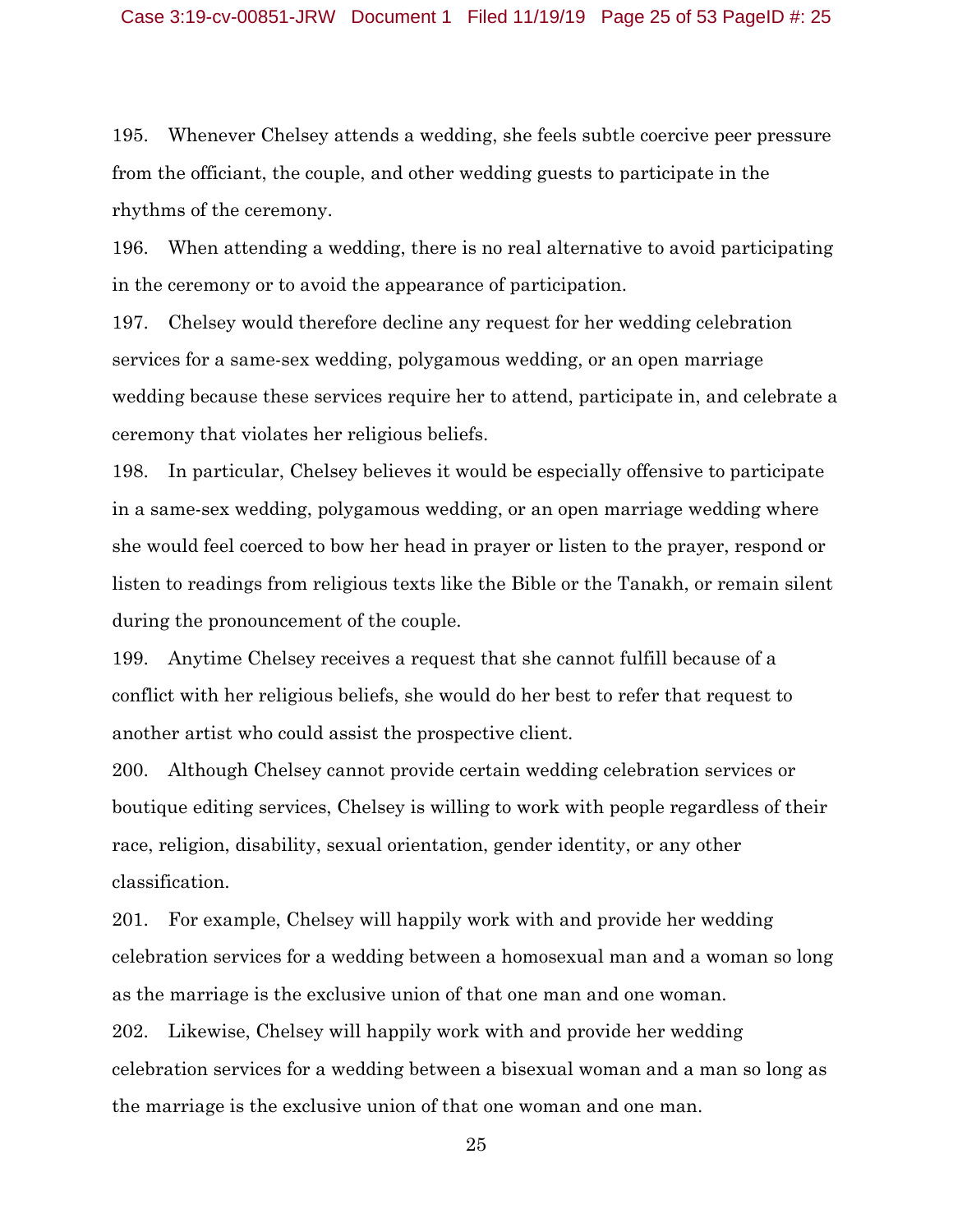203. Chelsey will also happily work with and provide her boutique editing services for LGBT photographers so long as the photographs themselves do not violate Chelsey's religious beliefs.

204. Likewise, Chelsey will happily work with and provide her boutique editing services to small businesses that are owned and operated by LGBT persons so long as the photographs themselves do not violate Chelsey's religious beliefs.

205. Conversely, Chelsey will not accept every request for wedding celebration or boutique editing services for weddings between one man and one woman.

206. For example, because Chelsey believes that marriage is a joyous, uplifting, and solemn occasion that should be celebrated and venerated, she would decline requests to create or edit photographs for certain types of themed engagements or weddings between one man and one woman, like themes involving zombies or the Game of Thrones.

207. Chelsey would also decline requests for boutique editing services for a samesex wedding, polygamous wedding, or an open marriage wedding, whether that request came from a heterosexual, homosexual, or bisexual photographer. 208. When evaluating whether any request for her wedding celebration or boutique editing services is consistent with her religious beliefs, Chelsey considers, and it is her policy and practice to consider, the message conveyed by the requested services and whether these services require her to participate in a ceremony she

objects to, not the identity of who requests these services.

Louisville's law threatens Chelsey's storytelling and livelihood

209. Chelsey desires to operate her business consistent with her religious beliefs

and to expand her business to perform wedding celebration services for more weddings and to provide boutique editing services for more photographers. 210. Chelsey began researching how she could effectively grow her business.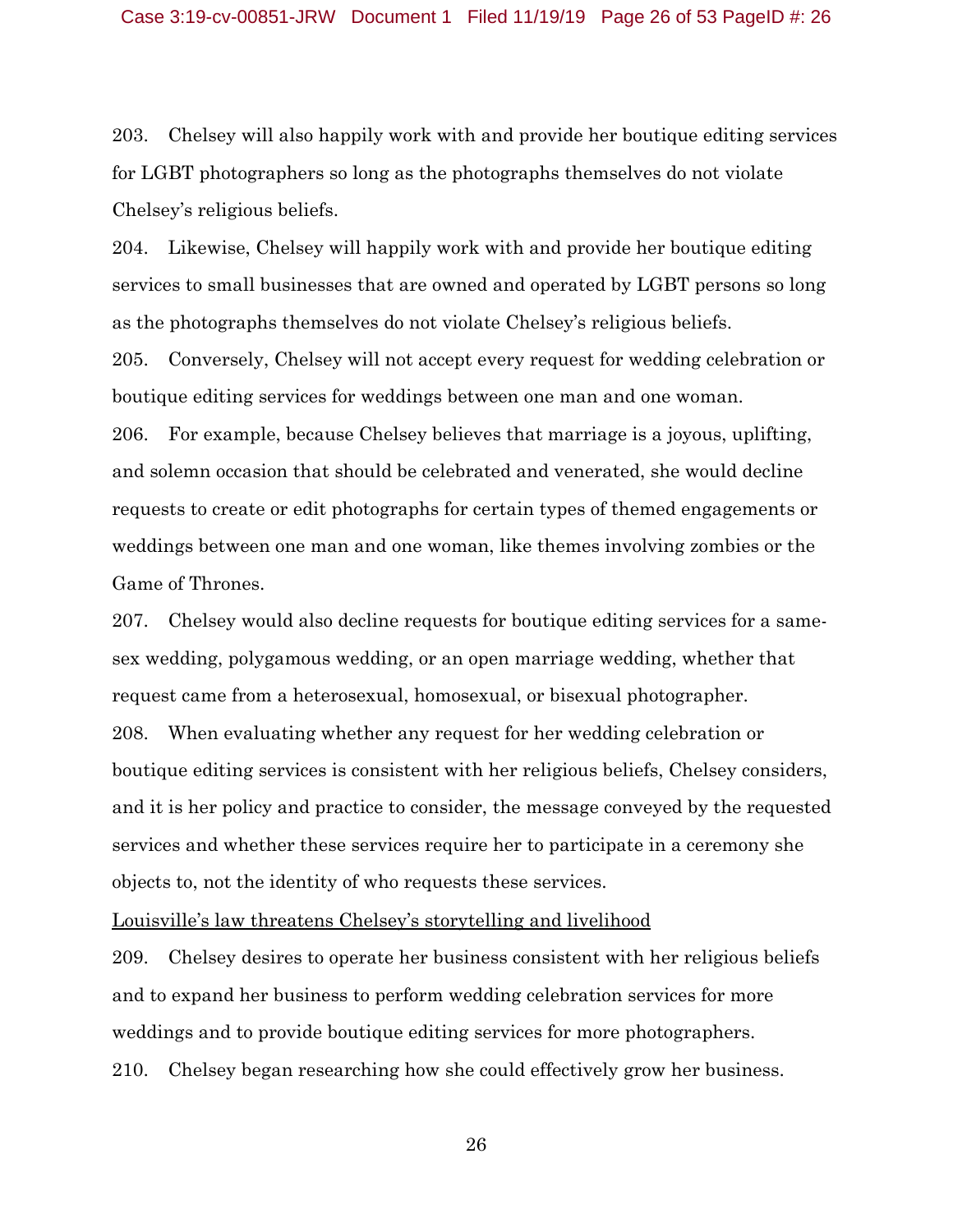211. But during this process, Chelsey learned about Louisville-Jefferson County Metro Amended Ordinance Number 193-2004 ("Louisville's law" or "the law"). 212. Chelsey also saw news reports about other creative professionals in Kentucky and across the country being sued and threatened with severe penalties for declining to celebrate or participate in same-sex wedding ceremonies.

213. As Chelsey learned more about Louisville's law, she realized that it affected her business, restricted what she could post on her studio's website and social media sites, restrained what she could directly tell prospective clients, and limited what storytelling services she could provide.

214. Louisville's law prohibits discrimination in employment, housing, and places of public accommodation "because of race, color, religion, national origin, familial status, age, disability, sex, gender identity, or sexual orientation." Metro Ordinance § 92.01.

215. The law defines "discrimination" as "[a]ny direct or indirect act or practice of exclusion, restriction, segregation, limitation, refusal, denial, or any other act or practice of differentiation or preference in the treatment of a person or persons, or the aiding, abetting, inciting, coercing, or compelling thereof made unlawful under this chapter." Metro Ordinance § 92.02.

216. The law defines a "place of public accommodation" in part as "[a]ny place, store or establishment, either licensed or unlicensed, which supplies goods or services to the general public or which solicits or accepts the patronage or trade of the general public …." Metro Ordinance § 92.02.

217. Chelsey Nelson Photography is an establishment which supplies goods and services to the general public through its wedding celebration and boutique editing services.

218. Chelsey Nelson Photography also solicits and accepts the patronage of the general public through its website and social media sites.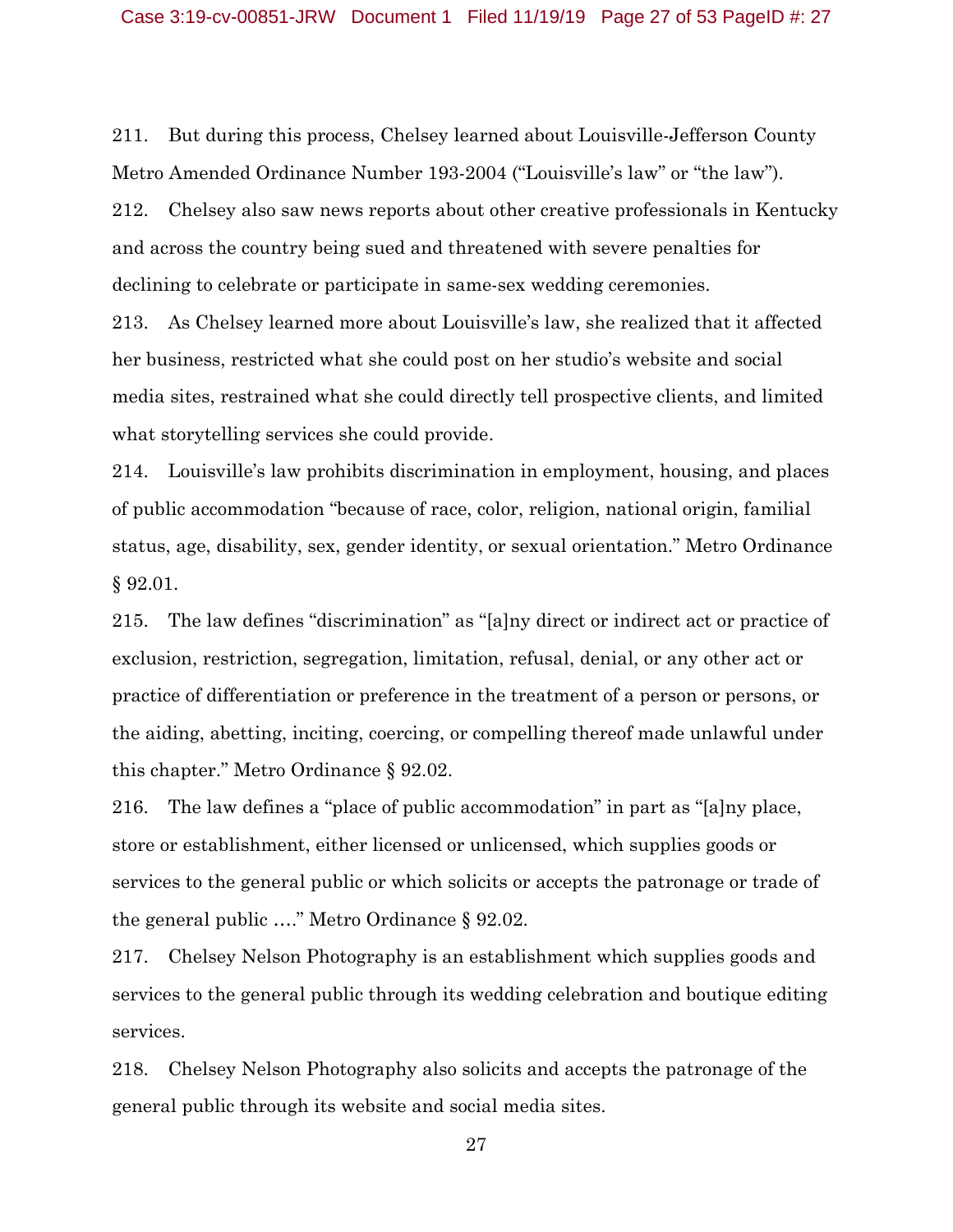219. Chelsey Nelson Photography is therefore a place of public accommodation under and subject to Louisville's law. *See* Metro Ordinance § 92.02 (defining place of public accommodation).

220. Louisville's law § 92.05(A) (the "Accommodations Provision") provides in part "it is an unlawful practice for a person to deny an individual the full and equal enjoyment of the goods, services, facilities, privileges, advantages, and accommodations of a place of public accommodation, … on the ground of … sexual orientation …." Metro Ordinance § 92.05(A).

221. The Accommodations Provision makes it unlawful for Chelsey to exclusively offer wedding celebration or boutique editing services that promote weddings between one man and one woman or to decline requests for wedding celebration or boutique editing services that promote same-sex weddings because Chelsey offers these services to promote weddings between one man and one woman.

222. The Accommodations Provision also makes it unlawful for Chelsey to offer or provide any wedding celebration service or boutique editing service to promote same-sex weddings that amounts to less than the "full and equal" service she provides for marriages between a man and a woman.

223. Because Chelsey creates positive stories about marriages between a man and a woman, and attends and participates in marriages between a man and a woman, the Accommodations Provision requires her to create positive stories about samesex marriage and attend and participate in those ceremonies.

224. But providing wedding celebration or boutique editing services for same-sex weddings would require Chelsey to promote messages that violate her religious beliefs or require her to participate in religious ceremonies that violate her religious beliefs, something she cannot do. *See supra*, ¶¶ 190-198, 207-208.

225. Providing wedding celebration and boutique editing services for same-sex weddings would also undercut Chelsey's message (expressed elsewhere in her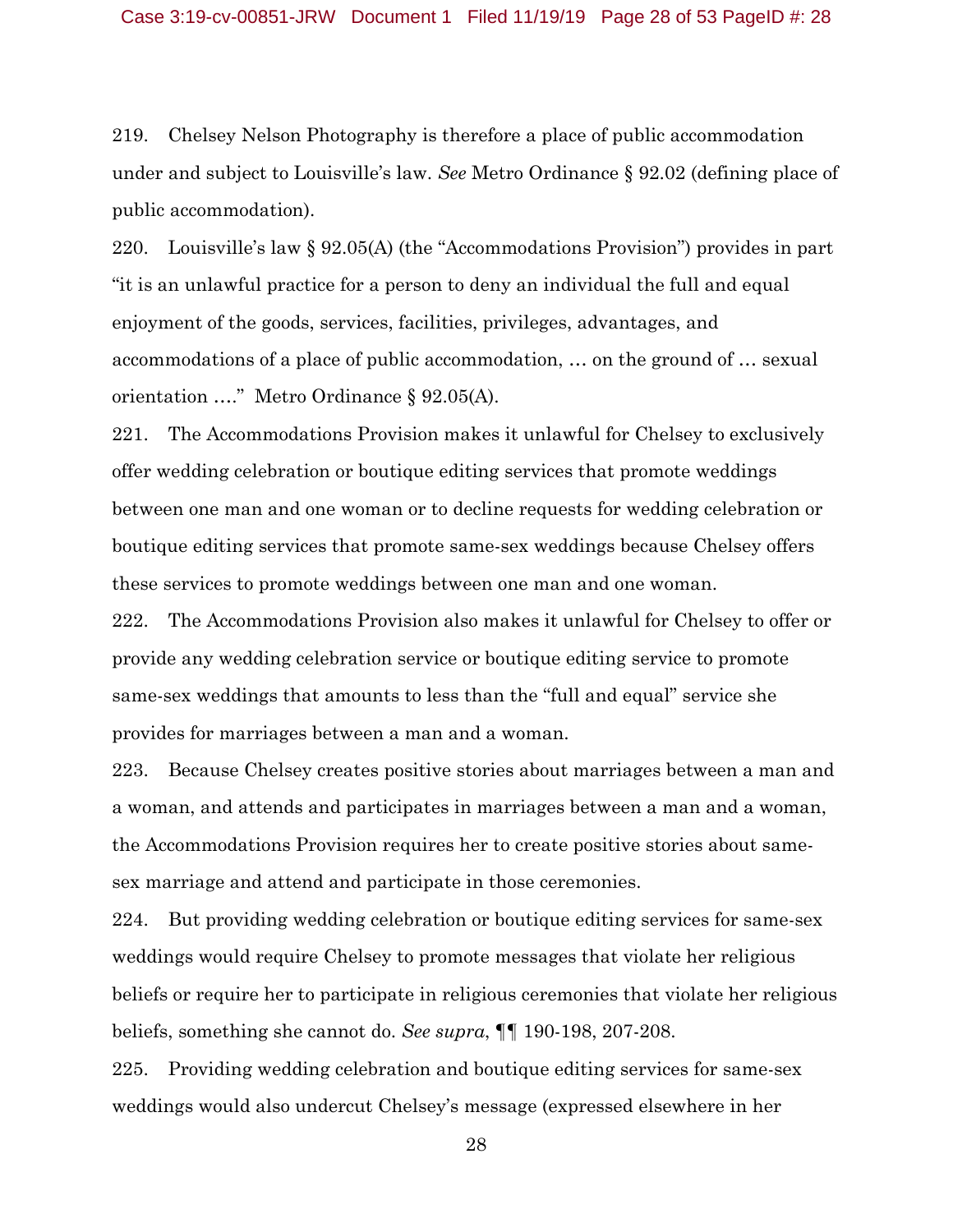photographs, blog, and Chelsey Nelson Photography's website and social media sites) celebrating marriage between one man and one woman; harm Chelsey's reputation among her past and prospective clients; and adversely affect Chelsey's ability to share biblical truths with others.

226. Louisville's law also conditions Chelsey's ability to promote her desired religious beliefs on marriage on her studio's website and social media sites and her blog on her willingness to express viewpoints that violate her religious beliefs.

227. The Accommodations Provision forces Chelsey to decide between continuing to offer wedding celebration services and boutique editing services exclusively for marriages between a man and a woman under the constant threat of prosecution under the law or leaving the wedding industry altogether.

228. But Chelsey cannot practically leave the wedding industry and still operate her business.

229. Chelsey only provides wedding celebration services for weddings.

230. And the vast majority of her requests for boutique editing services seek edited photographs of weddings.

231. If Chelsey stopped providing wedding celebration and boutique editing services for weddings, she would lose eighty-nine percent of Chelsey Nelson Photography's income.

232. Likewise, Chelsey does not want to leave the wedding industry because she is motivated by her religious beliefs to provide wedding celebration and boutique editing services for weddings so that she can positively depict marriage between one man and one woman and celebrate those marriages publicly.

233. Chelsey could not afford to create high quality digital photographs, to edit those photographs, to save those photographs, and to publish those photographs online for many projects without charging a commission.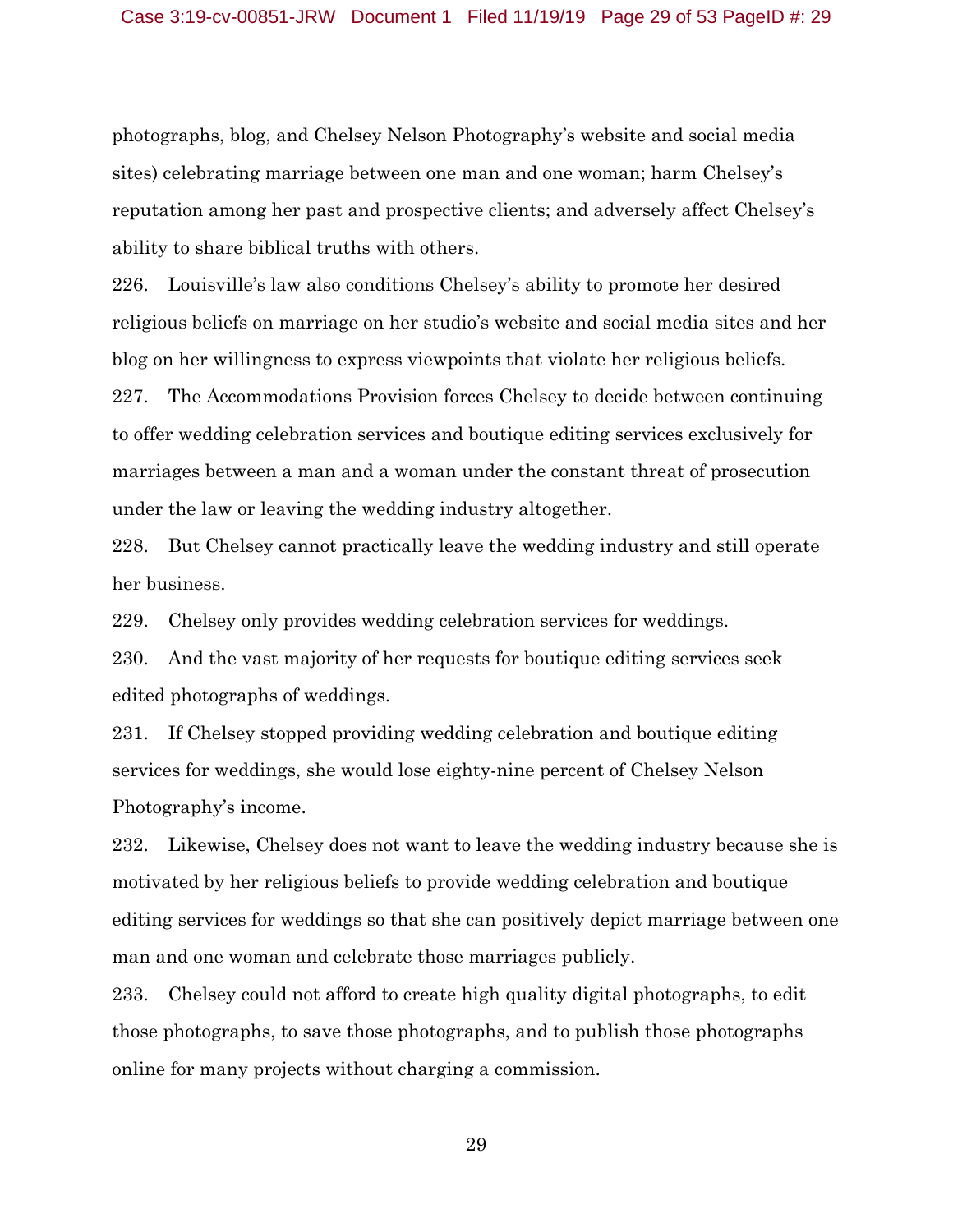234. If Chelsey did not charge a commission for her services, she would have to close Chelsey Nelson Photography altogether for financial reasons.

235. Louisville's law also hinders Chelsey's ability to make business planning and market decisions and to expand her business.

236. For example, Chelsey has tried to avoid punishment under Louisville's law by limiting the promotion of Chelsey Nelson Photography in social media and throughout her professional network.

237. Chelsey no longer responds to professional opportunities posted in an online professional photography group because she previously received an inquiry that she understood would have likely required her to provide boutique editing services for a same-sex wedding.

238. Chelsey also wants to begin advertising Chelsey Nelson Photography outside her studio's website and social media sites to grow her business.

239. But she is refraining from doing so because of the law.

240. Chelsey has therefore lost and is currently losing the opportunity to grow her business for fear of attracting objectionable requests and violating Louisville's law.

241. If not for the Accommodations Provision, Chelsey would more actively promote Chelsey Nelson Photography by publishing more often on Instagram and her blog, by connecting with other photographers on Instagram through the use of more strategic hashtags, and by directly contacting members of her professional network.

242. Chelsey faces a credible threat and substantial risk that she will receive requests to provide wedding celebration and boutique editing services for same-sex weddings, likely leading to prosecution under Louisville's law.

243. For instance, Louisville has the 11th highest rate of people who identify as lesbian, gay, bisexual, or transgender among the fifty largest metropolitan areas in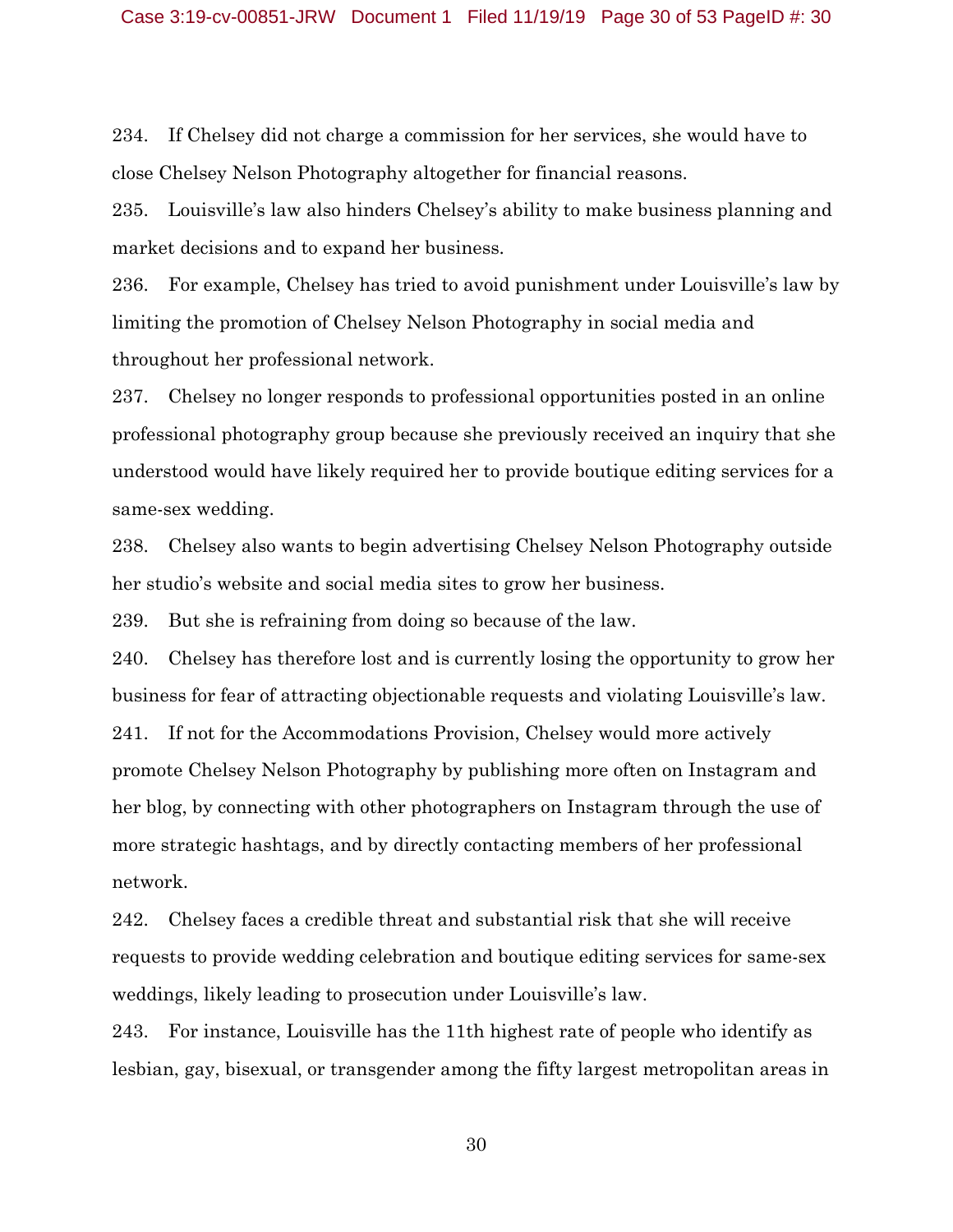the United States. *See* https://wfpl.org/louisville-ranks-11th-among-major-u-s-citieslgbt-population-gallup-poll-says/.

244. Likewise, according to the Williams Institute, Jefferson County has more than twice as many same-sex couples as any other county in Kentucky. *See*  https://williamsinstitute.law.ucla.edu/visualization/lgbt-

stats/?topic=SS&area=21111#density.

 $\overline{\phantom{a}}$ 

245. Louisville's law also hinders Chelsey's ability to explain on her studio's website, social media sites, and directly to prospective clients her religious beliefs about marriage and what services her studio provides.

246. Louisville's law § 92.05(B) (the "Publication Provision") does so through two clauses.7

247. First, the Publication Provision's Denial Clause makes it "an unlawful practice for a person, directly or indirectly, to publish, circulate, issue, display, or mail, or cause to be published, circulated, issued, displayed, or mailed, a written, printed, oral or visual communication, notice, or advertisement, which indicates that the goods, services, facilities, privileges, advantages, and accommodations of a place of public accommodation … will be refused, withheld, or denied an individual on account of his [or her] … sexual orientation …." Metro Ordinance § 92.05(B). 248. Second, the Publication Provision's Unwelcome Clause makes it "an unlawful practice for a person, directly or indirectly, to publish, circulate, issue, display, or mail, or cause to be published, circulated, issued, displayed, or mailed, a written, printed, oral or visual communication, notice, or advertisement, which indicates … that patronage of, or presence at, a place of public accommodation, … of an individual, on account of his [or her] … sexual orientation … is objectionable, unwelcome, unacceptable, or undesirable." Metro Ordinance § 92.05(B).

<sup>7</sup> For ease of reference, the Complaint names the two clauses the Denial Clause and the Unwelcome Clause.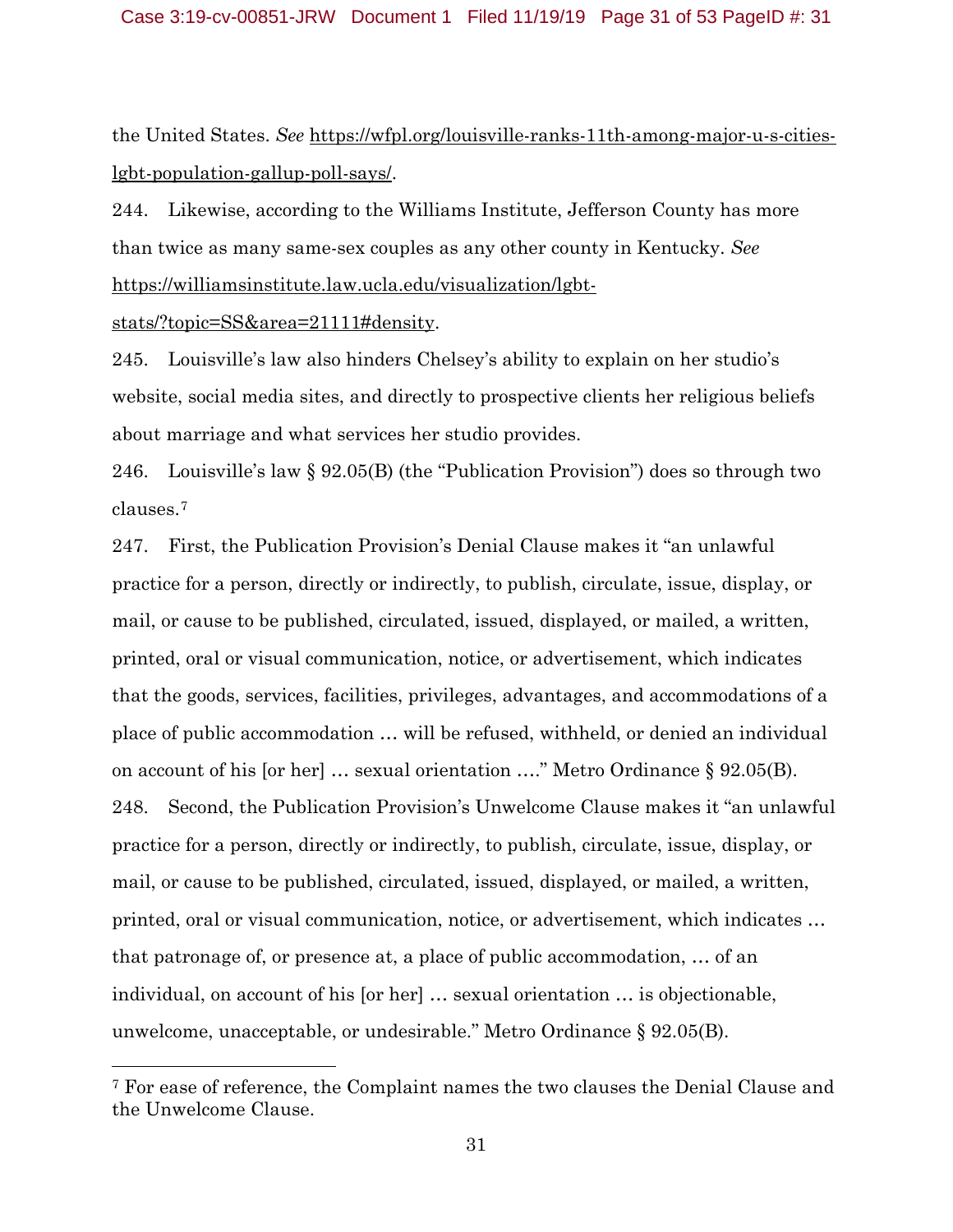#### Case 3:19-cv-00851-JRW Document 1 Filed 11/19/19 Page 32 of 53 PageID #: 32

249. The law does not define "objectionable," "unwelcome," "unacceptable," or "undesirable."

250. Because Chelsey is motivated by her religious beliefs to be upfront and honest with clients, potential clients, and the public (*see supra*, ¶¶ 79-80), Chelsey desires to avoid giving any false impression about what Chelsey Nelson Photography will and will not create.

251. And because Chelsey is religiously motivated to promote marriage between one man and one woman (*see supra*, ¶¶ 75-95), Chelsey desires to explain on the studio's website, the studio's social media sites, and directly to prospective clients why her studio promotes such marriages.

252. To that end, Chelsey desires to post belief statements about her wedding celebration and her boutique editing services on Chelsey Nelson Photography's website.

253. A true and correct copy of the belief statement for her wedding celebration services is attached to this complaint as Exhibit 1.

254. A true and correct copy of this belief statement for her boutique editing services is attached to this complaint as Exhibit 2.

255. Likewise, Chelsey desires to make materially similar statements on her studio's social media sites and directly to prospective clients when called upon to explain her services.

256. If Chelsey posted either of her desired statements (Exhibits 1 and 2) or materially similar statements on Chelsey Nelson Photography's website or social media sites or made materially similar statements directly to prospective clients, she would violate the Denial Clause in Louisville's law.

257. If Chelsey posted either of her desired statements (Exhibits 1 and 2) or materially similar statements on Chelsey Nelson Photography's website or social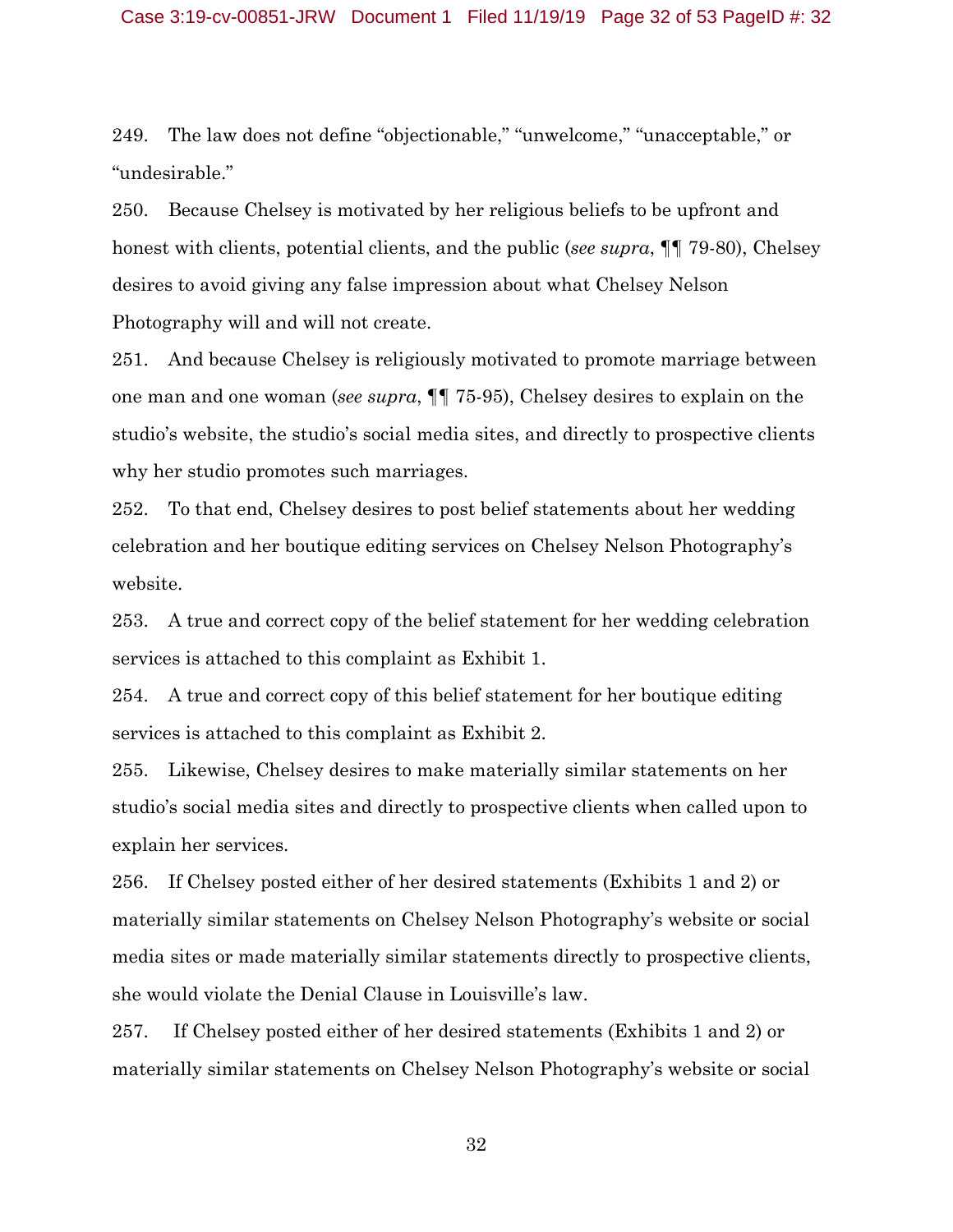mediate sites or made materially similar statements directly to prospective clients, she would violate the Unwelcome Clause in Louisville's law.

258. Because of the Denial and Unwelcome Clauses, Chelsey has not and will not post her desired statements (Exhibits 1 and 2) or materially similar statements on her studio's website or social media sites or make materially similar statements directly to prospective clients.

259. If not for Louisville's Denial Clause and Unwelcome Clause, Chelsey would immediately post the statements in Exhibits 1 and 2 or materially similar statements on her studio's website.

260. For example, a materially similar statement to Exhibit 1 would be one identical to Exhibit 1 except that it would also specify that Chelsey cannot attend or participate in same-sex wedding ceremonies that included communion, prayers, scriptural readings, or where officiants ask the audience if anyone objects to the marriage about to be announced.

261. Although Louisville's law restricts Chelsey's desired activities, it does not apply to other businesses in many situations.

262. For example, the Accommodations Provision does not forbid public accommodations from denying full and equal enjoyment of the goods, services, facilities, privileges, advantages, and accommodations of a place of public accommodation on the basis of sex. *See* Metro Ordinance § 92.05(A).

263. Louisville's law § 92.05(C) (the "Sex Discrimination Provision"), however, does prohibit "deny[ing] an individual, because of sex, the full and equal enjoyment of the goods, services, facilities, privileges, advantages, and accommodations of a restaurant, hotel, motel, or any facility supported directly or indirectly by government funds." Metro Ordinance § 92.05(C).

264. But this Sex Discrimination Provision does not apply to restaurants, hotels, and motels when they establish separate restrooms, shower rooms, bath houses and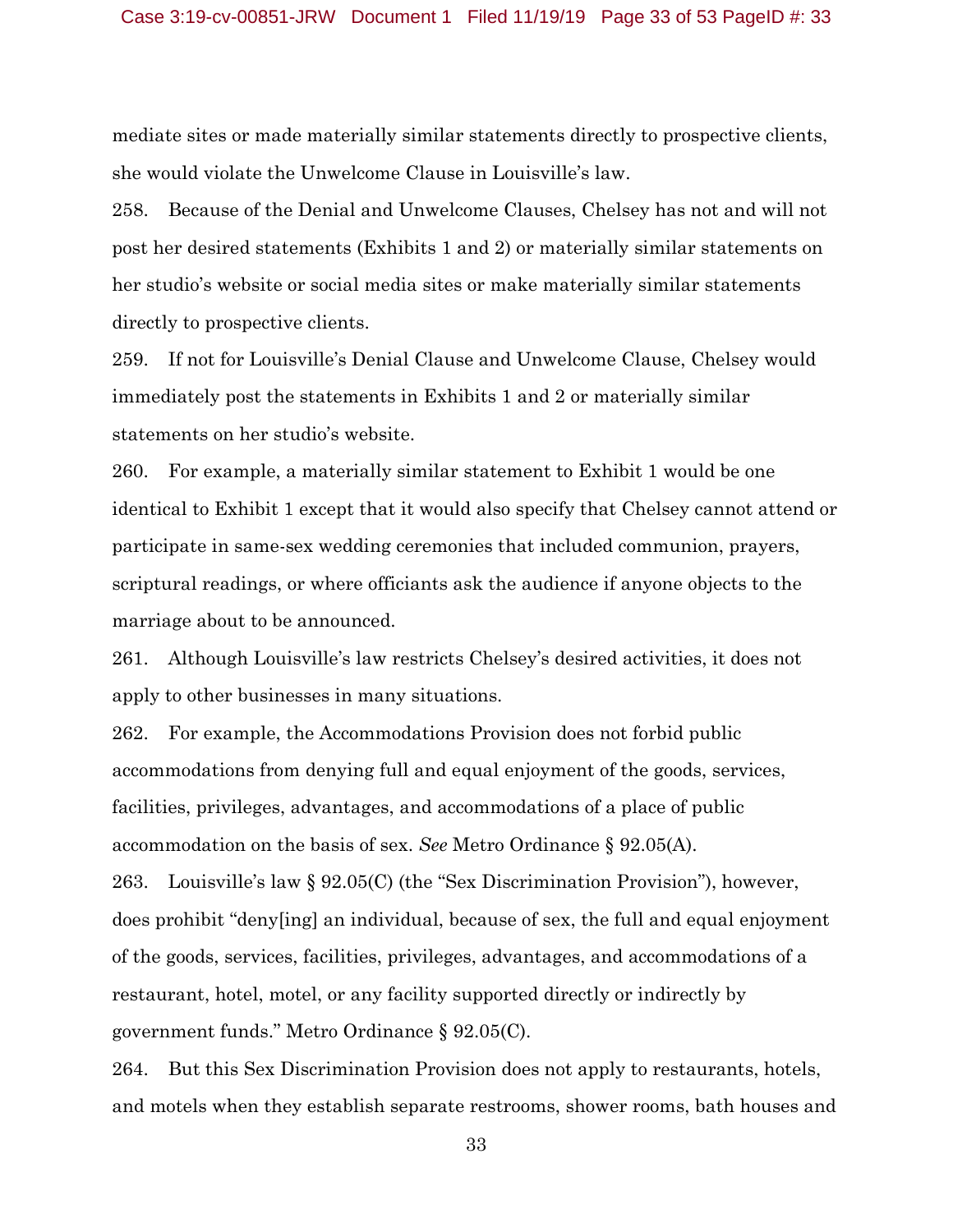"similar facilities which are in their nature distinctly private" for males and females. Metro Ordinance  $\S 92.05(C)(1)(a)$ .

265. This Sex Discrimination Provision also does not apply to the YMCA, the YWCA, and "similar type dormitory lodging facilities." Metro Ordinance  $§ 92.05(C)(1)(b).$ 

266. And this Sex Discrimination Provision does not apply to "[h]ospitals, nursing homes, penal or similar facilities, to require that men and women be in the same room." Metro Ordinance § 92.05(C)(1)(d).

267. Louisville's law also prohibits certain practices regarding sexual orientation in the areas of housing and employment.

268. Yet the law exempts some activities done by religious organizations, associations, and institutions if done on the basis of sexual orientation but not on the basis of other protected classifications. *See* Metro Ordinance §§ 92.04(A)(3),  $92.07(A)(2)-(3)$ , (B).

Louisville actively enforces its law

269. The Louisville/Jefferson County Metro Government created the Enforcement Commission to enforce Louisville's law. Lou. Metro Am. Ord. No. 157-2003, § 32.760(A).

270. The Enforcement Commission is composed of seven members. Lou. Metro Am. Ord. No. 157-2003, § 32.760(B).

271. Each of the Commissioners is a member of the Enforcement Commission. 272. The Louisville/Jefferson County Metro Government created the Advocacy Commission to interpret Louisville's law, educate the public regarding economic, social, religious, ethnic, and social groups issues, and eliminate discriminatory practices. Lou. Metro Am. Ord. No. 157-2003, § 32.761(B).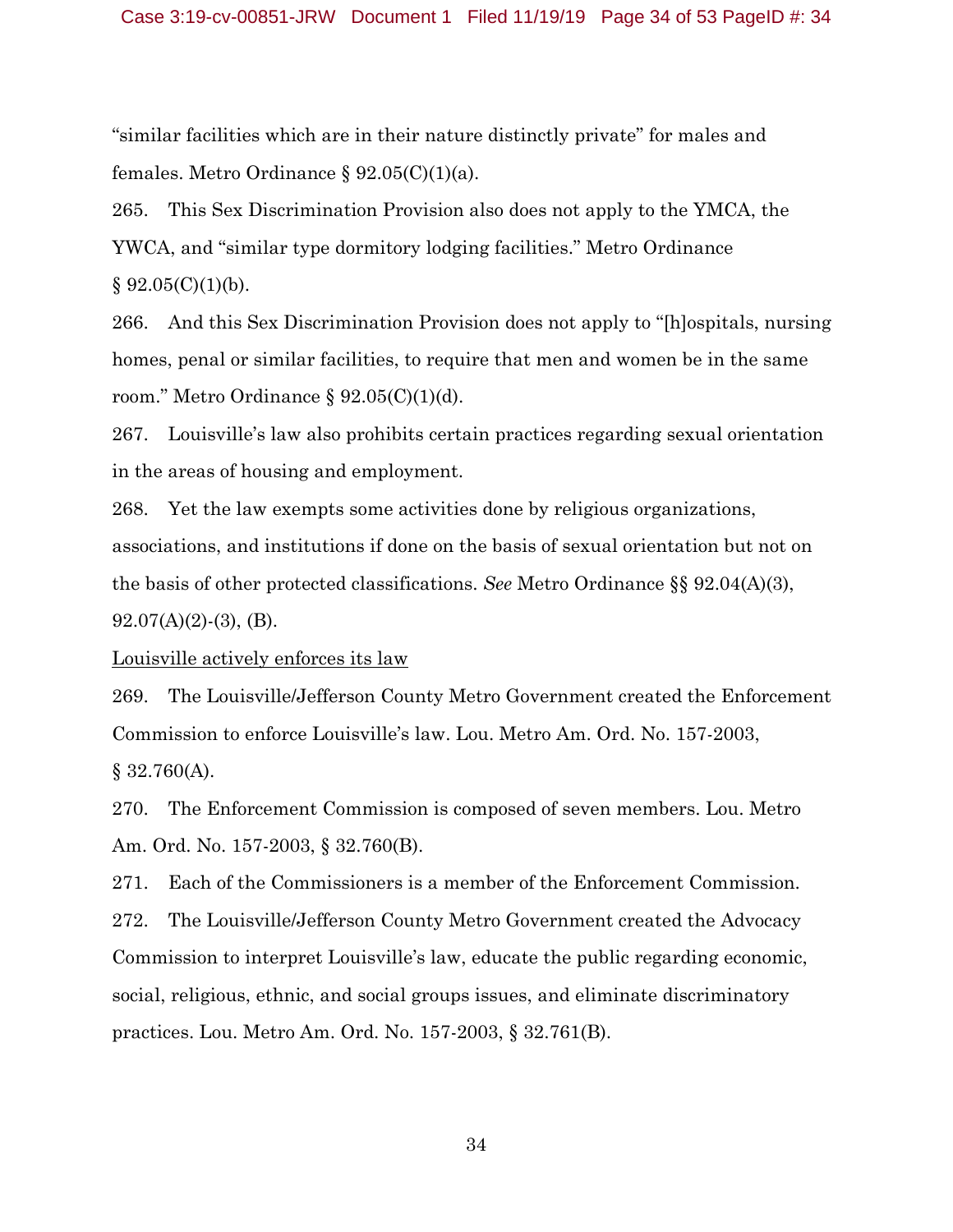273. The Advocacy Commission is composed of ten members. Lou. Metro Am. Ord. No. 157-2003, § 32.761(A).

274. The Executive Director runs the Commission. Metro Ordinance § 92.02 (defining "Executive Director"). *See* https://louisvilleky.gov/news/mayor-fischernames-kendall-boyd-new-director-louisville-metro-human-relations-commission.

275. Executive Director Boyd therefore leads the Commission.

276. The Enforcement Commission is responsible for administering and enforcing Louisville's law and has "full operating responsibility for carrying out" its provisions. Metro Ordinance § 92.08(A).

277. Louisville's law empowers any "person" to file complaints against public accommodations for unlawful practices—including violations of the Accommodations Provision and the Publication Provision—with the Commission. Metro Ordinance § 92.09(A).

278. The law defines "person" as "an individual and any group of one or more natural persons, such as, but not limited to, … partnerships, associations, corporations, [and] unincorporated organizations …." Metro Ordinance § 92.02. 279. Commissioners who have "reason to believe an unlawful practice has occurred"—including violations of the Accommodations Provision and the Publication Provision—may also file a complaint without ever receiving a complaint from an aggrieved person. Metro Ordinance § 92.09(A).

280. The Enforcement Commission may also accept complaints referred to it by the Kentucky Human Rights Commission, the United States Equal Employment Opportunity Commission, and the United States Department of Housing and Urban Development. Metro Ordinance § 92.09(C).

281. After receiving a complaint, the Commissioners have the power to conciliate the dispute or begin investigating the complaint. Metro Ordinance §§ 92.08(B)(4), 92.09(D).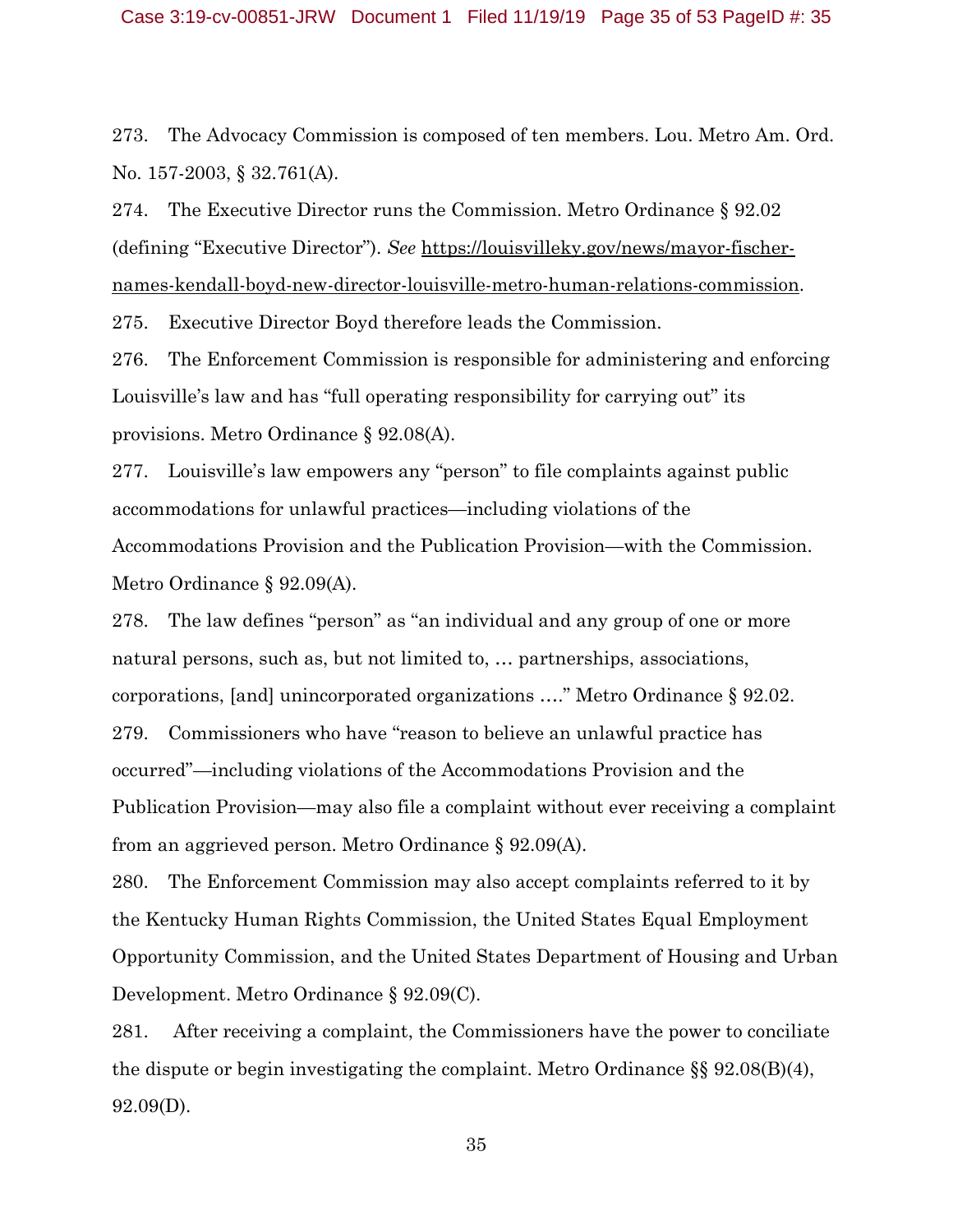282. The fear of being investigated for an alleged violation of the Accommodations Provision or the Publication Provision has also caused Chelsey to refrain from advertising Chelsey Nelson Photography and growing her business as she desires and has caused her to lose business opportunities for fear of attracting a complaint to the Commission. *See supra*, ¶¶ 235-242.

283. Likewise, the fear of being investigated for an alleged violation of the Publication Provision has caused Chelsey to refrain from posting either of her desired statements (Exhibits 1 and 2) or materially similar statements on her studio's website or social media sites or directly to prospective clients. *See supra*, ¶¶ 250-260.

284. Within one hundred days of receiving a complaint, and if the complaint has not been resolved, the Commissioners must "render a final investigative written report detailing documentary and witness evidence to the Executive Director." Metro Ordinance § 92.09(D).

285. Within thirty days of receiving the Commissioners' final investigative report, the Executive Director must determine "whether there is reasonable cause to believe that an unlawful practice has been committed." Metro Ordinance § 92.09(E). 286. If the Executive Director determines there is such reasonable cause, he or she has the authority to conciliate the dispute. Metro Ordinance  $\S 92.09(D)$ , (E)(2). 287. If a dispute involving a finding of reasonable cause is not resolved within forty-five days after determining that reasonable cause exists, the Enforcement Commission must set the complaint for a hearing before a Hearing Officer. Metro Ordinance § 92.09(E)(4).

288. The Hearing Officer is employed by the Commission. Metro Ordinance § 92.01 (defining Hearing Officer).

289. Before a hearing, the Enforcement Commission or its designated representatives may "request access to the premises, records and documents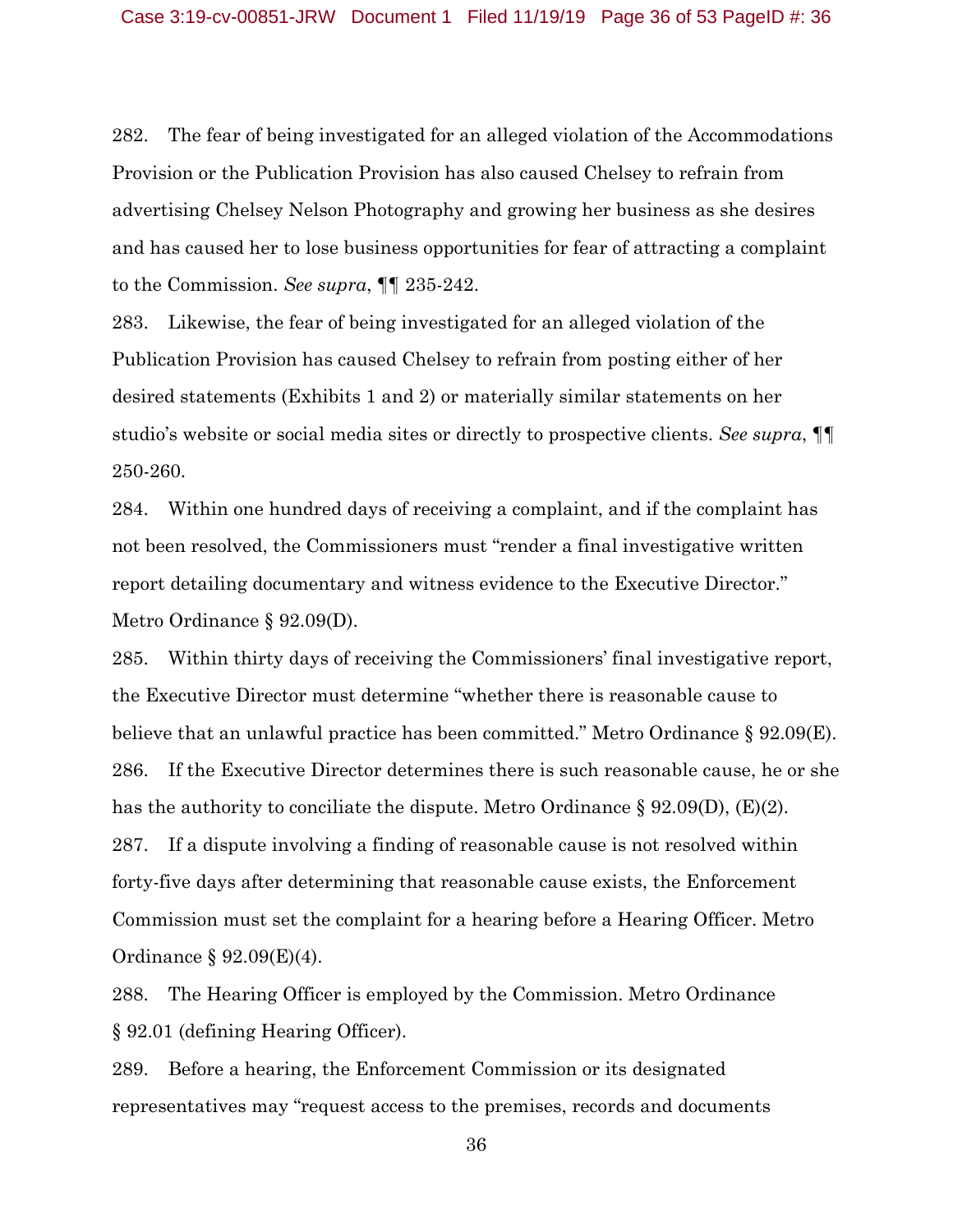relevant to the complaint and shall have the right to examine, photograph, and copy evidence." Metro Ordinance § 92.09(H).

290. The Enforcement Commission may apply to the Jefferson County Circuit Court for an order requiring "access, examination, photographing, or copying of records or documents relative to the complaint." Metro Ordinance § 92.09(H).

291. The Enforcement Commission may "file an action in the Jefferson Circuit Court seeking appropriate temporary relief against the respondent" pending the outcome of the hearing. Metro Ordinance § 92.09(J).

292. The Enforcement Commission may also file an action in Jefferson Circuit Court "to prevent any change of position between the complaint(s) and the respondent(s) or to prevent the questions presented to the Human Relations Commission – Enforcement from becoming moot." Metro Ordinance § 92.09(K). 293. At the hearing, the Enforcement Commission supports the complaint, and may prosecute the complaint through a designated attorney. Metro Ordinance  $§ 92.10(B).$ 

294. The Enforcement Commission may "[c]ompel the attendance of witnesses and the production of evidence before it by subpoena issued by the Jefferson Circuit Court." Metro Ordinance § 92.08(B)(5).

295. Appeals from the decisions of the Hearing Officer are heard by the Enforcement Commission. Metro Ordinance § 92.13.

296. The Enforcement Commission has significant powers upon a finding that a place of public accommodation has violated the Metro Ordinance. Metro Ordinance §§ 92.08, 92.12.

297. These powers include the authority to

- order a public accommodation "to cease and desist from the prohibited discriminatory practice or practices." Metro Ordinance § 92.12(B);
- take affirmative action. Metro Ordinance  $\S$  92.08(B)(8);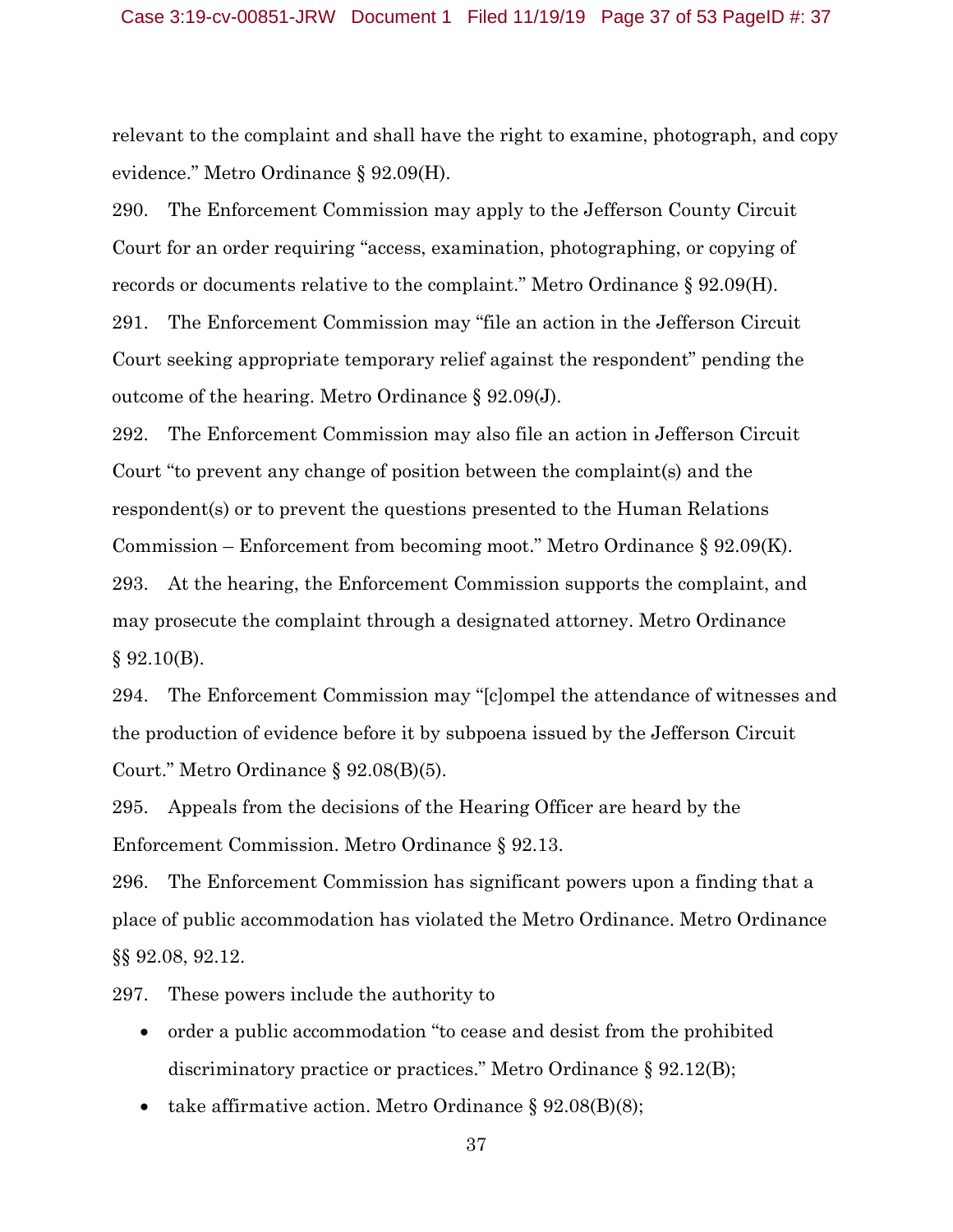- force a public accommodation to provide the requested service to the complaining person. Metro Ordinance § 92.08(B)(8)(a) (incorporating remedies of K.R.S. § 344.230(3)(d));
- require a public accommodation to report its manner of compliance. Metro Ordinance  $\S 92.08(B)(8)(a)$  (incorporating remedies of K.R.S.  $\S 344.230(3)(e)$ );
- compel a public accommodation to post "notices in conspicuous places in the respondent's place of business in form prescribed by the commission." Metro Ordinance  $\S 92.08(B)(8)(a)$  (incorporating remedies of K.R.S.  $\S 344.230(3)(f)$ );
- order a public accommodation to compensate the complainant "for humiliation and embarrassment" and "other costs actually incurred by the complainant as a direct result of the unlawful practice." Metro Ordinance  $\S 92.08(B)(8)(a)$  (incorporating remedies of K.R.S.  $\S 344.230(3)(h)$ ); and
- "publish or cause to be published the names of persons who have been determined to have engaged in an unlawful practice." Metro Ordinance  $\S 92.08(B)(8)(a)$  (incorporating remedies of K.R.S.  $\S 344.230(4)$ ).

298. The law does not specify the content of the notices that the Enforcement Commission can require businesses to post.

299. The Enforcement Commission may also seek temporary and permanent relief in Jefferson Circuit Court. Metro Ordinance § 92.08(B)(8)(b).

300. The Enforcement Commission has authority to enforce its orders in Jefferson Circuit Court. Metro Ordinance §§ 92.08(B)(11), 92.09(L).

301. Louisville's law also permits any person to file complaints of an unlawful practice against places of public accommodations directly in Jefferson Circuit Court without first filing a complaint with the Commission. Metro Ordinance § 92.09(A). 302. A person who bypasses the Enforcement Commission and files directly in Jefferson Circuit Court may recover damages, costs, and attorney's fees if the court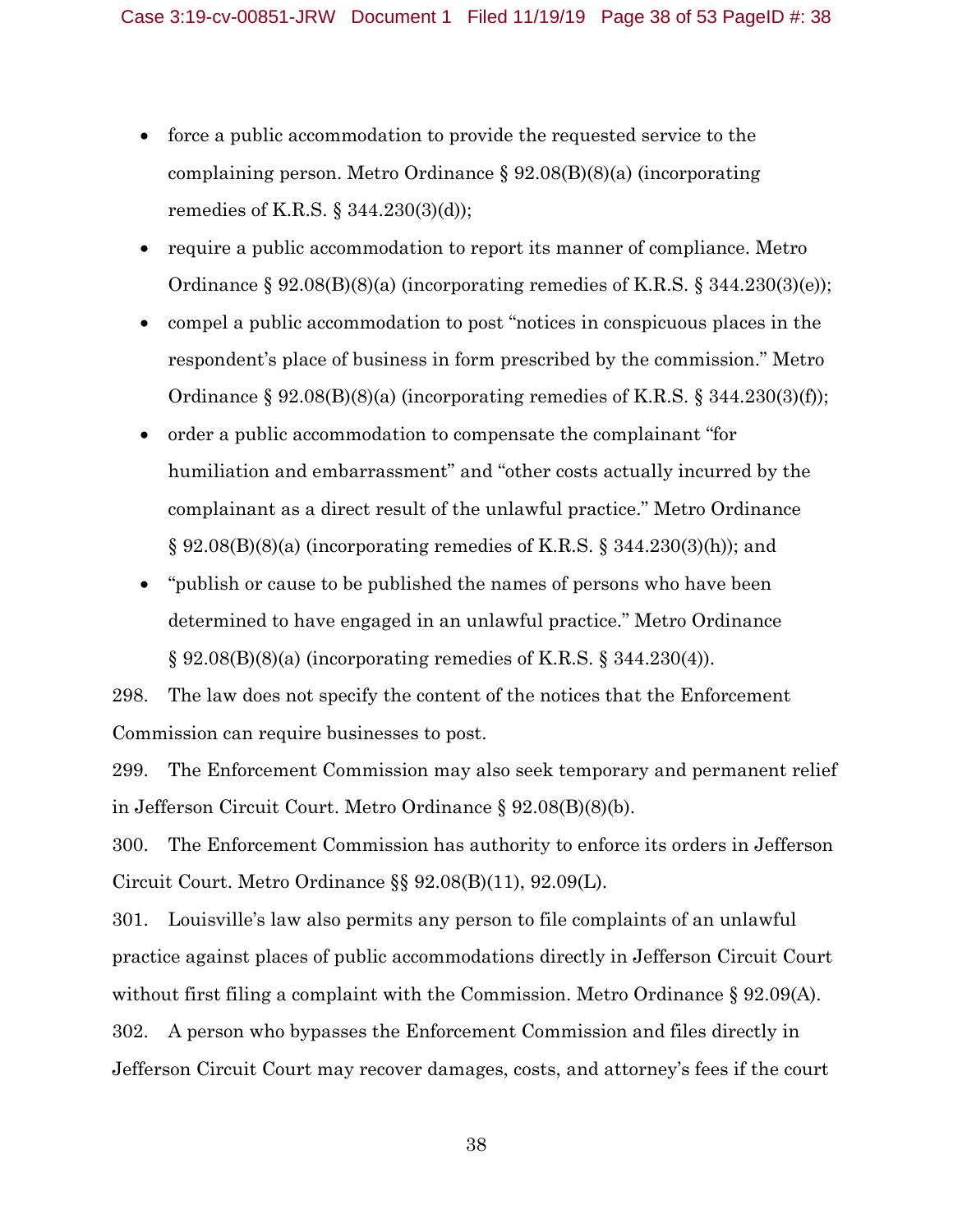finds an unlawful practice occurred. *See* Metro Ordinance § 92.09(A) (incorporating remedies of K.R.S. 344.450).

303. The Enforcement Commission actively investigates complaints it receives for alleged violations of Louisville's law, which includes the Accommodations and Publication Provisions.

304. Between 2010 and 2017, the Enforcement Commission received, investigated, and processed ninety-three complaints against places of public accommodation under Louisville's law.

305. Some Commissioners have publicly exhibited their preference for views promoting same-sex marriage and their antagonism towards religious beliefs that only celebrate marriage between one man and one woman.

306. For example, Dawn Wilson is a member of the Advocacy Commission. *See*  https://louisvilleky.gov/government/human-relations-commission/human-relationsboard-commissioners.

307. Wilson pejoratively referred to Christian religious leaders who oppose samesex marriage such as Franklin Graham, James Dobson, and Rick Warren as "pharisees."

308. In an official Commission Newsletter, Wilson also described religious individuals who sought legal protection for their religious liberty as "the new face of discrimination in the digital age and it is just as prevalent and repugnant today as it ever was." *See* 

https://louisvilleky.gov/sites/default/files/human relations/reports publications/2013 hrc spring newsletter.pdf.

Louisville's law only bans stories the government disfavors

309. Although Louisville's law prohibits Chelsey from promoting and celebrating her religious views about marriage by exclusively providing wedding celebration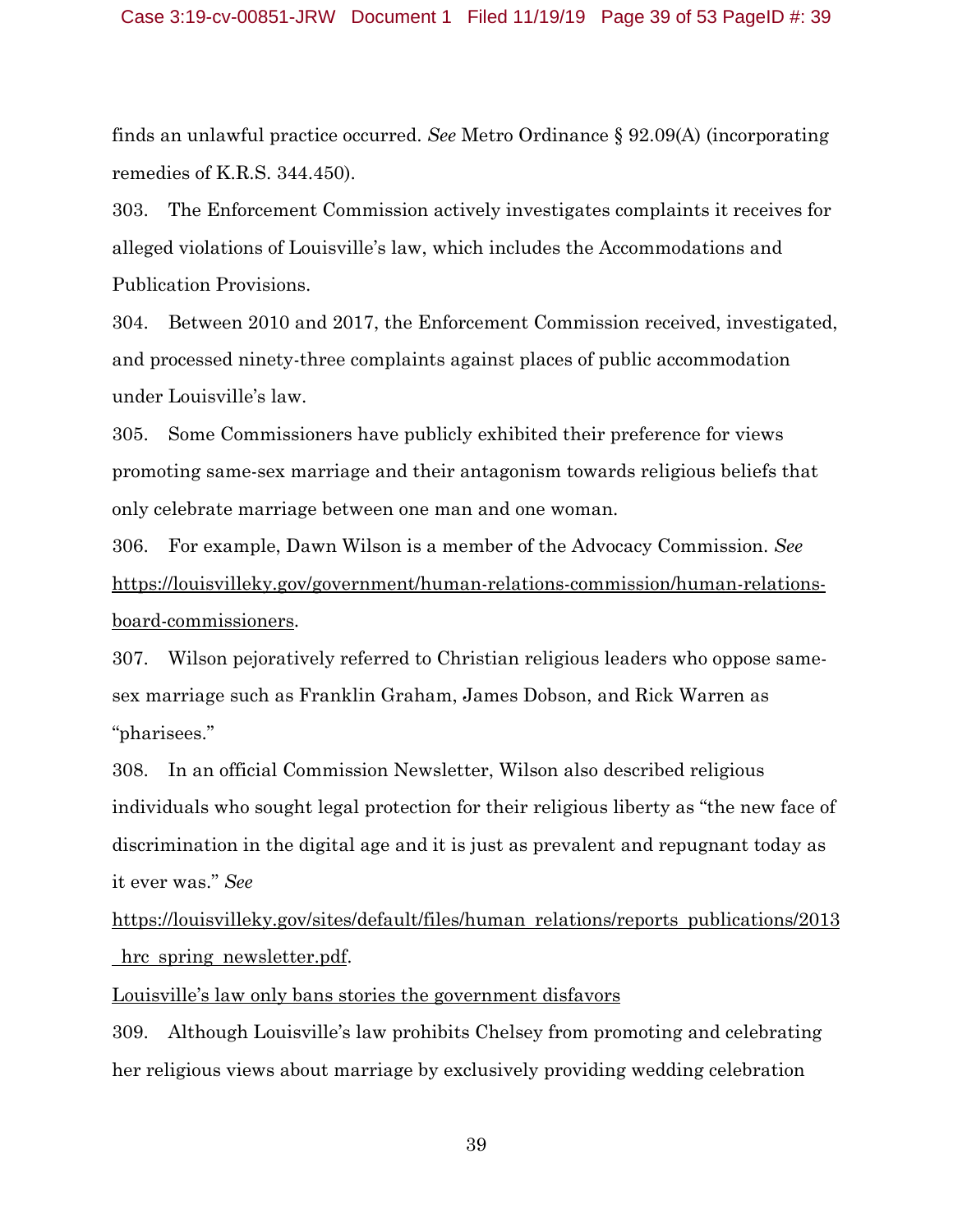services and boutique editing services for weddings involving one man and one woman, the law allows other photographers that also qualify as places of public accommodation to promote and celebrate their views supporting same-sex marriage. 310. This distinction in treatment is based on the particular view that a photographer holds about marriage and the content that photographer expresses, both through the photographer's services and on the photographer's website.

311. Many photographers in Louisville and across the State of Kentucky promote same-sex weddings on their websites by offering to photograph same-sex engagements and wedding ceremonies.

312. For example, the following online directory lists 91 photographers in Louisville who will photograph same-sex weddings:

https://www.weddingwire.com/c/ky-kentucky/louisville/wedding-photographers/10 vendors.html.

313. Similarly, the following online directory lists 315 photographers in Kentucky who will photograph same-sex weddings: https://www.weddingwire.com/c/kykentucky/wedding-photographers/10-sca.html.

314. Many of the Louisville-based photographers explicitly promote and celebrate same-sex marriage on their social media sites, blogs, and websites.

315. For example, many Louisville-based photographers write statements on their websites or social media sites expressing their support for same-sex marriage, their willingness to photograph same-sex weddings, and their celebration of same-sex marriage.

316. Many Louisville-based photographers also express their views supporting same-sex marriage by displaying photographs of same-sex weddings on their websites, blogs, and social media sites and by writing comments celebrating the couple, the wedding ceremony, and same-sex marriage.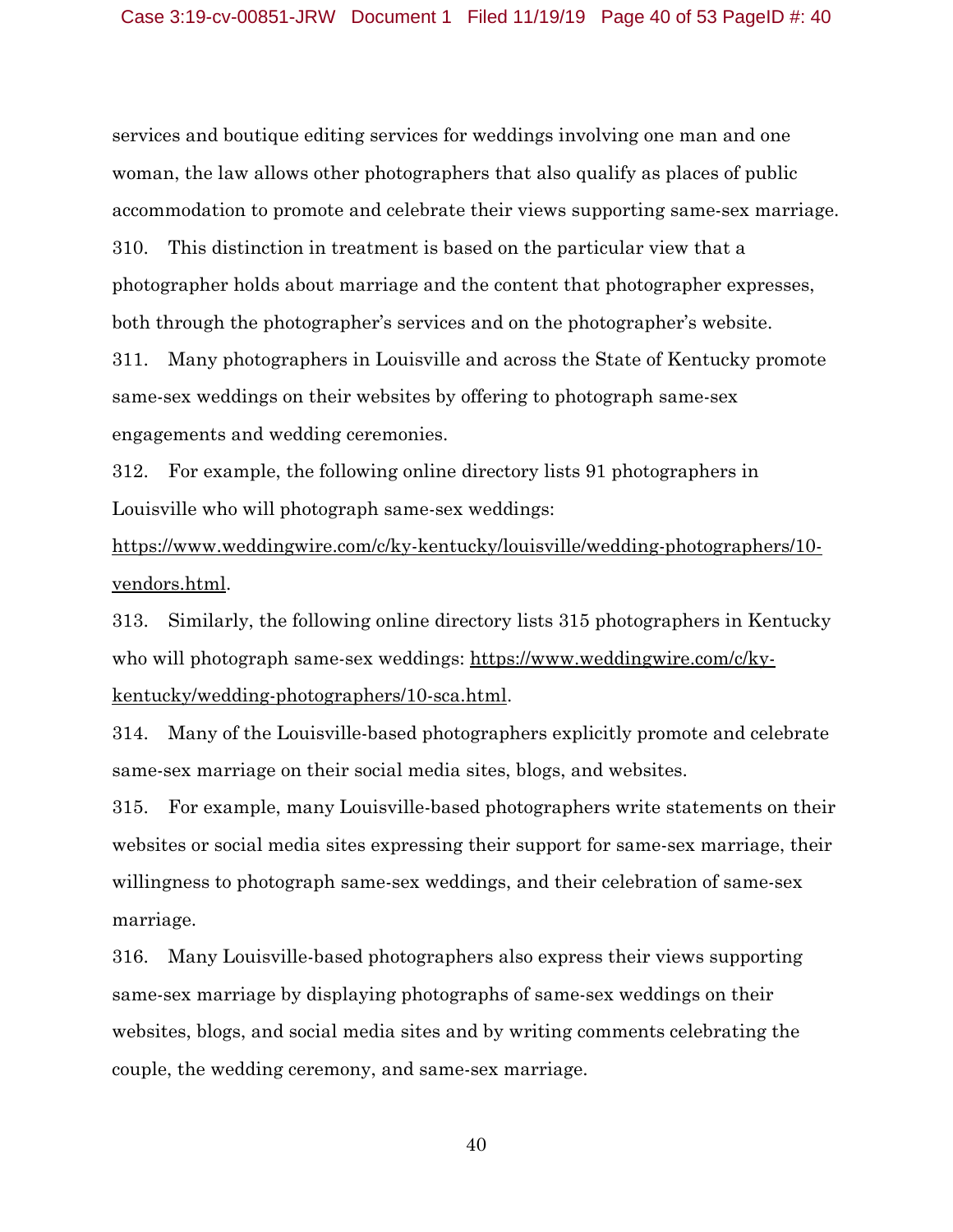317. Upon information and belief, many other Louisville-based expressive businesses promote their views in favor of same-sex marriage through the platforms of their businesses and advertise their willingness to create expression celebrating such unions.

318. Chelsey supports the rights of these photographers and expressive businesses to communicate their beliefs and conduct their business in a way that promotes those beliefs and to decline requests for expressive work that is inconsistent with the owners' beliefs.

319. Chelsey simply wants to enjoy this same freedom.

## **Legal Allegations**

320. Plaintiff Chelsey Nelson and Plaintiff Chelsey Nelson Photography are subject to and must comply with Louisville's Accommodations and Publication Provisions.

321. These provisions violate Plaintiffs' constitutional rights, and chills and deters Plaintiffs from exercising their constitutional rights.

322. These provisions also violate Plaintiffs' state statutory rights.

323. As a direct and proximate result of the Defendants' violation of the Plaintiffs' constitutional and statutory rights, Plaintiffs have suffered and will suffer ongoing irreparable harm and economic injury (including lost business), entitling Plaintiffs to declaratory and injunctive relief as well as compensatory and nominal damages. 324. Plaintiffs do not have an adequate monetary remedy or remedy at law for the loss of their constitutional rights.

325. Unless the Defendants are enjoined, Plaintiffs will continue to suffer irreparable harm and economic injury.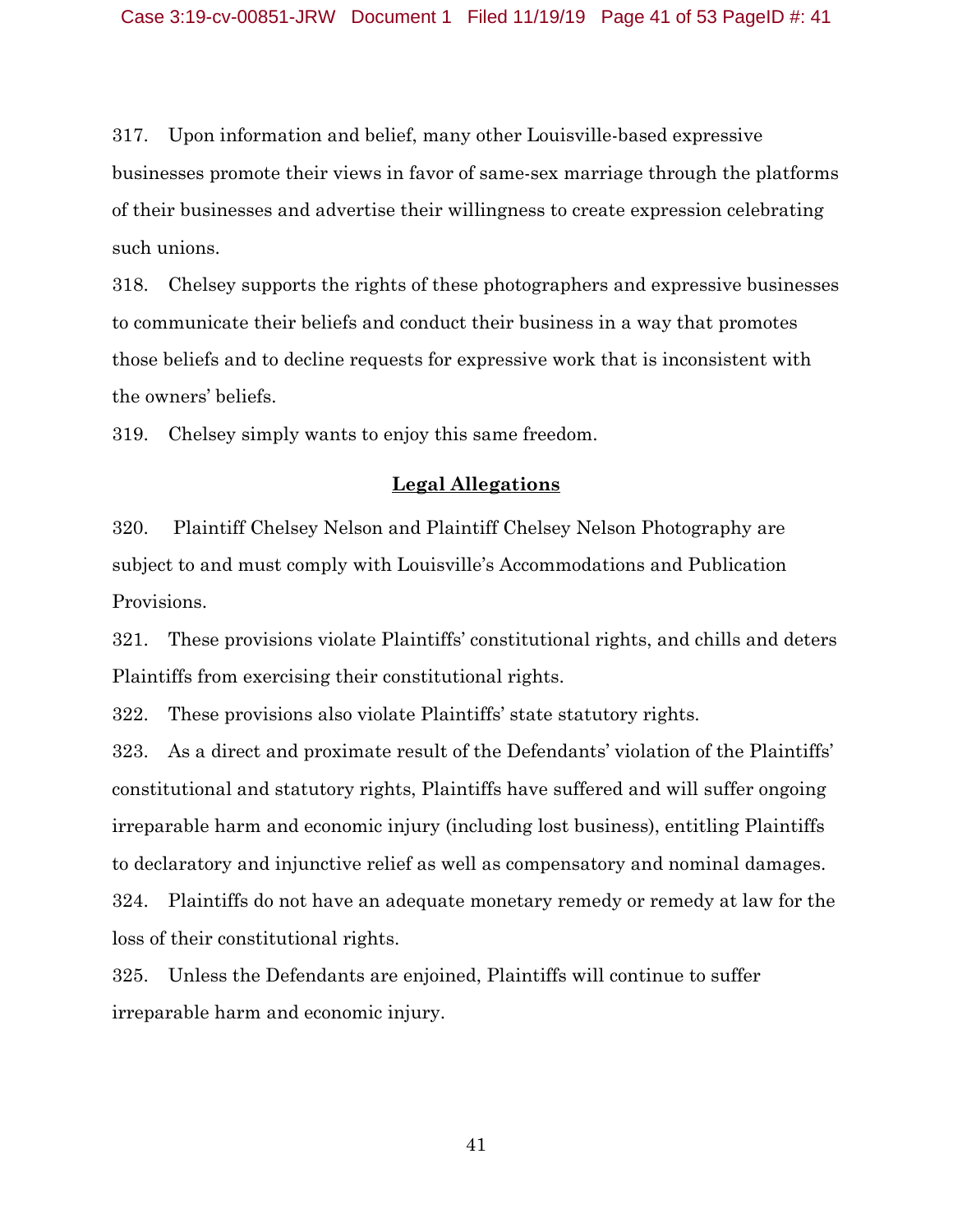#### Case 3:19-cv-00851-JRW Document 1 Filed 11/19/19 Page 42 of 53 PageID #: 42

# First Cause of Action First Amendment: Freedom of Speech, Association, and Press

326. Plaintiffs repeat and reallege each allegation contained in paragraphs 1-325 of this complaint.

327. The First Amendment's Free Speech Clause protects Plaintiffs' ability to speak freely, create speech, publish speech, sell speech, distribute speech, and associate with others for expressive purposes.

328. The First Amendment also protects Plaintiffs' ability to decline to speak, to exercise editorial control over their speech, to decline to create speech, to decline to publish speech, to decline to sell speech, to decline to distribute speech, and to decline to associate with others for expressive purposes.

329. The First Amendment also protects Plaintiffs' right to be free from content and viewpoint discrimination, overbroad restrictions on speech, and vague laws allowing unbridled discretion by enforcement officials.

330. Plaintiffs' wedding celebration and boutique editing services, and all activities associated with those services, are forms of protected speech and expressive association, and Plaintiffs publish their speech to the public. 331. As applied to Plaintiffs, the Accommodations Provision compels speech Plaintiffs object to, interferes with their editorial judgment, compels them to sell, publish, and disseminate speech they object to, compels them to engage in expressive associations to convey messages they deem objectionable, and regulates speech and association, and publication based on content and viewpoint. 332. As applied to Plaintiffs, the Accommodations Provision is a content-based and viewpoint-based regulation that bans, chills, and burdens Plaintiffs' desired speech, publication of speech, and association by requiring Plaintiffs to engage in

objectionable speech, associations, and publishing if they wish to engage in the speech, associations, and publication of speech they desire.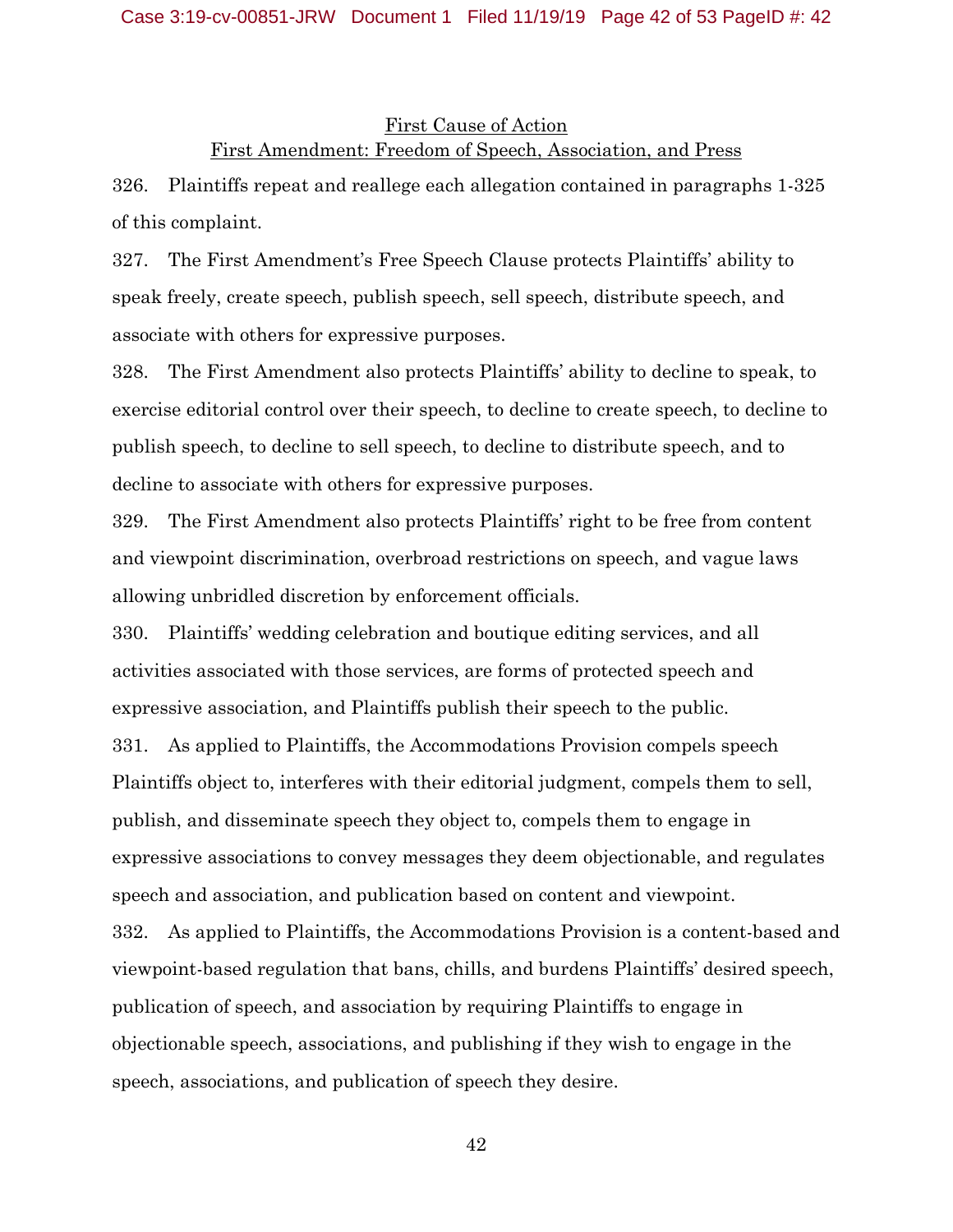333. As applied to Plaintiffs, the Publication Provision's Denial Clause is a content-based and viewpoint-based regulation that bans, chills, and burdens Plaintiffs' desired speech (and publication of that speech) on Chelsey Nelson Photography's website, on Chelsey Nelson Photography's social media sites, and directly to prospective clients, and that inhibits them from forming expressive associations they desire to form and avoiding expressive associations that would require them to convey objectionable messages.

334. As applied to Plaintiffs, the Publication Provision's Unwelcome Clause is a content-based and viewpoint-based regulation that bans, chills, and burdens Plaintiffs' desired speech (and publication of that speech) on Chelsey Nelson Photography's website, on Chelsey Nelson Photography's social media sites, and directly to prospective clients, and that inhibits them from forming expressive associations they desire to form and avoiding expressive associations that would require them to convey objectionable messages, and that is vague and allows Defendants unbridled discretion to evaluate speech and then discriminate based on content and viewpoint in determining whether to apply the Unwelcome Clause. 335. The Publication Provision's Unwelcome Clause is also facially unconstitutional because it is a content-based and viewpoint-based regulation that bans, chills, and burdens speech, association, and publication of speech. 336. The Publication Provision's Unwelcome Clause is also facially unconstitutional because it is vague, overbroad, and allows Defendants unbridled discretion to evaluate speech and then discriminate based on content and viewpoint in determining whether to apply the Unwelcome Clause.

337. Plaintiffs have not engaged in, and will not engage in, certain protected speech because of the Accommodations and Publication Provisions.

338. If not for the Accommodations and Publication Provisions, Plaintiffs would immediately speak and publish their religiously motivated and required messages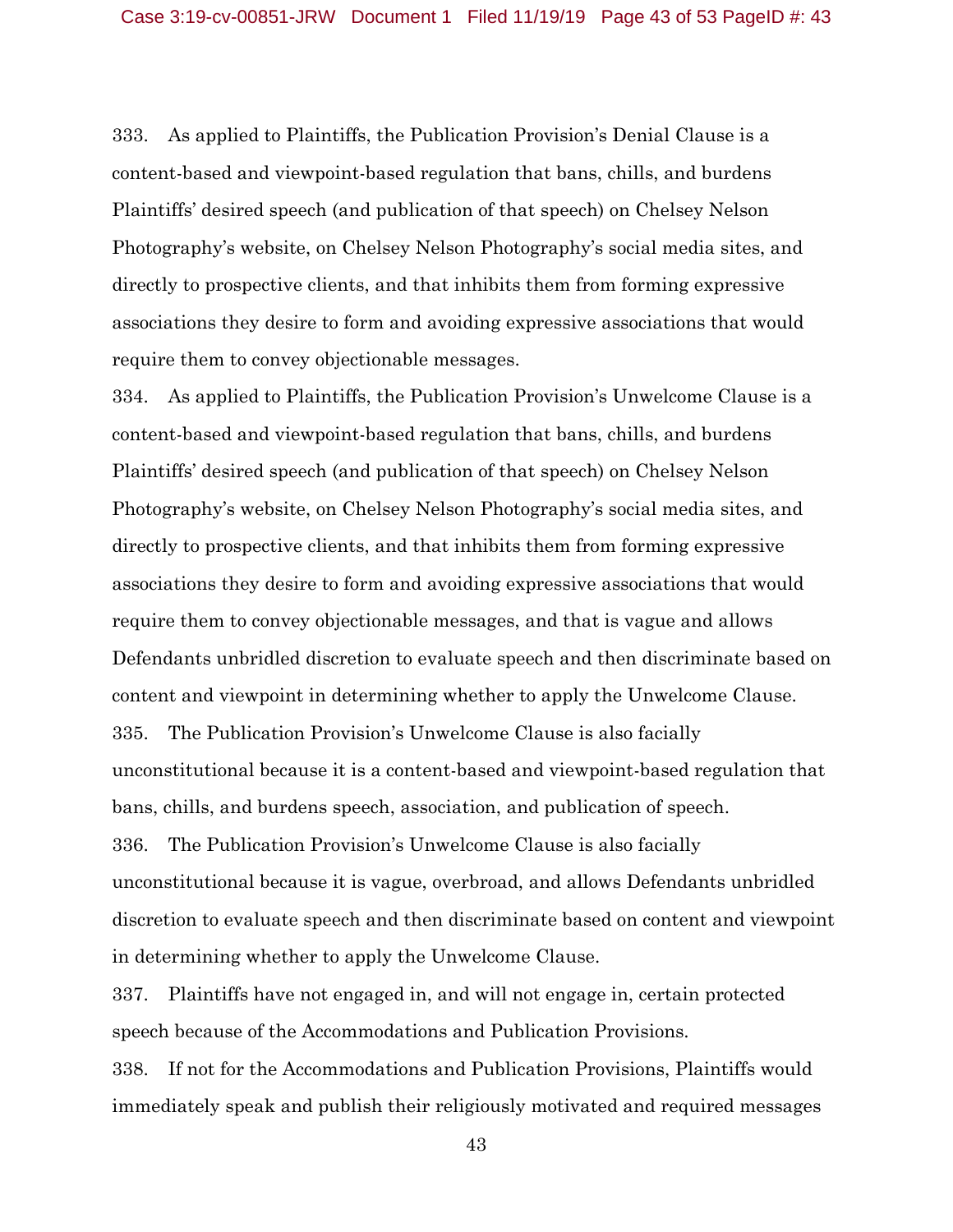#### Case 3:19-cv-00851-JRW Document 1 Filed 11/19/19 Page 44 of 53 PageID #: 44

about God's design for marriage and the reasons that they are unwilling to celebrate other views of marriage on Chelsey Nelson Photography's website, on Chelsey Nelson Photography's social media sites, and directly to prospective clients. 339. If not for the Accommodations and Publication Provisions, Plaintiffs would immediately more actively advertise their services.

340. Defendants do not serve any compelling or even valid interest in a narrowly tailored way by infringing on Plaintiffs' free speech, free association, and free press rights.

341. Accordingly, as applied to Plaintiffs, the Accommodations and Publication Provisions violate the First Amendment's protections for free speech, free association, and free press.

342. Accordingly, the Publication Provision's Unwelcome Clause facially violates the First Amendment's protections for free speech, free association, and free press.

## Second Cause of Action First Amendment: Free Exercise of Religion

343. Plaintiffs repeat and reallege each allegation contained in paragraphs 1-325 of this complaint.

344. The First Amendment's Free Exercise Clause protects Plaintiffs' right to operate their business, to create expression, to not create expression, to participate in religious exercises, to not participate in religious exercises, to speak, to not speak, to associate, and to not associate in accordance with their religious beliefs. 345. The First Amendment also protects Plaintiffs from having special disabilities imposed on the basis of stating disfavored religious views, being targeted for their religious beliefs, and being punished for exercising their religious beliefs. 346. Plaintiffs exercise their religion under the First Amendment when they operate their business, honestly communicate with clients and prospective clients

44

about what stories they can and cannot tell, participate in or do not participate in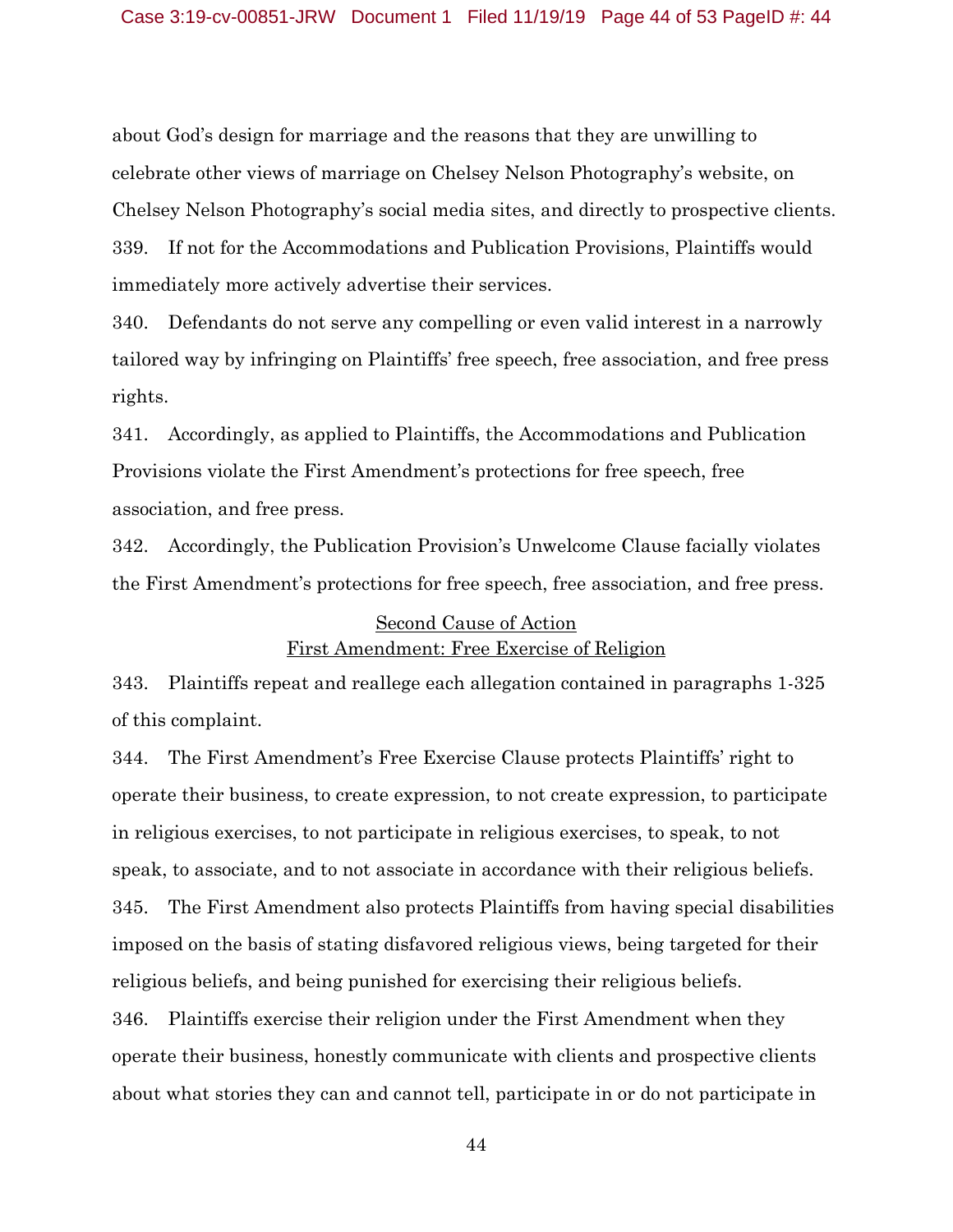wedding ceremonies, communicate positive stories about marriages between one man and one woman, and not communicate positives stories about marriages not between one man and one woman.

347. As applied to Plaintiffs, the Accommodations and Publication Provisions substantially burden Plaintiffs' sincerely held religious beliefs by effectively requiring them to operate their expressive business in ways that violate their religious beliefs or to close their expressive business in violation of their religious beliefs, by stopping them from being honest with prospective clients and clients by barring them from stating what messages they will not express due to their religious beliefs, by preventing their religiously motivated and required speech, by compelling speech that they are religiously obligated to avoid, and by forcing their participation in an activity prohibited by their religious beliefs.

348. The Accommodations and Publication Provisions do not force nonreligious persons and businesses to choose between these same options when they are faced with a request to promote messages or when they must decide how to explain why they decline to promote certain messages.

349. The Accommodations and Publication Provisions impermissibly prefer some religious views over others by allowing those who own and operate public accommodations to express religious beliefs in favor of same-sex marriage but not allowing them to express religious beliefs against same-sex marriage.

350. The Accommodations and Publication Provisions are not facially or operationally neutral or generally applicable, are hostile towards religion, target and show favoritism towards certain religious beliefs, and impose special disabilities on Plaintiffs due to their religious beliefs.

351. The Accommodations and Publication Provisions, as applied to Plaintiffs, are not neutral or generally applicable because they contain several categorical exemptions, yet Defendants refuse to grant a religious exemption to Plaintiffs.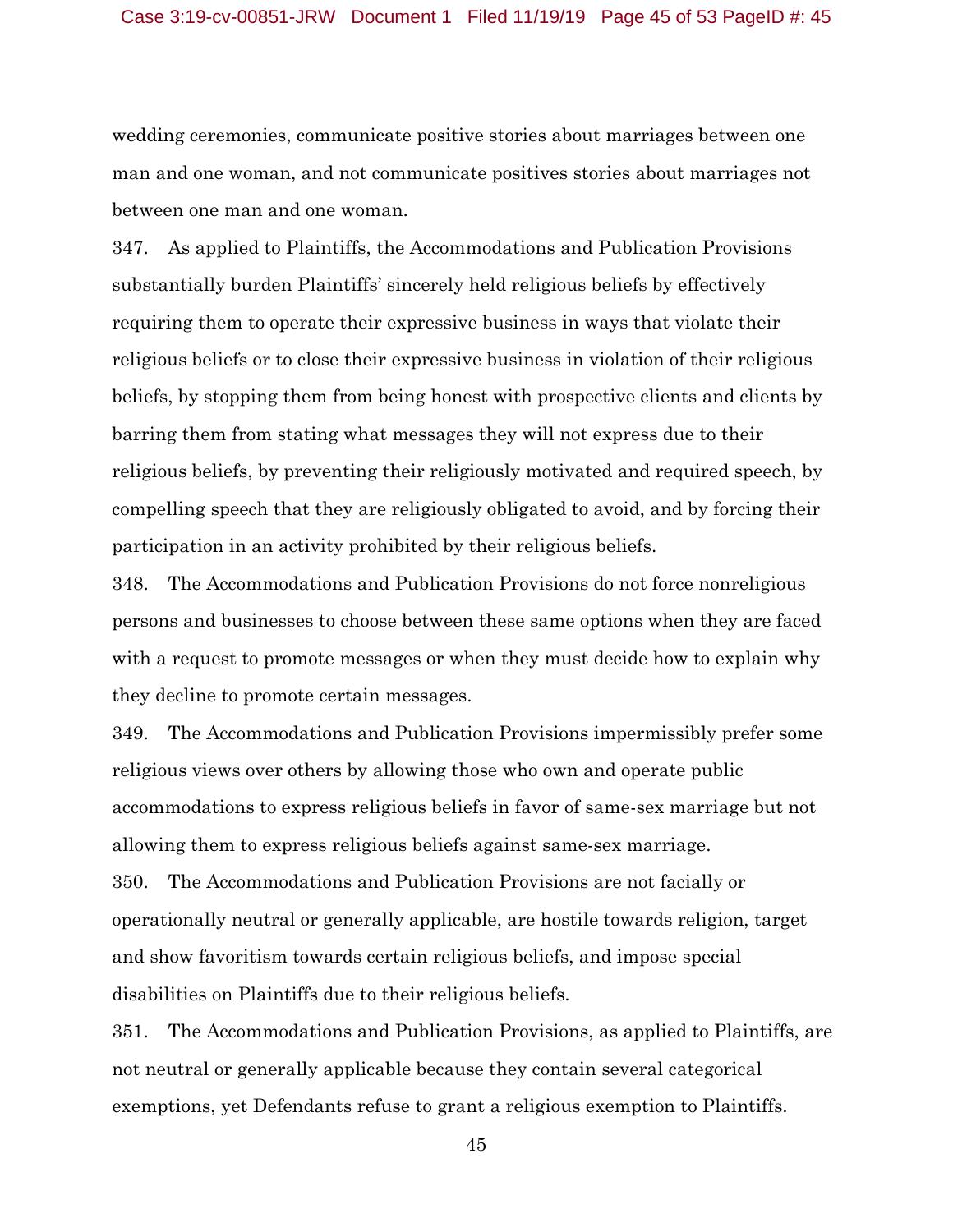352. The Accommodations and Publication Provisions, as applied to Plaintiffs, are also not neutral or generally applicable because they do not punish religious beliefs of expressive business owners who approve of same-sex marriage, but they do punish expressive business owners whose religious beliefs only permit them to support marriages between one man and one woman.

353. The Accommodations and Publication Provisions also violate Plaintiffs' free exercise rights under the hybrid rights doctrine because they implicate free exercise rights in conjunction with other constitutional protections, like the rights to free speech, association, free press, and due process.

354. The Accommodations and Publication Provisions impose severe coercive pressure on Plaintiffs to change or violate their religious beliefs.

355. The Accommodations and Publication Provisions also impose severe penalties if Plaintiffs continue to operate their business according to their religious beliefs. 356. If not for the Accommodations and Publication Provisions, Plaintiffs would immediately speak and publish their religiously motivated messages about God's design for marriage and the reasons that they are unwilling to celebrate other views of marriage on Chelsey Nelson Photography's website, on Chelsey Nelson Photography's social media sites, and directly to prospective clients.

357. If not for the Accommodations and Publication Provisions, Plaintiffs would immediately and more actively advertise their services.

358. Defendants do not serve any compelling or even valid interest in a narrowly tailored way by infringing on Plaintiffs' rights to freely exercise their religion. 359. Accordingly, as applied to Plaintiffs, the Accommodations Provision and Publication Provision violate the First Amendment's protections to freely exercise their religion.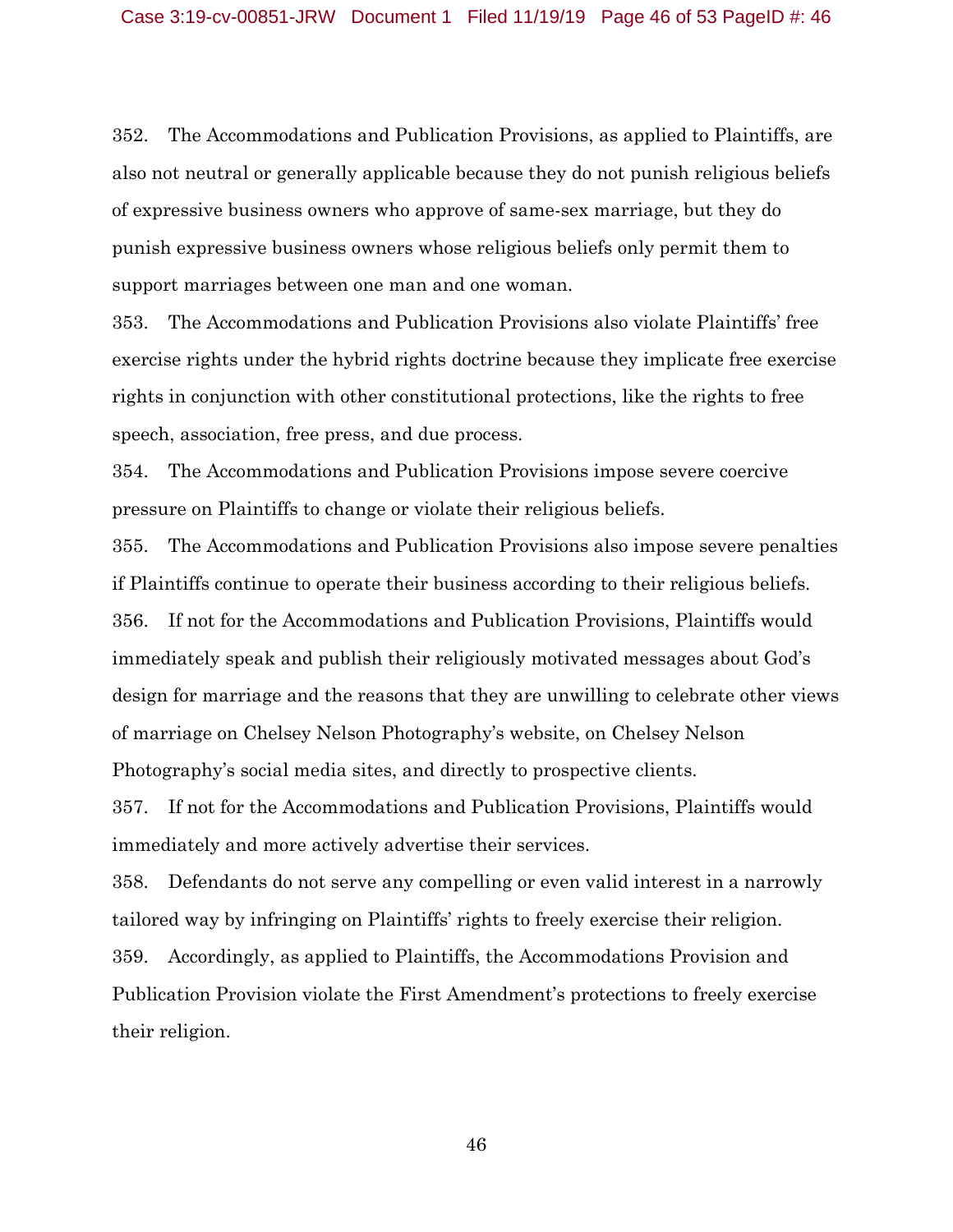## Third Cause of Action First Amendment: Establishment Clause

360. Plaintiffs repeat and reallege each allegation contained in paragraphs 1-325 of this complaint.

361. The First Amendment's Establishment Clause protects Plaintiffs' right to participate and to not participate in religious exercises in ways consistent with their religious beliefs.

362. The Accommodations Provision forces Plaintiffs to participate in religious exercises contrary to their sincerely held religious beliefs.

363. The Accommodations Provision also grants denominational preferences by not requiring nonreligious persons and businesses, or religious persons and businesses whose religion supports same-sex marriage, to make the same choices Plaintiffs must make when they are faced with a request to promote messages or when they must decide how to explain why they decline to promote certain messages.

364. Defendants do not serve any compelling or even valid interest in a narrowly tailored way by compelling Plaintiffs to participate in religious exercises contrary to their sincerely held religious beliefs or by favoring certain religious beliefs over Plaintiffs' beliefs.

365. Accordingly, as applied to Plaintiffs, the Accommodations Provision violates the First Amendment's protections for not participating in religious exercises.

# Fourth Cause of Action Fourteenth Amendment: Due Process

366. Plaintiffs repeat and reallege each allegation contained in paragraphs 1-325 of this complaint.

367. The Fourteenth Amendment's Due Process Clause prohibits the government from censoring speech using vague standards that grant unbridled discretion to government officials to arbitrarily prohibit some speech and that fail to give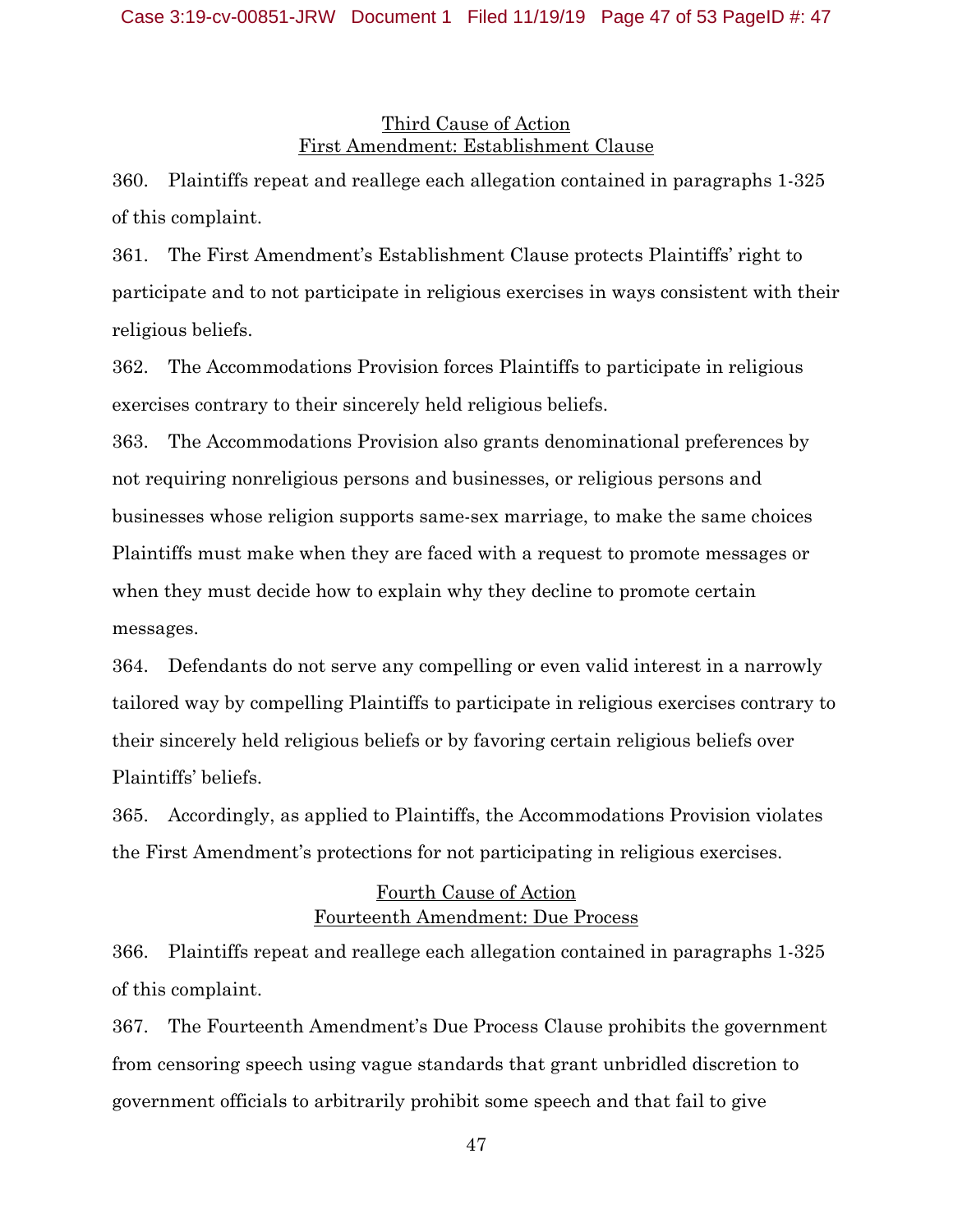#### Case 3:19-cv-00851-JRW Document 1 Filed 11/19/19 Page 48 of 53 PageID #: 48

speakers sufficient notice regarding whether their desired speech violates Louisville's law.

368. The Publication Provision's Unwelcome Clause prohibits any place of public accommodation from making "written, printed, oral or visual communication[s], notice[s], or advertisement[s]" indicating a person's "patronage of, or presence at," the place of public accommodation is "objectionable, unwelcome, unacceptable, or undesirable" because of the person's sexual orientation.

369. Louisville's law nowhere defines "objectionable, unwelcome, unacceptable, or undesirable."

370. Plaintiffs, Defendants, and third parties of ordinary intelligence cannot know what communications made on a public accommodation's website, made on a public accommodation's social media sites, or made directly to prospective clients indicate a person's "patronage of, or presence at" a place of public accommodation is "objectionable, unwelcome, unacceptable, or undesirable" and therefore cannot know what is prohibited by the Unwelcome Clause.

371. Defendants can use this vagueness, and the unbridled discretion it provides, to apply the Unwelcome Clause in a way that discriminates against content, viewpoints, and actions Defendants disfavor.

372. Accordingly, facially and as applied to Plaintiffs, the Publication Provision's Unwelcome Clause violates the Fourteenth Amendment's Due Process Clause.

## Fifth Cause of Action Kentucky's Religious Freedom Restoration Act K.R.S. § 446.350

373. Plaintiffs repeat and reallege each allegation contained in paragraphs 1-325 of this complaint.

374. Kentucky's Religious Freedom Restoration Act ("KRFRA") protects Plaintiffs' right to operate their business, to create expression, to not create expression, to participate in religious exercises, to not participate in religious exercises, to speak,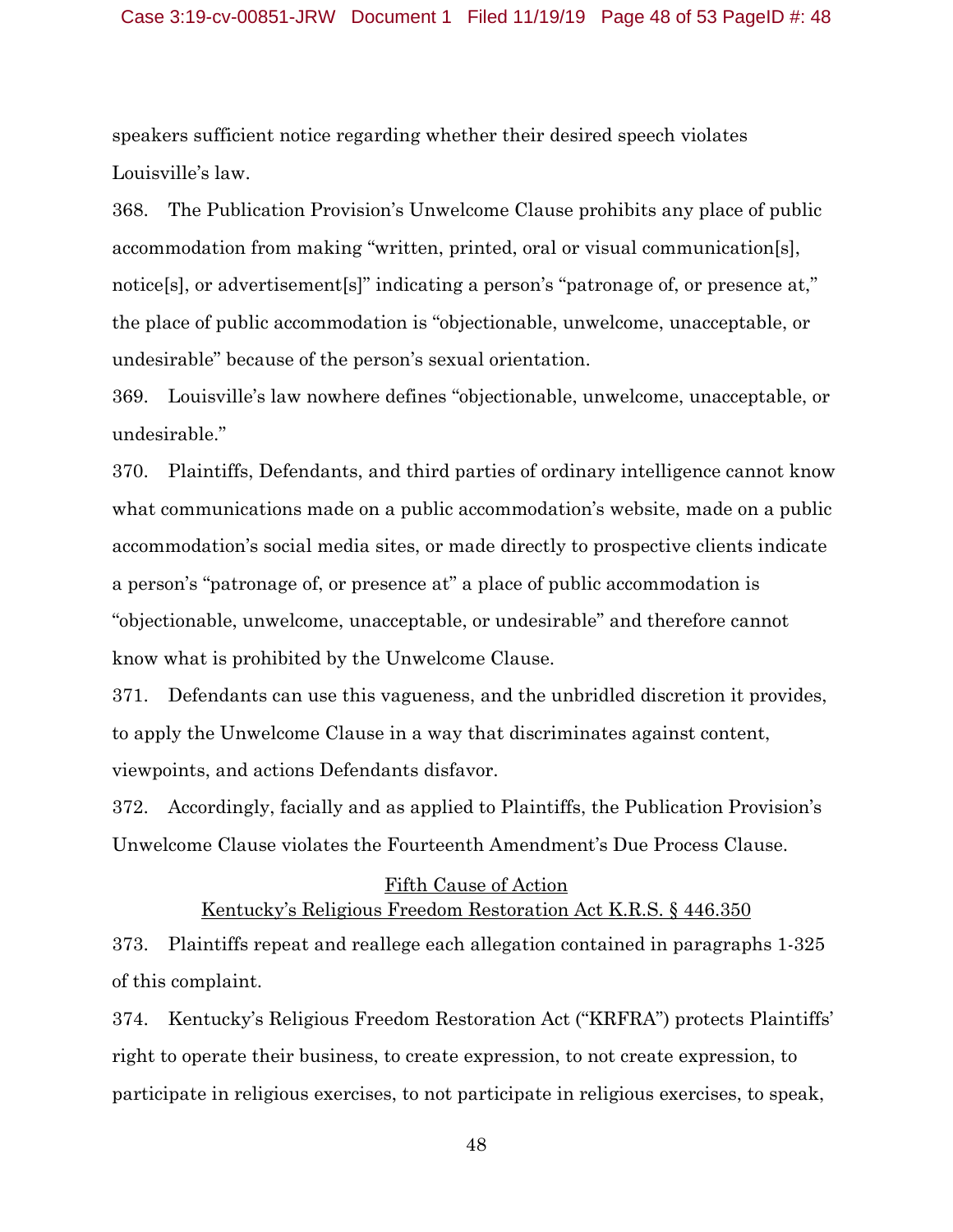#### Case 3:19-cv-00851-JRW Document 1 Filed 11/19/19 Page 49 of 53 PageID #: 49

to not speak, to associate, and to not associate in accordance with their religious beliefs. K.R.S. § 446.350.

375. Chelsey operates Chelsey Nelson Photography in accordance with her sincerely held religious beliefs.

376. Plaintiffs act or refuse to act in a manner motivated by sincerely held religious beliefs within the meaning of KRFRA when they operate their business, honestly communicate with clients and prospective clients about what stories they can and cannot tell, participate in or do not participate in wedding ceremonies, communicate positive stories about marriages between one man and one woman, and not communicate positives stories about marriages not between one man and one woman.

377. KRFRA prohibits the government from substantially burdening a sincerely held religious belief "unless the government proves by clear and convincing evidence that it has a compelling governmental interest in infringing the specific act or refusal to act and has used the least restrictive means to further that interest." K.R.S. § 446.350.

378. As applied to Plaintiffs, the Accommodations and Publication Provisions substantially burden Plaintiffs' right to act or refuse to act in a manner motivated by sincerely held religious beliefs by effectively requiring them to operate their expressive business in ways that violate their religious beliefs or to close their expressive business in violation of their religious beliefs, by stopping them from being honest with prospective clients and clients, by barring them from stating what messages they will not express due to their religious beliefs, by preventing their religiously motivated speech, by compelling speech that they are religiously obligated to avoid, and by forcing their participation in an activity prohibited by their religious beliefs.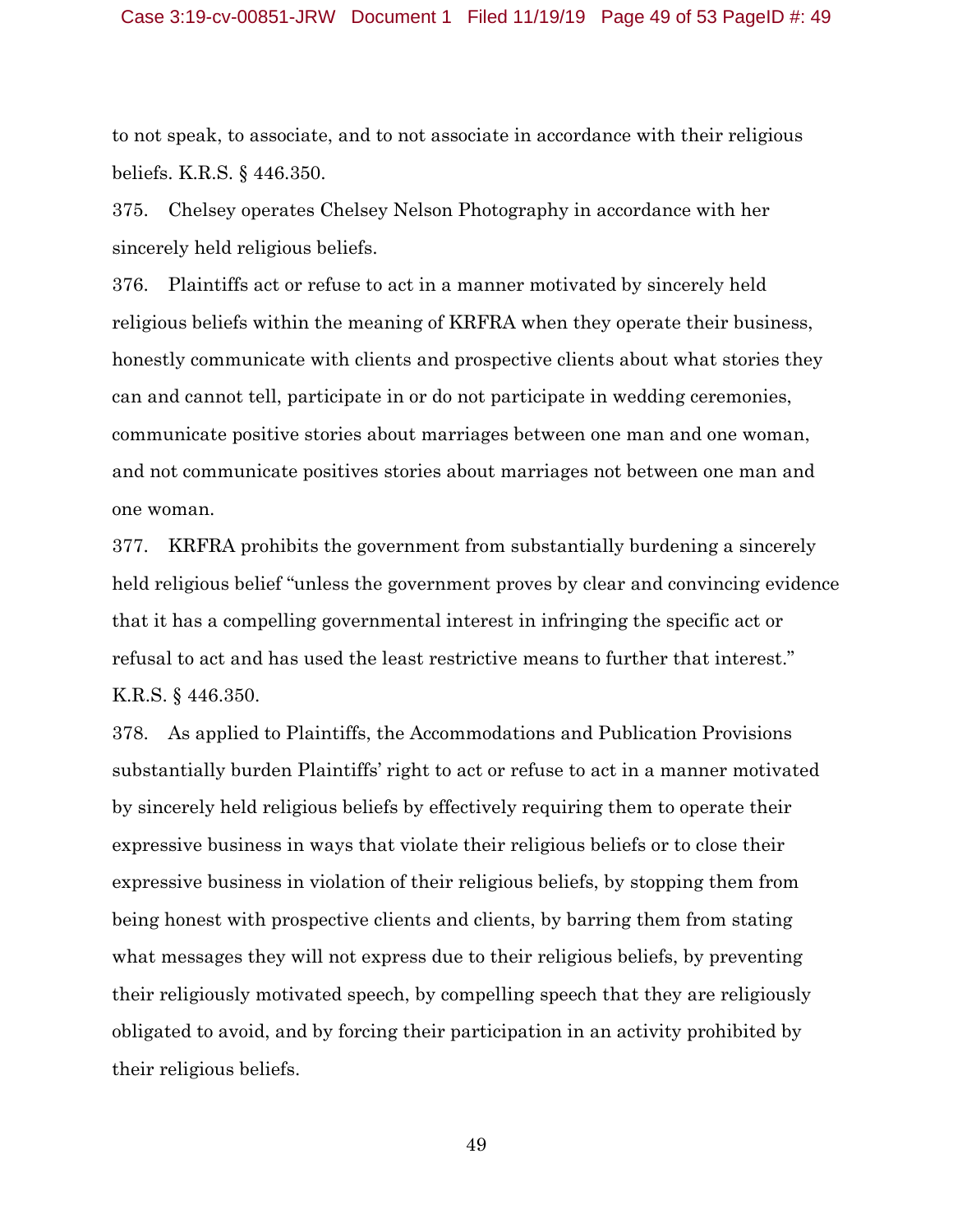379. The Accommodations and Publication Provisions substantially burden Plaintiffs' sincerely held religious beliefs by assessing severe penalties for violations and impose severe coercive pressure on Plaintiffs to change or violate their religious beliefs.

380. Defendants do not use the least restrictive means to further any compelling or even valid interest by infringing on and substantially burdening Plaintiffs' freedom of religion.

381. Accordingly, as applied to Plaintiffs, the Accommodations Provision and the Publication Provision violate their right to freely exercise their religion under KRFRA.

## **Prayer for Relief**

Plaintiffs respectfully ask this Court to enter judgment against Defendants and to provide the following relief:

1. A preliminary injunction and permanent injunction to stop Defendants and any person acting in concert with them from:

- a. enforcing the Accommodations and Publication Provisions in Louisville's law as applied to Plaintiffs' constitutionally protected speech, association, free press, religious exercise rights, and their right to be free from the establishment of religion;
- b. enforcing the Publication Provision's Unwelcome Clause in Louisville's law facially; and
- c. enforcing the Accommodations and Publication Provisions in Louisville's law as applied to Plaintiffs' protected exercise of religion under KRFRA.

2. A declaration that the Accommodations and Publication Provisions violate the United States Constitution's First Amendment protections for speech, for association, for press, for free exercise of religion, and against establishment of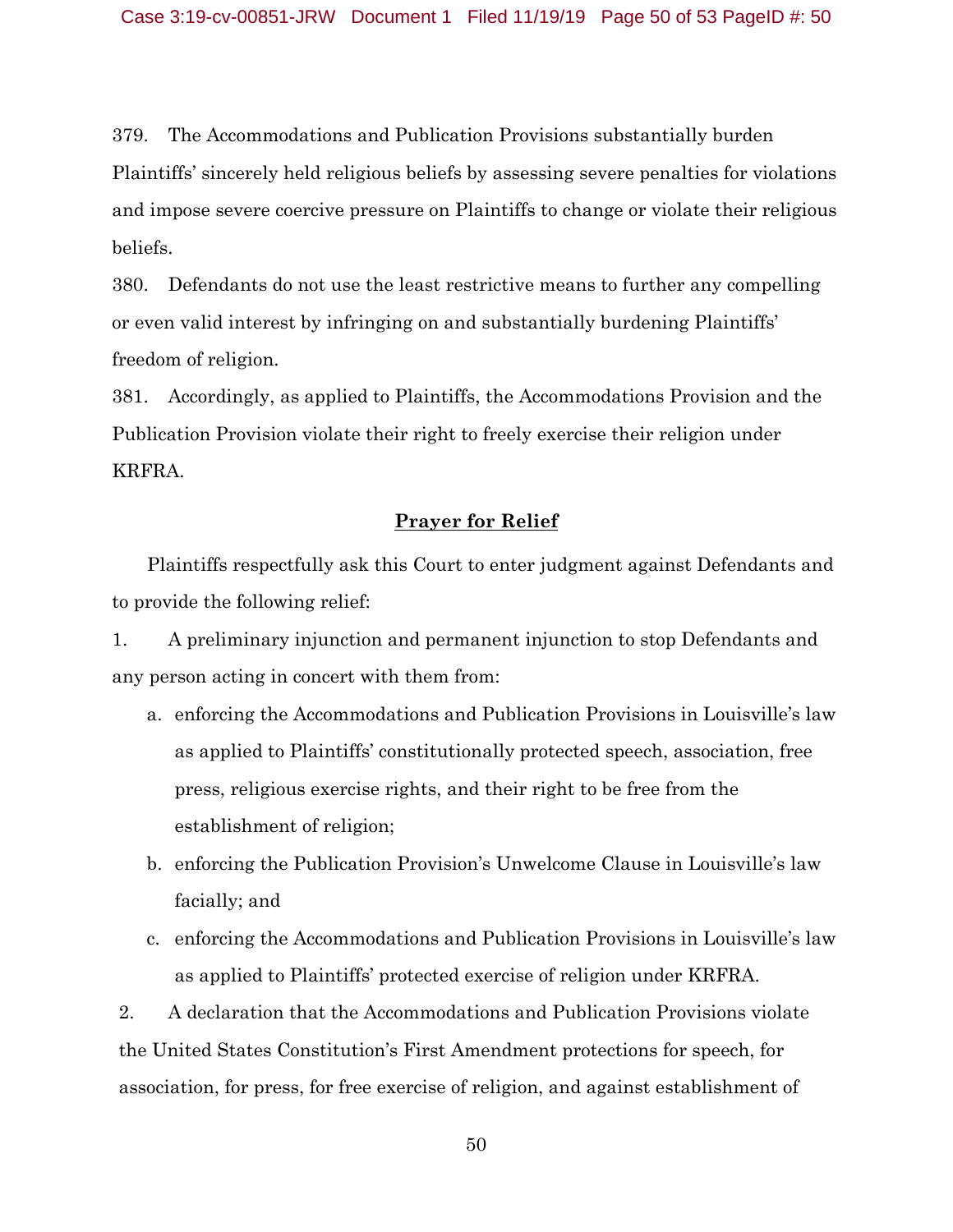religion and the Fourteenth Amendment protections for due process as applied to Plaintiffs' constitutionally protected activities;

3. A declaration that the Publication Provision's Unwelcome Clause facially violates the United States Constitution's First Amendment protections for speech and press and the Fourteenth Amendment protections for due process;

4. A declaration that the Accommodations and Publication Provisions violate the Kentucky Religious Freedom Restoration Act's protections as applied to Plaintiffs' exercise of religion;

5. That this Court adjudge, decree, and declare the rights and other legal relations of the parties to the subject matter here in controversy so that these declarations shall have the force and effect of a final judgment;

6. That this Court retain jurisdiction of this matter for the purpose of enforcing its orders;

7. That this Court award Plaintiffs' costs and expenses in this action, including reasonable attorneys' fees, in accordance with 42 U.S.C. § 1988;

8. That this Court award nominal and compensatory damages to Plaintiffs;

9. That this Court issue the requested injunctive relief without a condition of bond or other security required of Plaintiffs; and

10. That this Court grant any other relief that it deems equitable and just in the circumstances.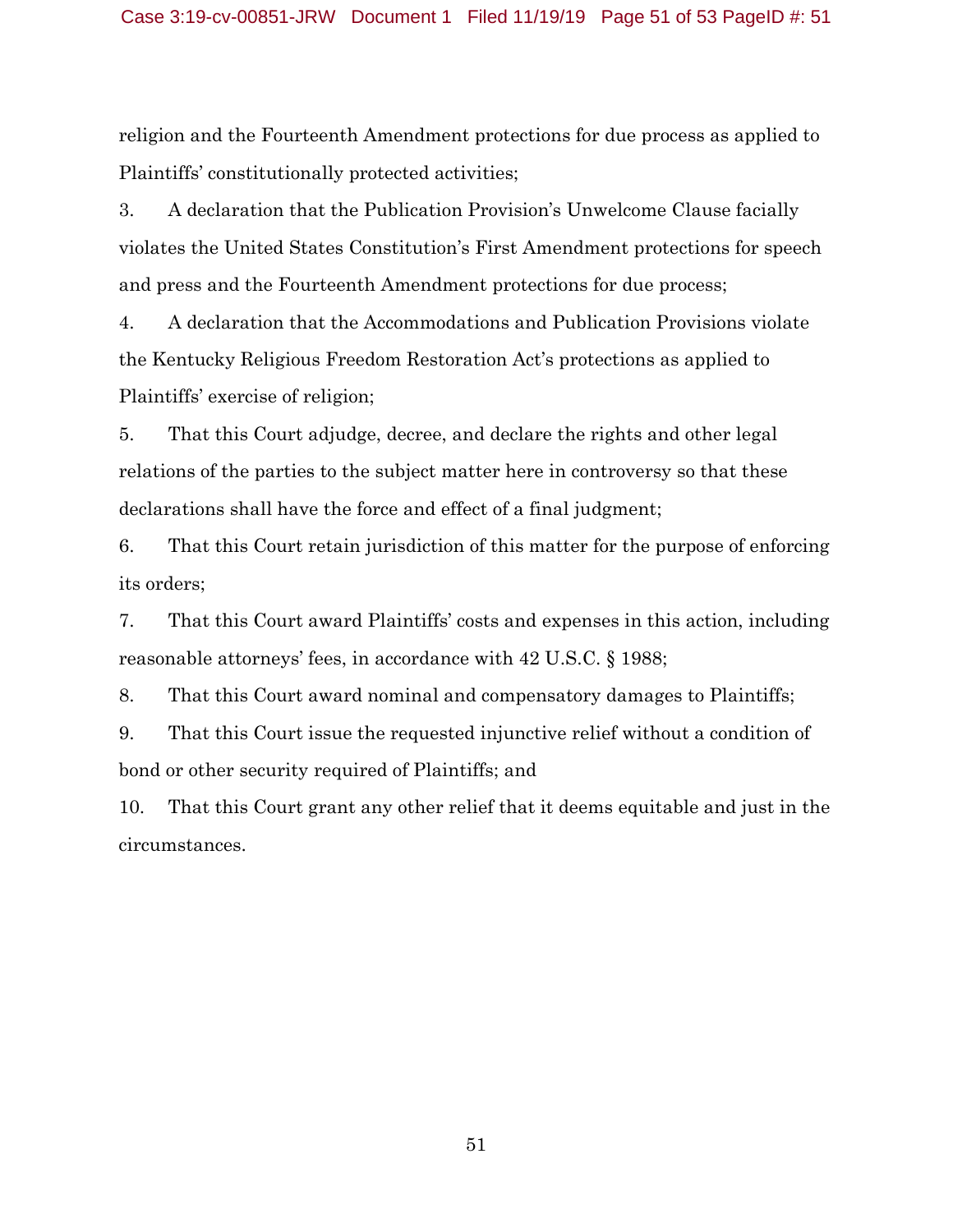Respectfully submitted this 19th day of November, 2019.

By: s/ Joshua D. Hershberger

Jonathan A. Scruggs AZ Bar No. 030505\* Katherine L. Anderson AZ Bar No. 033104\* Bryan Neihart CO Bar No. 47800\* **Alliance Defending Freedom** 15100 N. 90th Street Scottsdale, AZ 85260 Telephone: (480) 444-0020 jscruggs@adflegal.org kanderson@adflegal.org bneihart@adflegal.org

Joshua D. Hershberger KY Bar No. 94421 **Hershberger Law Office** P.O. Box 233 Hanover, IN 47243 Telephone: (812) 274-0441 josh@hlo.legal

David A. Cortman GA Bar No. 188810\* **Alliance Defending Freedom** 1000 Hurricane Shoals Rd. NE Ste. D-1100 Lawrenceville, GA 30043 Telephone: (770) 339-0774 dcortman@ADFlegal.org

## ATTORNEYS FOR PLAINTIFFS

\* Motions for *Pro Hac Vice* admission being filed concurrently